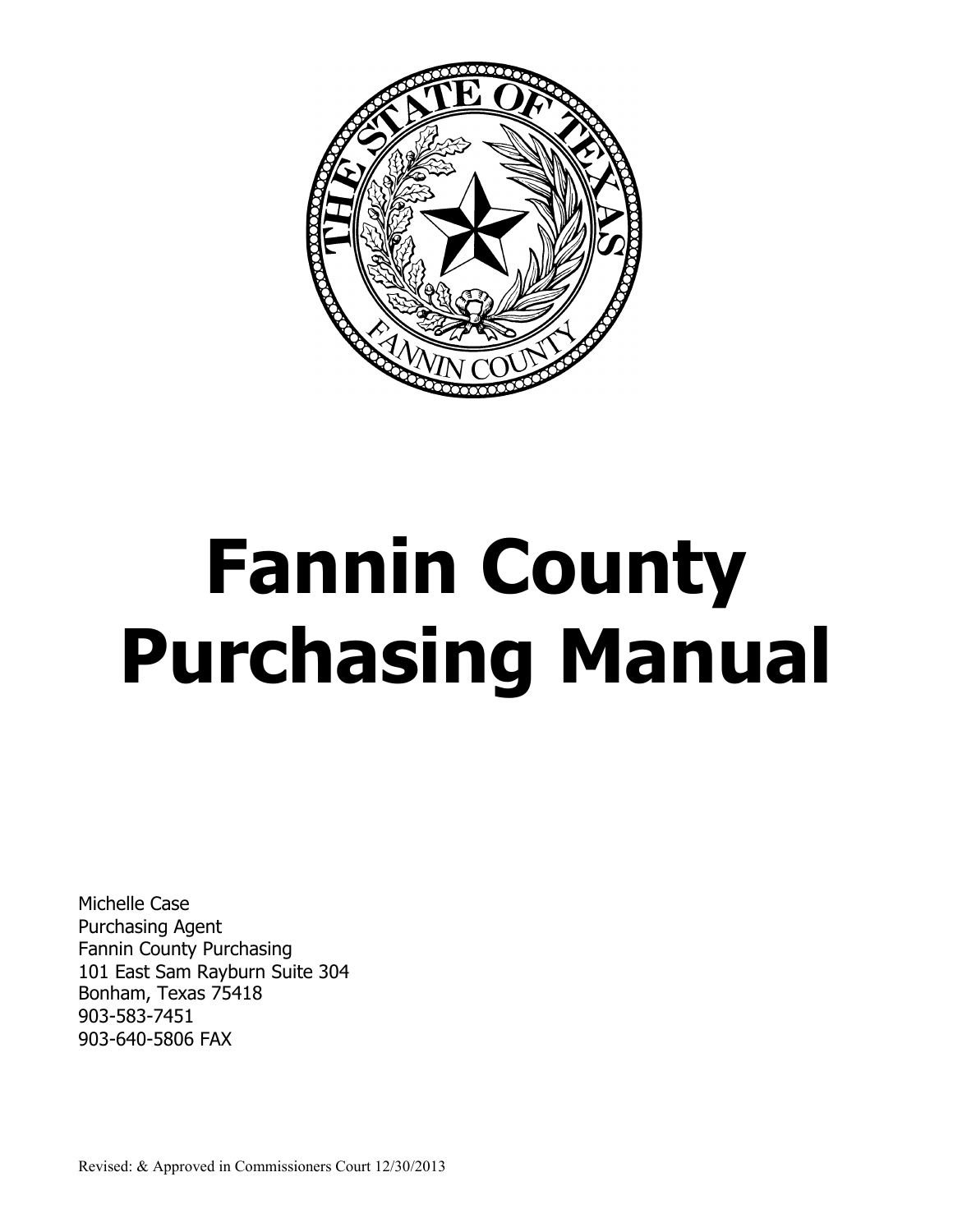# TABLE OF CONTENTS

| I.    |  |
|-------|--|
| II.   |  |
| Ш.    |  |
| IV.   |  |
| V.    |  |
| VI.   |  |
| VII.  |  |
| VIII. |  |
| IX.   |  |
| X.    |  |
| XI.   |  |
|       |  |
|       |  |
|       |  |
|       |  |
|       |  |
| XII.  |  |
|       |  |
|       |  |
|       |  |
| XIII. |  |
| XIV.  |  |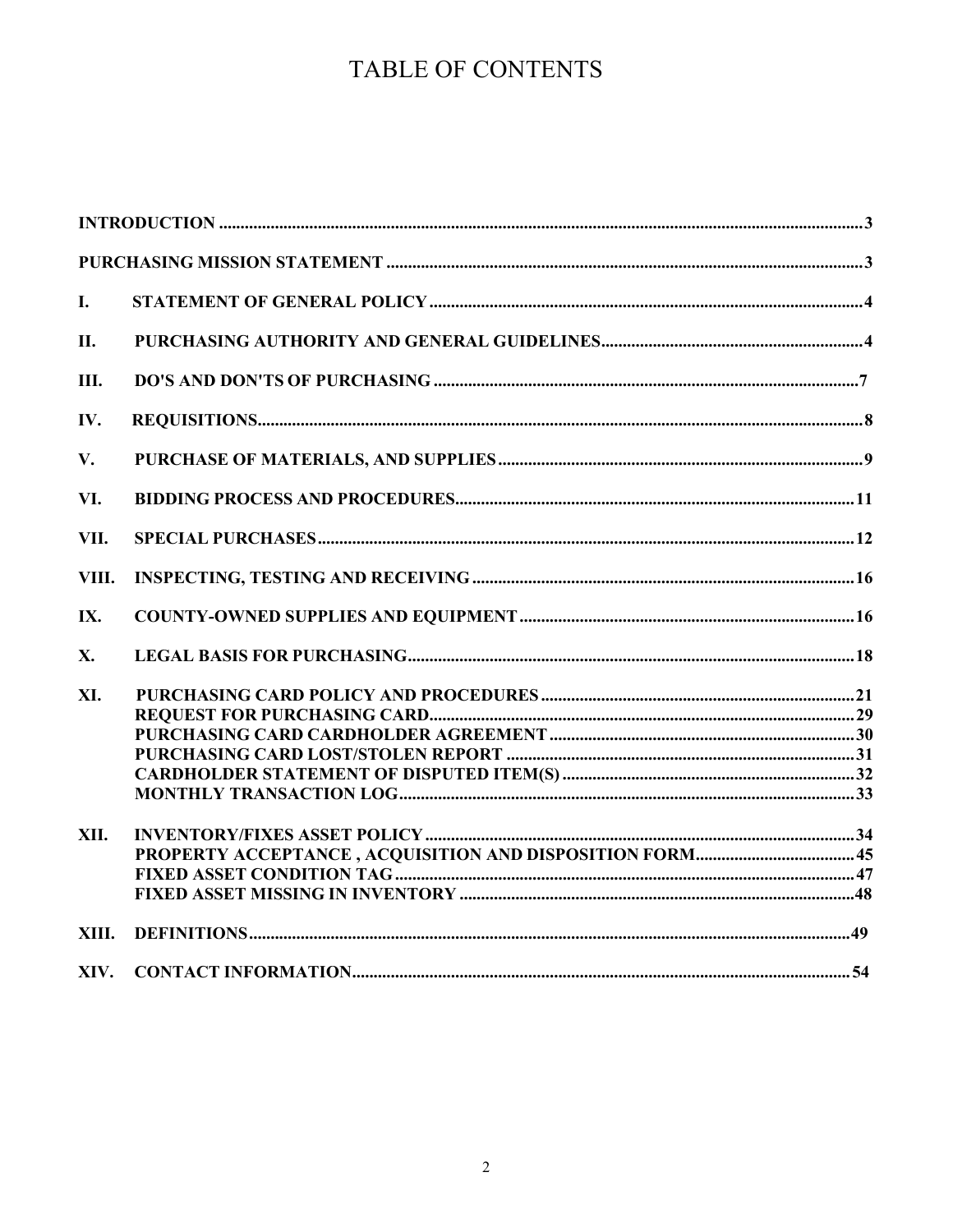# **INTRODUCTION**

This manual contains the authorized procedures for purchasing by Fannin County officials and employees. The Fannin County Commissioners' Court promulgates these procedures, and only the Commissioners' Court shall make changes in the contents of this manual.

County purchasing procedures in Texas are governed by Texas statutes. The prevalent Texas statutes, including interpretations of them made by Texas courts, are the ultimate authority on the validity of purchasing procedures. Because the procedures described in this manual are based on state law, this manual, in many instances, contains language taken directly from statutes, and paraphrases of and broad generalizations about Texas statutory law have been included where appropriate to assist Fannin County Officials and Employees in applying the law in routine situations. This manual cannot address every situation; and when an unusual situation occurs or a difficult legal or factual problem arises, the exact statutory language must be reviewed and analyzed. In every situation, the final authority for county purchasing procedures is the law itself.

This manual is for the use of Fannin County employees and officials and is designed to assist them in complying with the laws governing county purchasing procedures. This manual does not create any rights of individuals or entities enforceable against Fannin County.

# **PURCHASING MISSION STATEMENT**

Fannin County

The Purchasing department of Fannin County is committed to procuring goods and services in the most efficient and effective way to achieve the best price consistent with the quality needed to meet the requirements of the County, as purchasing professionals:

- 1. We seek to maximize the purchasing power of public funds, while promoting fair and open competition.
- 2. We work together to create innovative approaches to the procurement process for the benefit of our customers and the County.
- 3. We follow a strict Code of Ethics, avoiding the appearance of and the preventing the opportunity for favoritism.
- 4. We strive to create a friendly work environment through teamwork, respect, integrity and honest communication.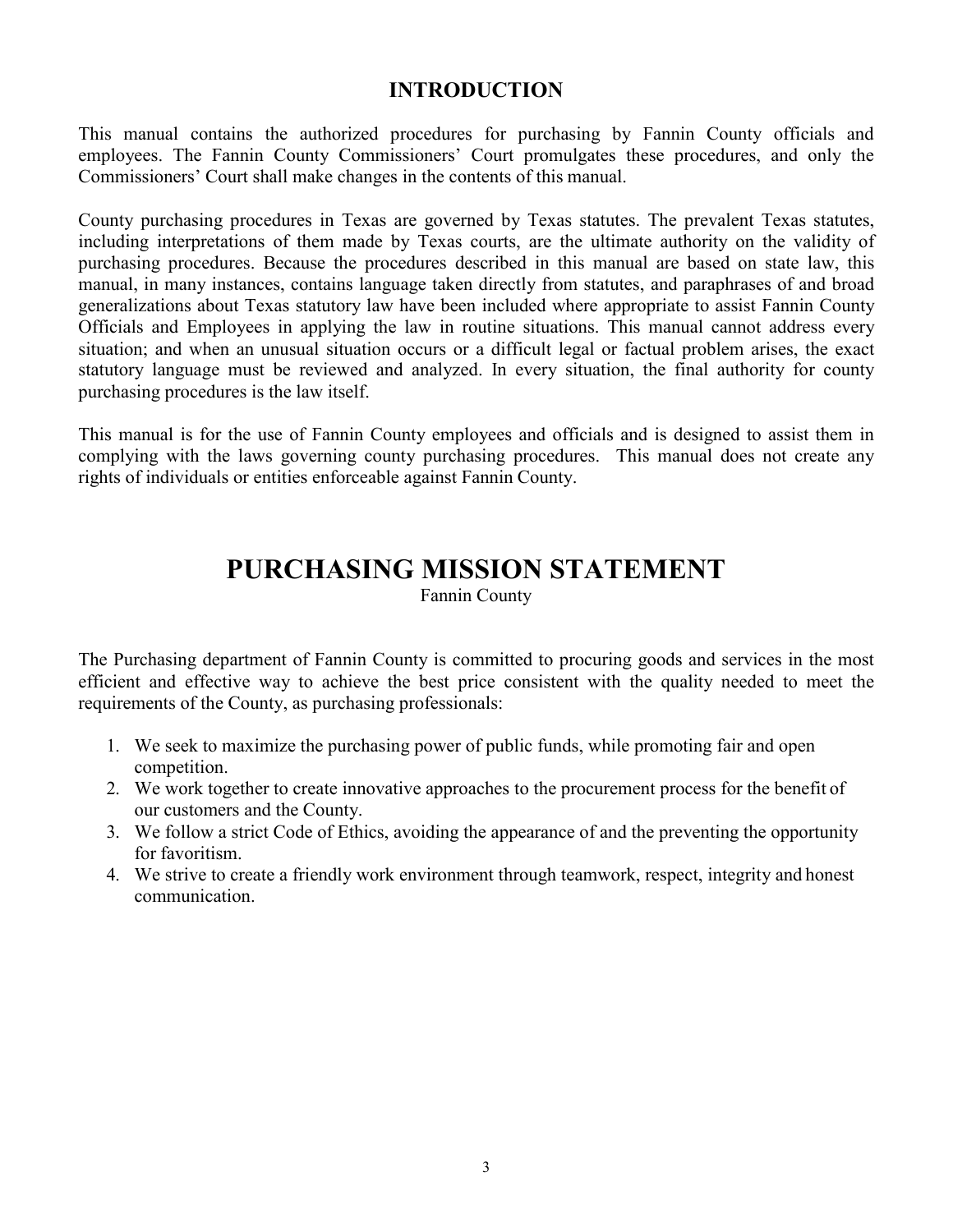# **I. STATEMENT OF GENERAL POLICY**

It is the policy of Fannin County that all purchasing shall be conducted strictly on the basis of economic and business merit. This policy is intended to promote the interest of the citizens of Fannin County.

To avoid violation of or the appearance of violation of the policies in this manual, county employees and officials are prohibited from:

> **Seeking or accepting, directly or indirectly, any loans, Services, payments, entertainment, trips or gifts of Merchandise or money in any amount from a business or an individual doing or seeking to do business with the county.**

It is important to remember that county purchasing operates in full view of the public. In order to assure an open purchasing process and economy in purchasing, the Commissioners Court has determined that competitive bidding will be used as much as possible in the purchase of goods and services for the County.

Fannin County intends to maintain a cost effective purchasing system conforming to good management practices. To be successful, the system must be backed by proper attitudes and cooperation of not only every department head and official, but also every supervisor and employee of Fannin County. The establishment and maintenance of a good purchasing system is possible only through cooperative effort.

The responsibility of purchasing ultimately rests with the Commissioners' Court. The Purchasing Agent, as an agent of the Commissioners' Court, aids in the purchasing process but is subject to the Court's direction as to reasonable specifications and maximum prices on items to be purchased.

The purchasing process is not instantaneous. Time is required to complete the steps required by State law. In order to accomplish timely purchasing of products and services at the least cost to Fannin County, all departments must and shall cooperate fully. Prior planning and the timely submission of requisitions are essential to expedite the purchasing process and to assure that the process is orderly and lawful.

# **II. PURCHASING AUTHORITY AND GENERAL GUIDELINES**

Authority to make County purchases resides in either the County Purchasing Department or the Commissioners' Court. The Purchasing Department is responsible for making purchases of supplies, materials, equipment, and for making contracts for repairs to County owned property, except in cases where competitive bids are required by law. All competitively bid contracts are made by and through the Commissioners' Court. Such purchases made on competitive bids shall be supervised by the Purchasing Agent in accordance with the purchase contract. (Code, Chapter 262.011(e)). Competitive bidding is generally required on all purchases or repair contracts for **\$50,000** or more.

General guidelines for purchasing and utilization of this manual are as follows:

- (1) Determine whether the county is required to make the purchase by competitive bidding. Generally, competitive bidding is required on any purchase likely to equal or exceed **\$50,000**. Unless a bid contract for the goods or services already exists, the items required to be purchased through competitive bidding will be purchased as described in Section V. Questions regarding the necessity of competitive bidding should be answered by the Purchasing Department.
- (2) Other Purchases -- Special procedures are available for and applicable to the purchase of particular goods and services, summarized as follows: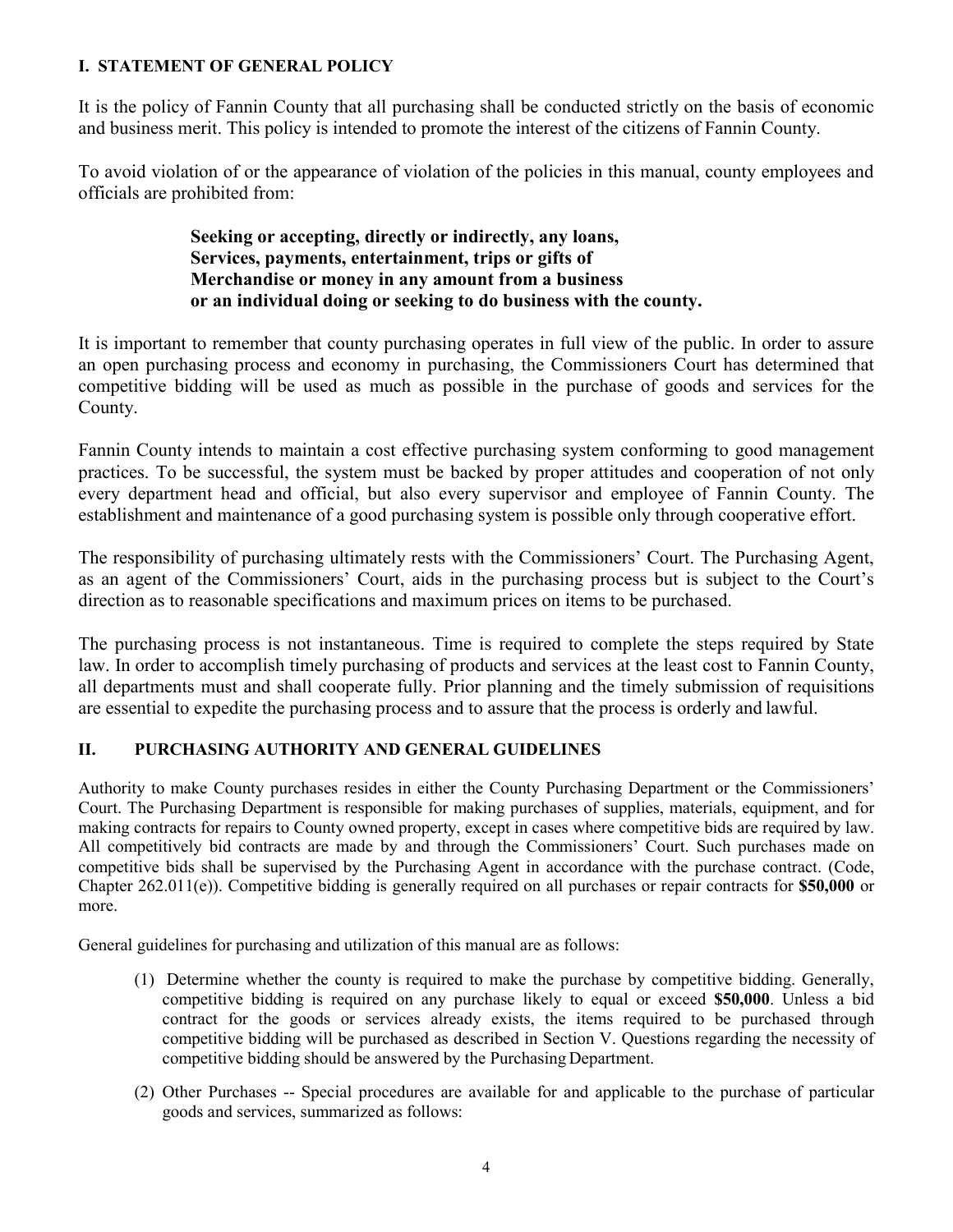- (a) Unbudgeted Capital Expenditures -- purchases not authorized in a Department's current budget must be authorized through a budget amendment by the Commissioners' Court. (See Section VI, A).
- (b) Blanket Purchase Orders -- acquisition of goods or services on an "as needed" basis may be authorized in appropriate instances by a blanket purchase order. (See Section VI, B)
- (c) High Technology and Insurance -- as an alternative to competitive bidding, in the case of high technology items and insurance, competitive proposals from vendors may be solicited by the county when, in the judgment of the Commissioners' Court, this procedure is preferable. (See Section VI, C).
- (d) Professional and Personal Services -- Professional and Personal Services are exempted from competitive bidding, in which case they are obtained through Requests for Proposals as described in (Section VI, D).
- (e) Emergency Purchases -- items otherwise required to be competitively bid may be exempt from the competitive bidding process by the Commissioners' Court if (1) a prompt purchase is required, due to a public calamity, to meet a necessity of the citizens or preserve public property, (2) the purchase is necessary to preserve the public health or safety of a county residents, or (3) the purchase is required due to unforeseen damage to public property. (See Section VI, E)
- (f) Work in Progress -- this may be exempted by the Commissioners' Court and paid for by the day, after it is performed.
- (g) Land and Right-of Way Acquisition -- this has been exempted by the Commissioners' Court from competitive bidding.
- (h) Sole Source Items -- an item available from only one source may be purchased without competitive bidding, with the approval of the Commissioners' Court, as provided in (Section VI, F).
- (i) Equipment Maintenance Services -- Maintenance is arranged through the Purchasing Department as described in (Section VI, G).
- (j) Fannin County Commissioners has the delegated authority of \$1,500 for purchases pertaining to their respective Precinct Barns that are not restricted by other Rules, Regulations or State of Texas Statues.

# **\*Important\***

**Under no circumstances shall any employee of the Fannin County authorize a purchase without a formal means of order placement. An order is official when an employee pays with his/her ProCard, orders from a blanket purchase order/contract or a Signed Purchase Order is faxed to the vendor, by means of an approved requisition. This offense is punishable per Local Government Code Chapter 262 Section 262.034 and Section 262.035 as a Class B Misdemeanor and if convicted results in immediate removal from office or employment of that person. For four years after the date of the final conviction, the removed officer or employee is ineligible to be a candidate for or to be appointed or elected to a public office in this state; to be employed by the county with which the person served when the offense occurred; to receive any compensation through a contract with that county.**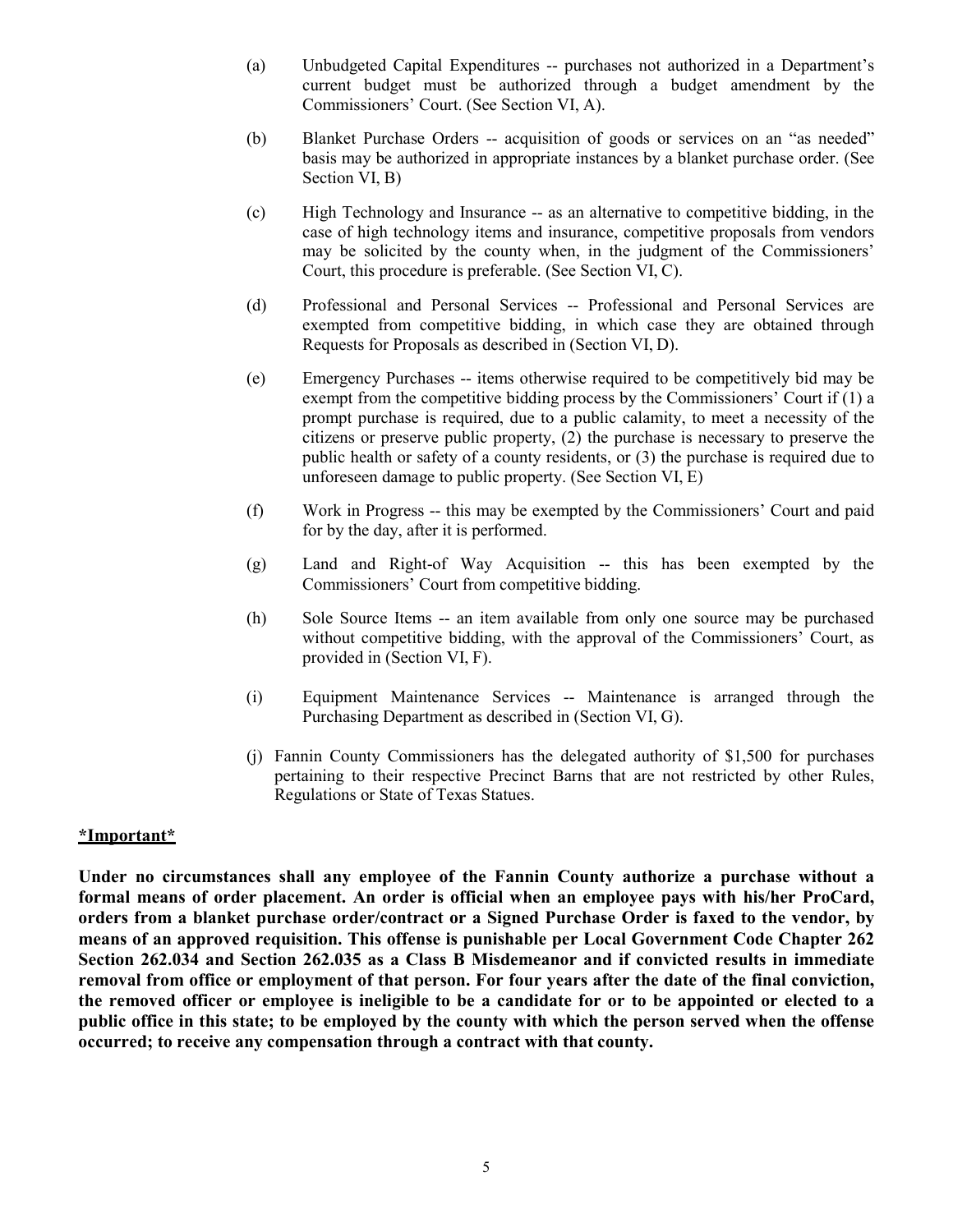# **After-the-Fact Purchases**

An After-the-Fact (ATF) purchase occurs when a department makes a purchase before a purchase order number is issued or procurement card is used. For example, authorizing a vendor to begin work before the Purchasing Department issues a purchase order, even though the department has submitted a requisition, is an ATF. Similarly, obtaining goods or services on credit and subsequently submitting the invoice with a payment voucher is an ATF, unless it is a purchase specifically allowed to be paid by payment voucher. All ATFs, regardless of the dollar amount, presents problems for the Purchasing Department, Accounts Payable, vendors, and end-users. In many cases, these transactions:

- Place Fannin County at financial and credit risk and result in higher than necessary cost paid for products and services
- Create unnecessary administrative effort
- Bypass and Violate Fannin County Procurement Rules and Procedures
- Result in supplier contracts with unfavorable terms and conditions signed by unauthorized Fannin County personnel.

# **ATF Procedures:**

- 1. When an ATF purchase has been identified the Purchasing Department shall complete a Non-Compliant Purchase Requisition Letter with all supporting documentation attached (i.e. invoices) and forward to the Elected Official or Department Head for review.
- 2. The Elected Official or Department Head shall review the purchase and complete the Non-Compliant Purchase Request Letter which shall include a detailed statement explaining the circumstances surrounding the purchase, what corrective steps have been taken to avoid repetition of the problem, and any corrective action with the responsible account manager or employee.
- 3. The Elected Official or Department Head shall return the complete Non-Compliant Purchase Requisition Letter to the Fannin County Purchasing Agent who shall review for approval or denial. If approved, the invoice will be processed according to standard procedures. If denied, one or more of the following actions may be taken:
	- Return of the item $(s)$ ;
	- Responsible person paying for the difference of item(s) if found to be less expensive by the Purchasing Department; or
	- Responsible person paying for the item $(s)$

# **ATF Actions**

- 1. First violation is a written warning via the Non-Compliant Purchase Requisition Letter no later than ten (10) days from the first knowledge of the violation by the Purchasing Agent. This document shall be signed and dated by the Elected Official or Department Head and Purchasing Agent upon Non-Compliant Department receiving notice. Said documentation shall precede a meeting between the Purchasing Agent and County Employee who is allegedly violated the Purchasing Policy and said employee shall be occupied by Elected Official and/or Department Head. This meeting if deemed to be in the best interest of the County or Employee may be recorded. The Elected Official and/or Department Head shall have ten (10) days to respond in writing with a detailed statement explaining the circumstances surrounding the purchase with the corrective actions that have been taken to eliminate this action from occurring in the future. Failure of Elected Official and/or Department Head that violated the Purchasing Policies to respond within the ten (10) days shall result in immediate referral to the Criminal District Attorney.
- 2. Second violation of Purchasing Policy by same department shall results in a public verbal warning in a meeting with the non-complying department and the Purchasing Board.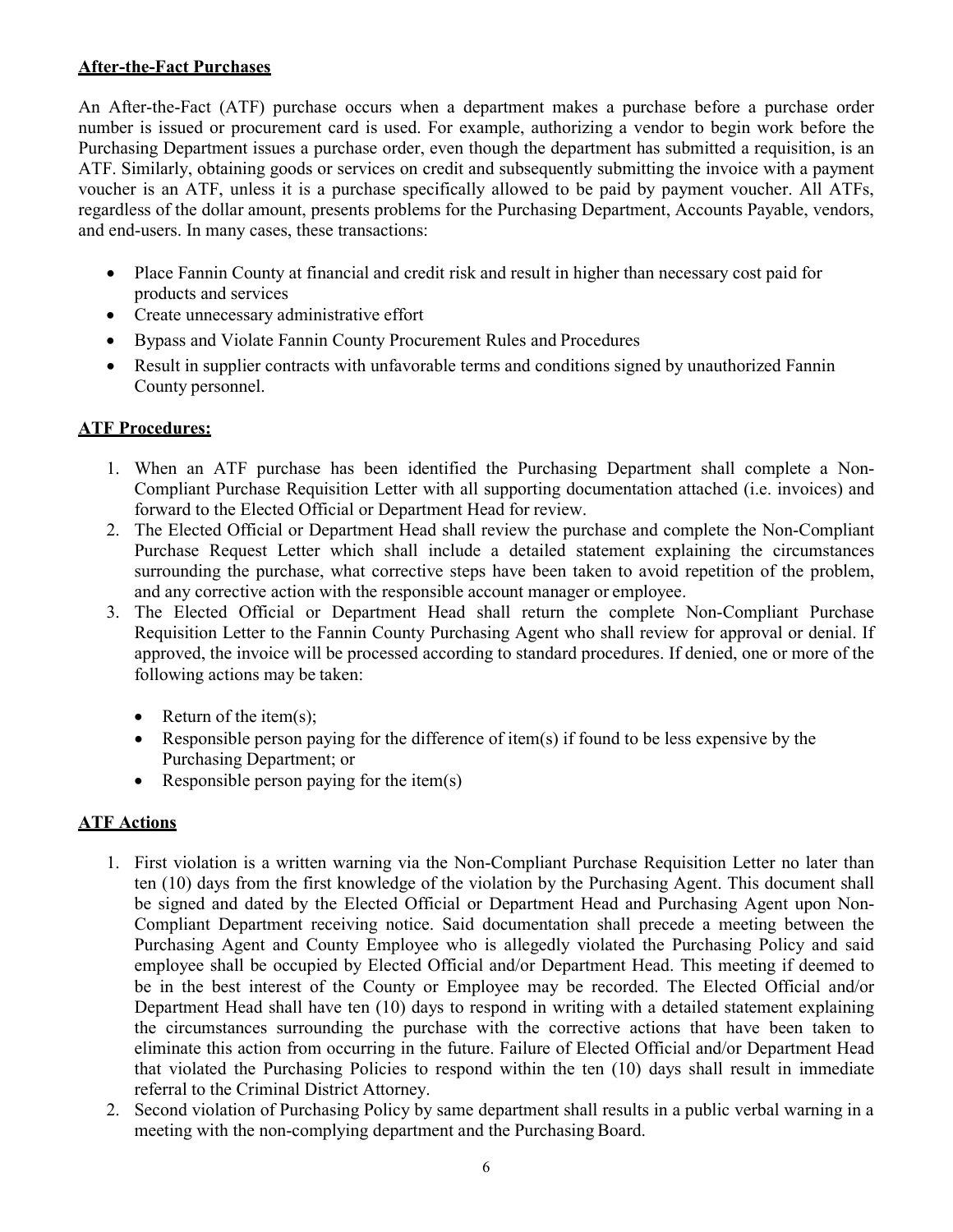- 3. Third violation of Purchasing Policy by same Department or Office shall result in the matter being referred in writing to the Fannin County Criminal District Attorney to be processed according to the Local Government Code 262.011.
- 4. The Purchasing Board reserves the right to refer any matter to the Criminal District Attorney if deemed appropriate with any or none of the above actions.

# **III. DO'S AND DON'TS OF PURCHASING**

# **A. Don'ts**

Coordination among many County departments and Offices is necessary for the process to work smoothly. To avoid delays and comply with County policy and state law, user departments should remember the following:

- **Do not authorize the purchase of any goods or services.**
- **Do not purchase any goods or services for your own personal benefit.**
- **Do not obligate the purchase of goods that are delivered for use on a trial basis.**
- **Do not commit to acquire goods or services without an authorized purchase order.**
- **Do not use purchasing strategies that violate the law to avoid competition.**

Strategies that are prohibited by law include:

- purchasing a series of component parts that would normally be purchased as a whole (component purchases);
- purchasing items in a series of separate purchases that normally would be purchased as a single purchase (separate purchases); and
- purchasing over a period of time, that normally would be done as one purchase (sequential purchases).

A county officer or employee who intentionally or knowingly makes or authorizes separate, sequential, or component purchases to avoid the competitive bidding requirements of Texas Local Government Code, Section §262.023, is committing a Class B misdemeanor according to Texas Local Government Code, section §262.034(a).

• **Do not violate or authorize the violation of the Purchasing Act.** Any person who knowingly violates or authorizes the violation of the Purchasing Act and any county or precinct person who fails to use the Purchasing Agent for purchases, including an agent or employee of the County or of a department of the County commits a criminal offense which is a misdemeanor. Each act in violation of the law is a separate offense. Anyone obligating an expenditure of funds for goods or services before securing a purchase order may be held personally responsible for the payment.

# **B. Do's**

• **Adhere to the County Purchasing Code of Ethics and avoid activities and behaviors that are unethical or create a conflict of interest or the perception of a conflict of interest.**

Examples of activities that are inappropriate include:

• **Soliciting or accepting gratuities of any kind from present or potential contractors which might influence or appear to influence a purchasing decision;**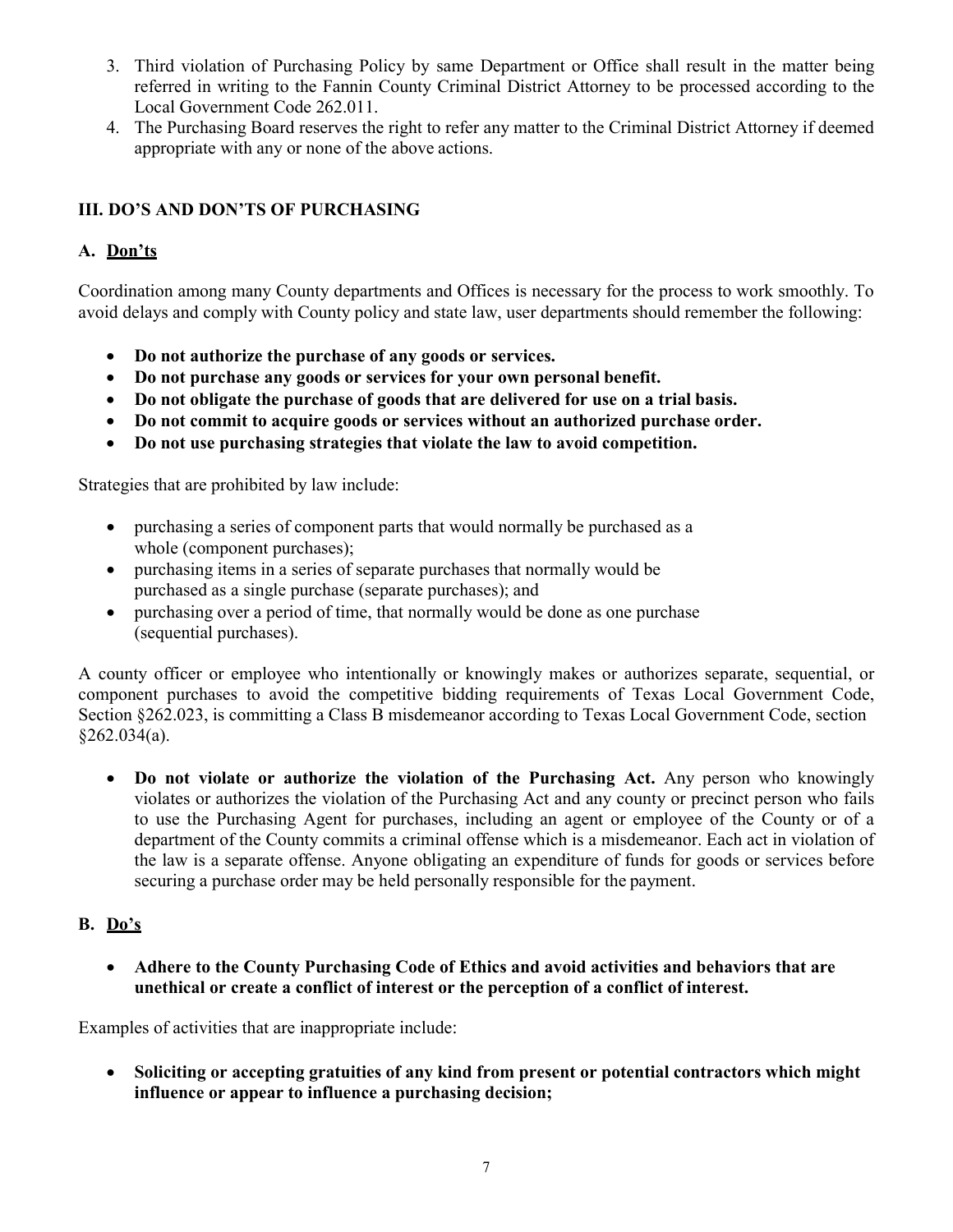- **Failing to disclose in writing to the Purchasing Agent a conflict of interest and not removing yourself from the procurement process when there is a conflict;**
- **Disclosing confidential proprietary information from solicitations to other vendors or using the information for personal gain.**
- **Ensure funding is available before submitting a requisition.** The law does not allow expenditures that exceed budgets. Purchasing does not process requisitions for which there is not adequatefunding.
- **Plan purchases to minimize the use of emergency and expedited purchases.** Rush purchases are generally more expensive and they delay other requisitions already in the system. Vendors may attempt to charge premium prices for goods and services when there is insufficient time allowed to explore alternative sources or options.
- **Plan purchases to allow sufficient time to process purchase requests.** The Purchasing Office is committed to processing all requisitions within a reasonable amount of time. In general, departments should allow 2–3 weeks for all non-contract purchases under \$25,000 and 6–8 weeks on all purchases requested over \$25,000 that are not covered by an existing contract. Contract requisitions and requisitions less than \$500.00 are generally processed within one day of receipt.
- **Ensure that purchasing policies and procedures are understood before ordering.** Departments must assure that all employees responsible for making department purchase requests ("purchasing liaisons") have read and understand the purchasing procedures in this manual. Departments should also ensure that liaisons attend any training provided by the Purchasing Office.

# **IV. REQUISITIONS**

# **A. Necessity of Requisition**

A requisition is required for all purchases (Art. 1661, V.T.C.S.). The purpose is twofold: (1) to inform the Purchasing Department of the needs of the requesting department; and (2) to identify correctly and clearly the material requested. Requisitions must be prepared well in advance to enable the Purchasing Department to find a vendor and to allow for delivery by the vendor at the best possible price.

# **B. Preparation of Requisition**

Use a separate requisition for each class of items. i.e. copier toner, fuel, capital equipment would all be entered on separate requisitions. Requisition forms are available on the Network. A requisition may be delivered by email, fax, inter-office mail or hand delivered to the Purchasing Department. The Purchasing Department will maintain a list of authorized personnel whom have the authority to make purchases.

A requisition must contain the following information for proper processing.

- **(1) DEPARTMENT & DATE**. Give the name of the Department; date the requisition is forwarded to Purchasing and the date on which the item is needed.
- **(2) VENDOR.** (a) If the item is to be acquired under an existing bid contract, the vendor awarded the contract must be identified. (b) If the item is not under contract, vendor designation is requested. When possible, refer the Purchasing Department to vendors whose products have been used previously and found to be satisfactory.
- **(3) QUANTITY REQUIRED**. State the number required. In addition to the number, where needed also provide the unit measure such as "dozen", "gallon", "each", etc.
- **(4) DESCRIPTIONS AND SPECIFICATIONS**. Describe the item needed clearly. Provide size, color, type, grade, etc. Departments must also provide detailed and technical specifications when needed. When necessary, write descriptive information on a separate sheet and attach the sheet to the requisition.
- **(5) ESTIMATED COST**. (a) If the item is covered by a bid contract, insert the contract price on a per unit basis. (b) If not subject to an existing contract, provide an estimated price.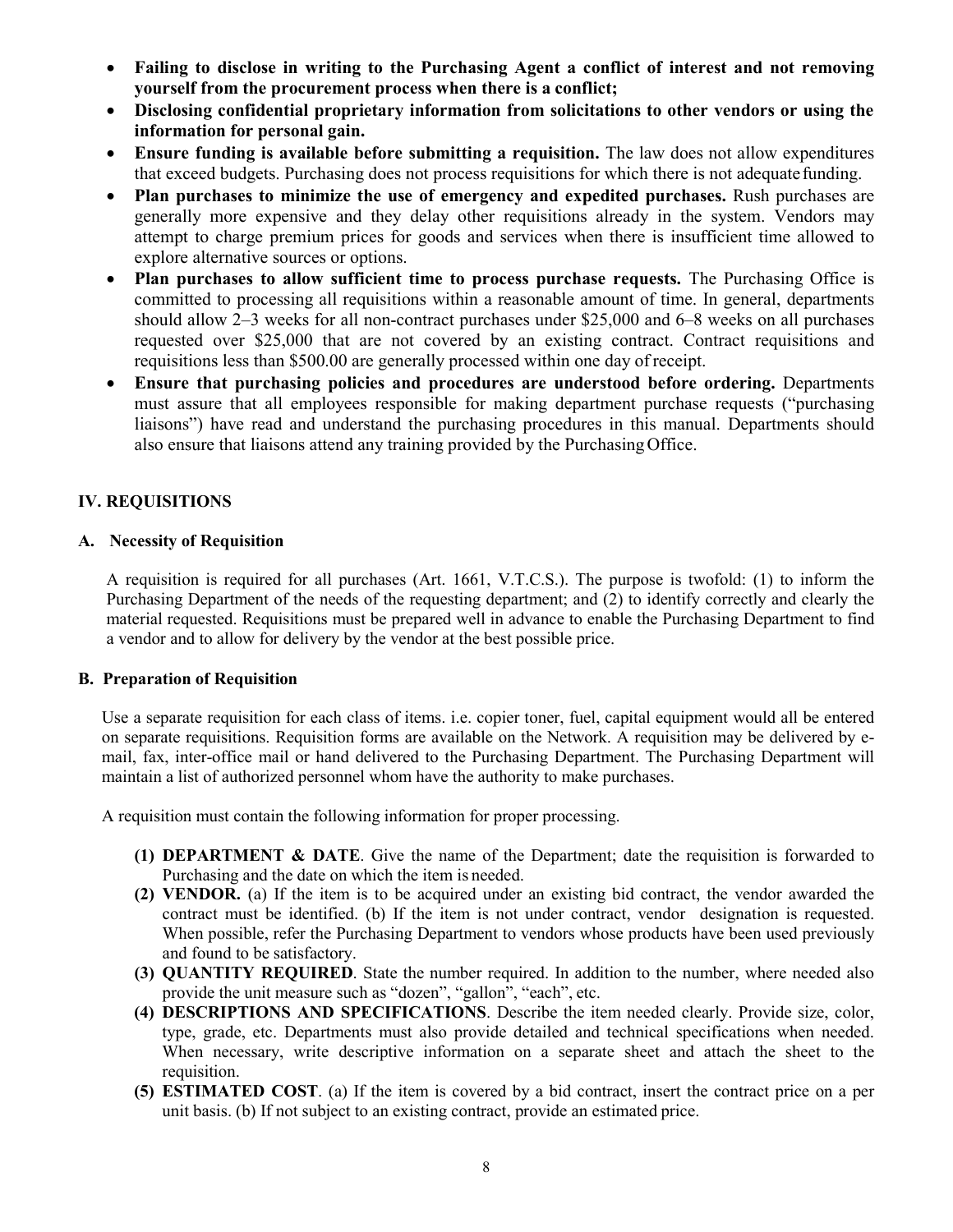- **(6) FUND/DEPARTMENT NUMBER AND BUDGET LINE ITEM**. Identify, according to the County budget, the fund/department number from the department making the purchase. Designate, according to the County budget, the department's budget line item against which the purchase should be charged if budgeted funds are available.
- **(7) CERTIFICATION**. The Department Head or authorized person must forward this requisition to the Purchasing Department.

# **C. Office Supply Orders**

- **(1) Office supplies are purchased via the Internet from a current contract. Purchasing and/or Treasurer's Office acting as an agent of the Commissioners' Court and Purchasing will facilitate all orders.**
- **(2) Purchasing and/or Treasurer's Office will place orders for office supplies upon receipt of a purchase requisition , which will be forwarded, to the Auditor to review order and verify funds. Purchasing and/or Treasurer's Office will then remit order to vendor. Delivery will be made to the Purchasing Department and/or Treasurer's Office for verification. The Department requesting the supplies will be notified to pickup supplies or will be delivered if time isavailable.**
- **(3) An Office Supply Store is maintained by the Treasurer's Office on supplies that are frequently used and where buying in bulk is in the best interest of the County.**

# **V. PURCHASE OF MATERIALS, AND SUPPLIES**

# **A. General**

Materials and supplies not available from the current office supply contract via the Internet are acquired through the Purchasing Department. Additionally, contracts for repairs to property used by the county are entered through the Purchasing Department.

**Under no circumstances shall any employee of the Fannin County authorize a purchase without a formal means of order placement. An order is official when an employee pays with his/her ProCard, orders from a blanket purchase order/contract or a Signed Purchase Order is faxed to the vendor, by means of an approved requisition. This offense is punishable per Local Government Code Chapter 262 Section 262.034 and Section 262.035 as a Class B Misdemeanor and if convicted results in immediate removal from office or employment of that person. For four years after the date of the final conviction, the removed officer or employee is ineligible to be a candidate for or to be appointed or elected to a public office in this state; to be employed by the county with which the person served when the offense occurred; to receive any compensation through a contract with that county. Please reference Section Two for further information concerning unauthorizedpurchases.**

Methods and procedures for acquisitions through the Purchasing Department are described below:

# **B. Responsibilities of the Purchasing Department and Requesting Departments**

This section of the procedure manual outlines the responsibilities of the county departments when making an acquisition through the Purchasing Department. It should be used as a guide to help departments do their part in purchasing.

- (1) The Purchasing Department's responsibilities are to:
	- (a) Obtain information about and to determine the needs of the departments of the County.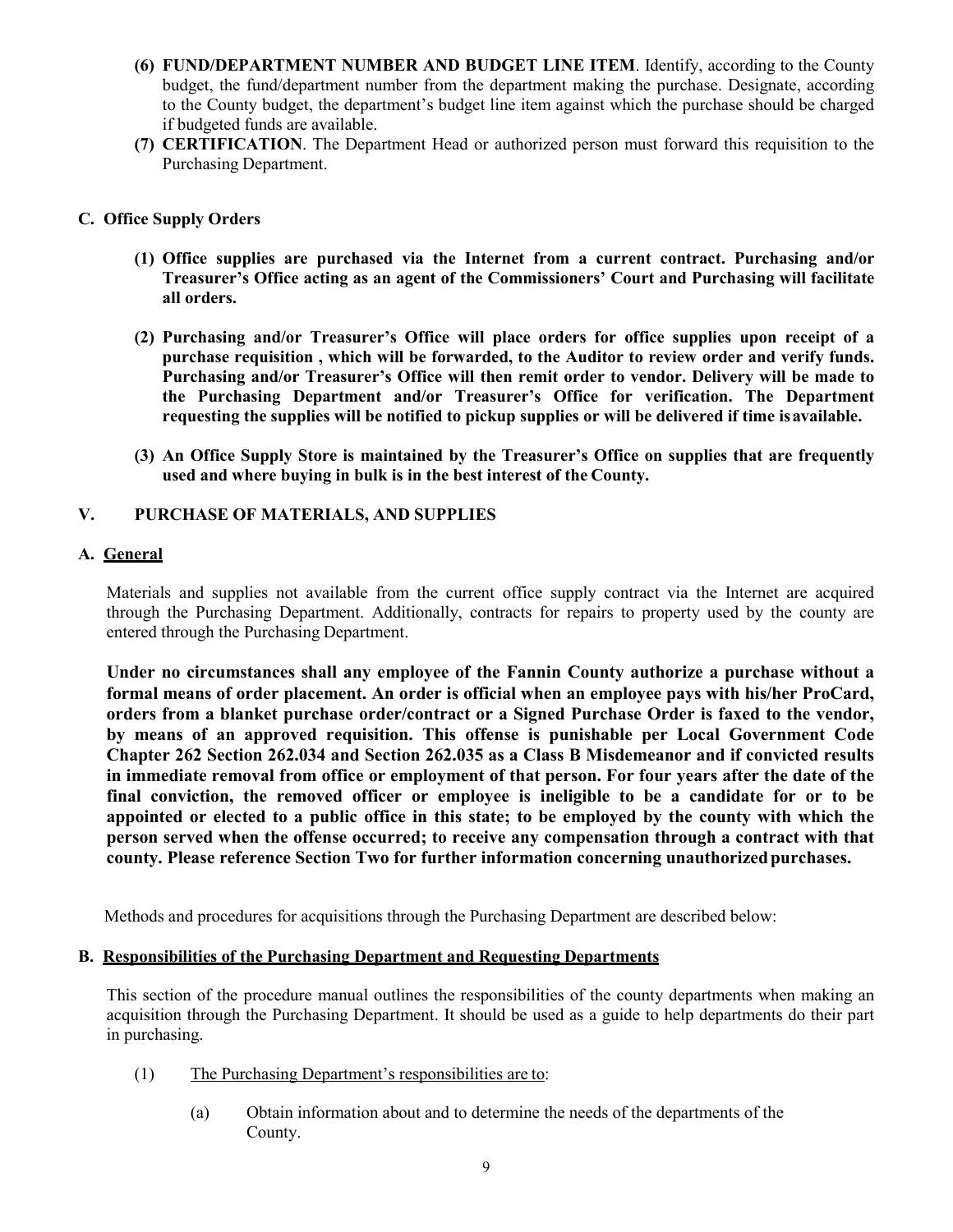- (b) Secure the product that each department needs, at the least cost to the County.
- (c) Know the sources for and availability of needed products.
- (d) Aid and to cooperate with all departments of the County to meet their equipment and supply needs.
- (2) Requesting Departments' responsibilities are to:
	- (a) Make requests early enough to allow sufficient time for the vendor to make delivery at the best possible price.
	- (b) Supply detailed specifications of item requested.
	- (c) Inform the Purchasing Department or Commissioners' Court of all unusual demands.
	- (d) Take no actions that might be viewed as obligating or committing the County, except in an emergency.
	- (e) Make no commitments regarding commodities or services in the name of the County. Such commitments will be VOID unless they are made by the Purchasing Agent, the Commissioners' Court, or other agents of the Commissioners' Court.

# **C. Purchasing Procedures**

- (1) Capital Purchases: If the requisition is for the purchase of a capital item (\$5000.00 or more) one of the following alternative procedures should be followed:
	- (a) If an Unbudgeted capital expenditure, See (Section VI, A).
	- (b) If the capital expenditure is budgeted and the item is **\$50,000** or more it must be competitively bid, as described in (Section V).
	- (c) If a budgeted capital expenditure of less than **\$50,000.00,** the item may be acquired through Purchasing as described on the next page.
- (2) Requisition: complete a requisition as described in (Section III, B) and forwarding a copy to the Purchasing Department.
- (3) Preparation of Purchase Order: Purchasing will enter the requisition into the computer system for preparation of a purchase order document. If funds are unavailable, the Purchasing Department will return the requisition to the department. Purchasing will obtain written or phone quotations for purchase orders less than **\$50,000.00 or if determined to be in the best interest of the county prepare formal bid or proposal for approval by Commissioners Court.**
- (4) Placing Order: For purchases requiring delivery of items, Purchasing will send the original copy of the purchase order to the vendor (if required) and distribute copies as follows:
	- (a) a copy to Purchasing to be retained with original requisition.
	- (b) a copy to be retained by Auditor with invoice.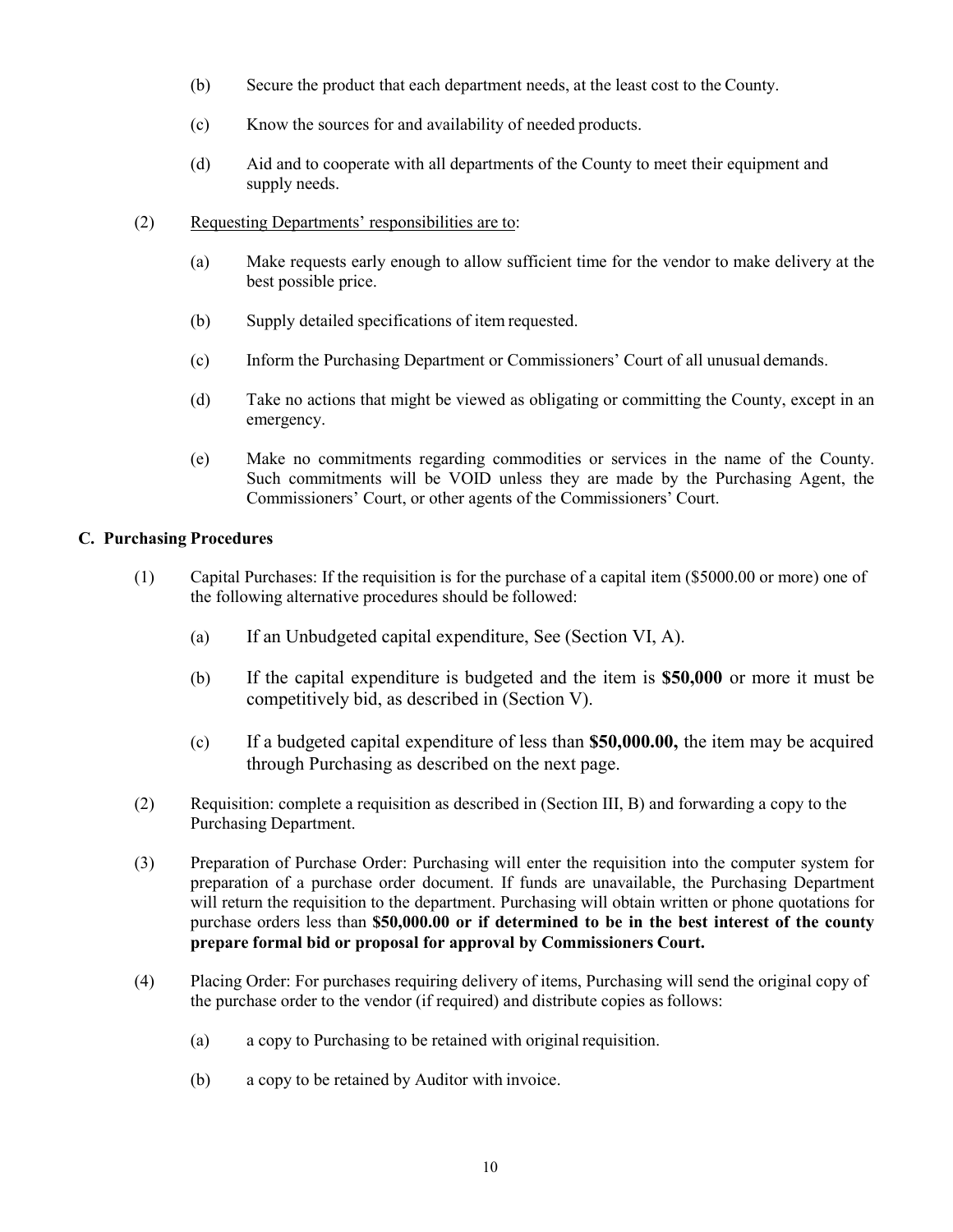# **VI. BIDDING PROCESS AND PROCEDURES**

# **A. Bid Procedures for Budgeted Item -- Purchase over \$50,000 or less if determined to be in the best interest of the county.**

# Requesting Department's Responsibilities

- (1) Submit a requisition to the Purchasing Department far enough in advance of the desired purchase date to allow time for the formal bidding process.
- (2) Be present and prepared to discuss the request at the meeting of the Commissioners' Court during which the need of the item and the bid specifications are considered.

# Purchasing Department's Responsibilities

- (1) Review bid specifications to determine adequacy in light of general requirements and to insure that they are not unduly restrictive.
- (2) Prepare final bid specifications for Commissioners' Court approval.
- (3) Prepare agenda request and notify the requesting Department of agenda date and time.
- (4) Following approval by Commissioners' Court, mail bid specifications to vendors.

# **B. General Bidding Information**

The Purchasing Agent will insure publication of the legally required notice. No specifications are to be written with the intent to exclude a possible bidder. Competitive bidding can be let on either a lump sum or a unit price basis. If unit price bids are solicited, the needed quantities of each item are to be estimated in the requisition based on the best available information. The successful bidder's compensation, however, will be based on the actual quantities supplied, furnished or constructed.

# **C. Bid Opening**

Following receipt of bids by the Purchasing Department, bids will be publicly opened in the Commissioners' Court. Anyone may attend. All sealed bids will be opened on the assigned day at the designated time. Bids will be read aloud and recorded on a bid tabulation sheet. The Purchasing Department will furnish copies of the bids to the requesting department.

# **D. Bid Recommendations**

After examining copies of all the bids, the requesting Department will send a written recommendation for bid award to the Purchasing Department at least seven days prior to the deadline for Commissioners' Court agenda. The Purchasing Agent will verify recommendation to the lowest bid received. Any recommendation to award to other than the low bidder will be presented to the County Judge for resolution prior to submission toCourt.

After certification of recommendations the Purchasing Agent will obtain an agenda setting, notify the Department and forward the bid recommendation; along with a bid summary, to the Commissioners' Court.

A contract shall not be awarded to a bidder, who is not the lowest dollar bidder meeting specifications unless, before the award, each lower bidder is notified by the Purchasing Agent of the proposed award and offered an opportunity to appear before the Court and present evidence concerning the lower bidders responsibility.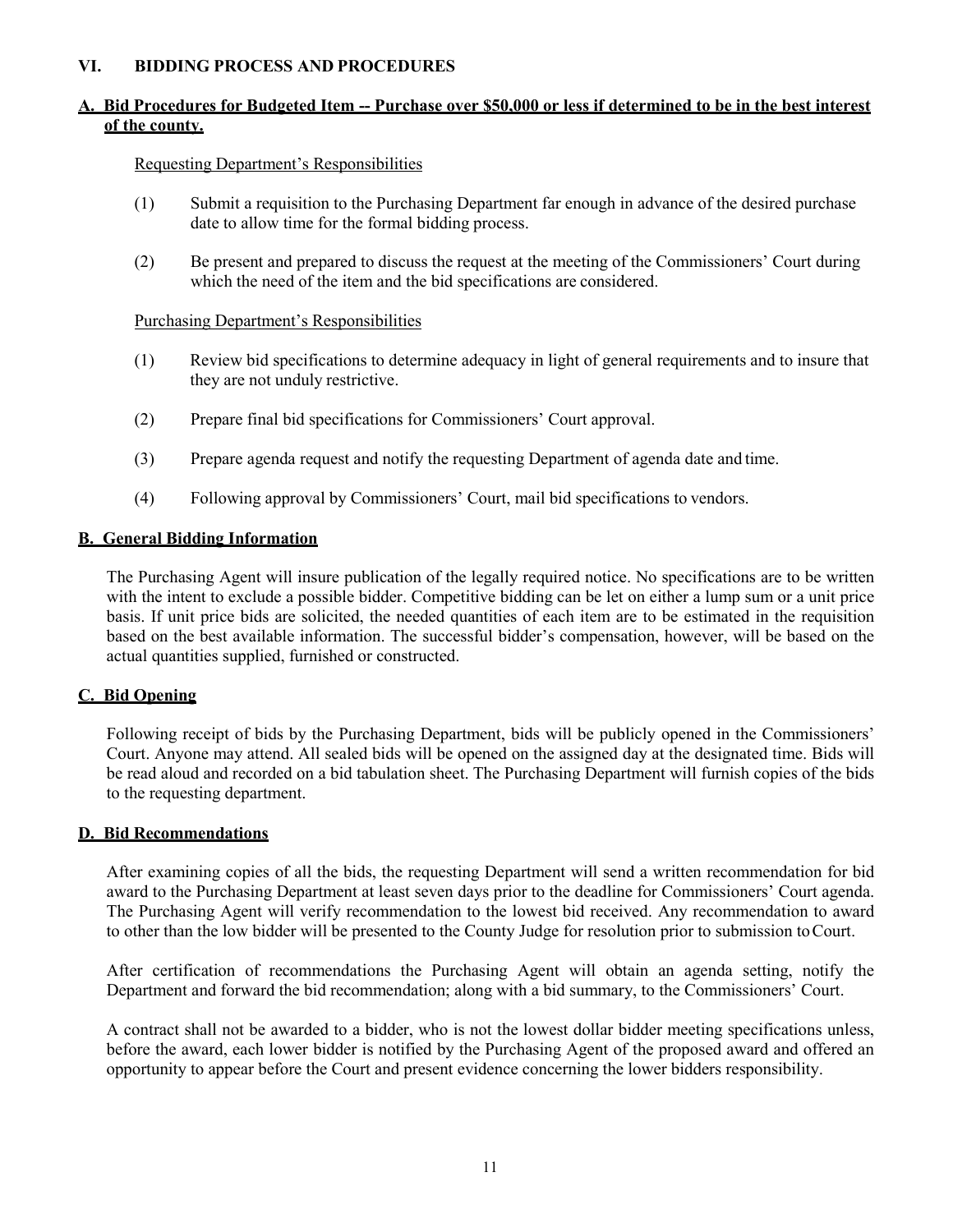# **E. Bid Award**

Bids will be awarded to the lowest and best responsible bidder. In addition to the price, the Commissioners' Court will consider:

- (1) The quality of the product;
- (2) The adaptability of the product to the intended use; and
- (3) The ability, experience, efficiency integrity, and financial responsibility of the bidder.

When the county receives only one bid, the bid may be accepted if the Commissioners' Court determines the price is fair and reasonable. If the price is not fair and reasonable, the bid is rejected.

If two or more responsible bidders submit identical bids, the bid award will be made by drawing lots as directed by the County Judge.

# **F. Bid Bonds**

A vendor awarded a contract may be required to post bond. If it is required, the Purchasing Agent will include the requirement in the bid advertisement. A performance bond is required for all contracts in excess of \$100,000 (LGC 262.032). The performance bond amount that will be required shall not be less than 5% of the total contract price.

# **G. Acquisition of Item After Bid Award**

Following award of the bid contract by the Commissioners' Court, a purchase order will be entered in the system and the successful Vendor will be notified.

# **H. Change Order**

A change order may be required when it becomes necessary to make changes after performance of the contract has commenced. The Purchasing Agent is authorized to approve increase or decreases to the original contract price of \$5,000 or less. The original contract price may not be increased by more than 25%. All change orders requiring increases or decreases to the contract price involving more than \$5,000 must be approved by the Commissioners' Court. All decreases of 18% or \$5,000 or more of the original contract price must have the written consent of the contractor.

Any major alterations of the plans or specifications must be submitted to the Commissioners' Court for approval.

# **VII. SPECIAL PURCHASES**

# **A. Unbudgeted Capital Purchases**

If the needed capital item was not included as part of the County Budget, the following procedures should be followed in order to obtain budgetary authorization:

- 1) The requesting department must fill out a requisition form and attach a memo justifying the need for the item.
- 2) The requesting department shall include in the memo a cost estimate justifying the need and a statement of whether there are available departmental funds that may be used for this purchase on a specific lineitem.
- 3) The requesting department must contact the County Auditor prior to requesting a change in line item amounts on the budget.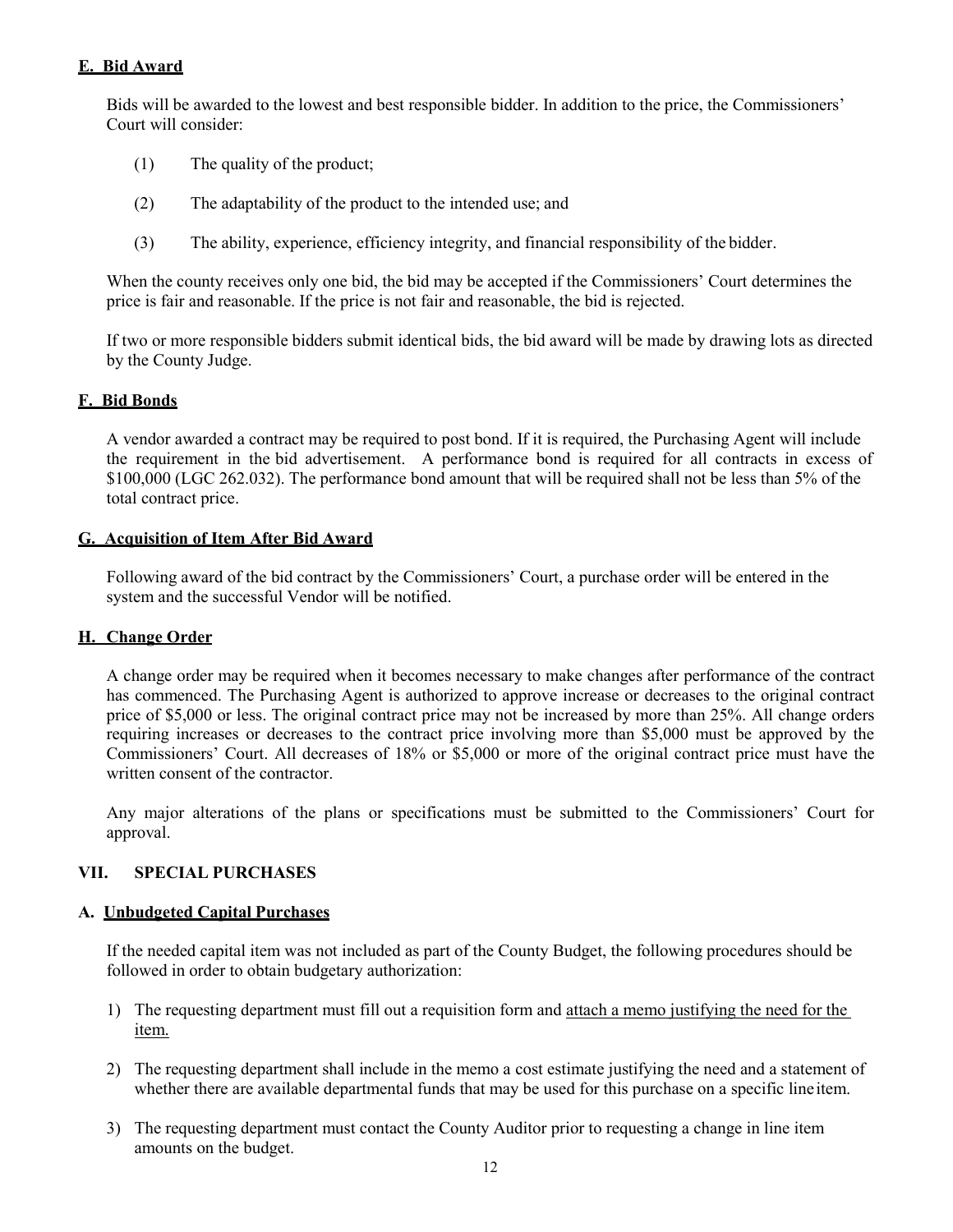- 4) The Auditor will then present the request to the Court. The Commissioners' Court will approve or decline the request. If approved, normal purchasing procedures apply.
- 5) **After the Commissioners' Court has granted budget authorization, the item will be competitively bid if over \$50,000.**

#### **B. Acquisition under a Blanket Purchase Order**

(1) Authorization of Blanket Purchase Order

A Blanket Purchase Order authorizes a County department to obtain up to a specified amount of material (services or supplies) on a continuing base from a vendor. Such Purchase Orders are authorized only by the Purchasing Department in appropriate circumstances, e.g., obtaining parts for vehicle maintenance as needed by the County Shop. Any department foreseeing a definite and regular need for items not available routinely through the supply room should consider contacting the Purchasing Department to investigate obtaining a Blanket Purchase Order for such items. **Blanket Purchase Orders anticipated to exceed \$50,000 during the course of a budget year must be competitively bid, as described in (Section V). No Blanket Purchase Order may exceed budgeted funds for such purchases by the Department.**

(2) Procedure for Acquisition under Blanket Purchase Order

All Blanket Purchase Orders will be for goods not delivered to purchasing. Procedures to acquire items under these contracts are as follows.

- (a) The department will pick-up or receive items during the course of a calendar month according to the terms of the contract.
- (b) The department will retain receipts and/or delivery tickets for all items picked up or delivered during the month.
- (c) At the end of each month, the department will attach receipts/delivery tickets to the department's copy of the Blanket Purchase Order and forward them to the Purchasing Department.
- (d) The Purchasing Department shall enter into the computer information concerning the items received, and payment will then be made.
- (3) Utility Blanket Purchase Orders may be used for utilities expenses. ie; electric, water, gas and telephone.

# **C. Insurance and High Technology Items**

(1) **Insurance and high technology items valued in excess of \$50,000 will be obtained through a proposal process or through the GSC and CISV catalogue system. All specifications must be approved by the ISS Department.**

"High Technology Item" means a service, equipment or good of a highly technical nature, including:

- (a) data processing equipment and software and firmware used in conjunction with data processing equipment;
- (b) telecommunications, radio and microwave systems;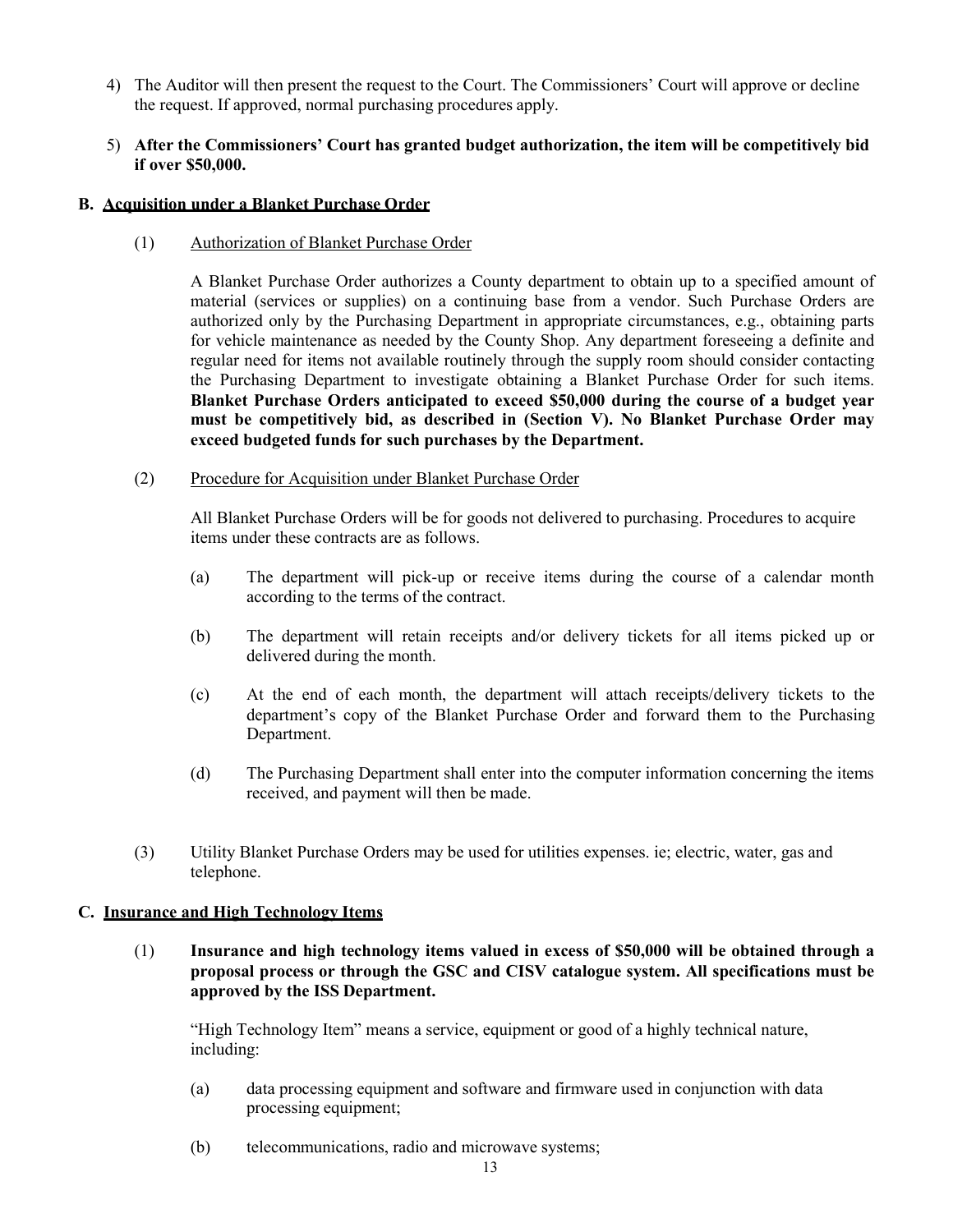- (c) electronic distributed control systems, including building energy management systems; and technical services related to the above items.
- (2) CISV Texas Catalogue Purchasing Program
	- (a) The requesting department must clearly and accurately describe the goods/services to be purchased
	- (b) High Technology items may be purchased by RFQ through the CISV system.
	- (c) At least 3 catalogue vendors will be selected to receive an RFQ.

#### **D. Professional and Personal Services**

(1) Definition of Professional Services

Professional services are services provided by or within the scope of services provided by licensed physicians, optometrists, architects, certified public accountants, registered engineers and licensed attorneys.

Professional services are procured through the Request for Proposal process. The selection of providers of professional services will be based on the competency of the firm or individuals--not on competitive bidding Departments requiring professional services must review the experience and capabilities of the prospective service providers through proposals and interviews.

(2) Definition of Personal Services

Personal Services contracted to be performed by a specific person.

- (3) Procedure
	- (a) Solicitation of Proposals

After approval by the Commissioners' Court, Purchasing will send the RFP to potential professional service providers. Purchasing Agent will order advertisement of the request. The service providers will submit proposals to the Purchasing Department. The Purchasing Department shall open proposals on the date specified in the request for proposals. Confidential and trade secret information, identified as such in the proposal, shall not be publicly disclosed, but the remainder of the proposal shall be open for public inspection following award of the contract.

#### (b) Evaluation of the Proposals

Purchasing Department and submitting Department may conduct further discussions and negotiations with responsible offers after the opening. All offers receive fair and equitable treatment with regard to such discussions and negotiations. An evaluation of proposals shall be made by the Purchasing Department. The evaluation of each service provider will cover at least the following:

General quality and responsiveness, Organization and personnel, and Price and price breakdown or price range and cost schedule.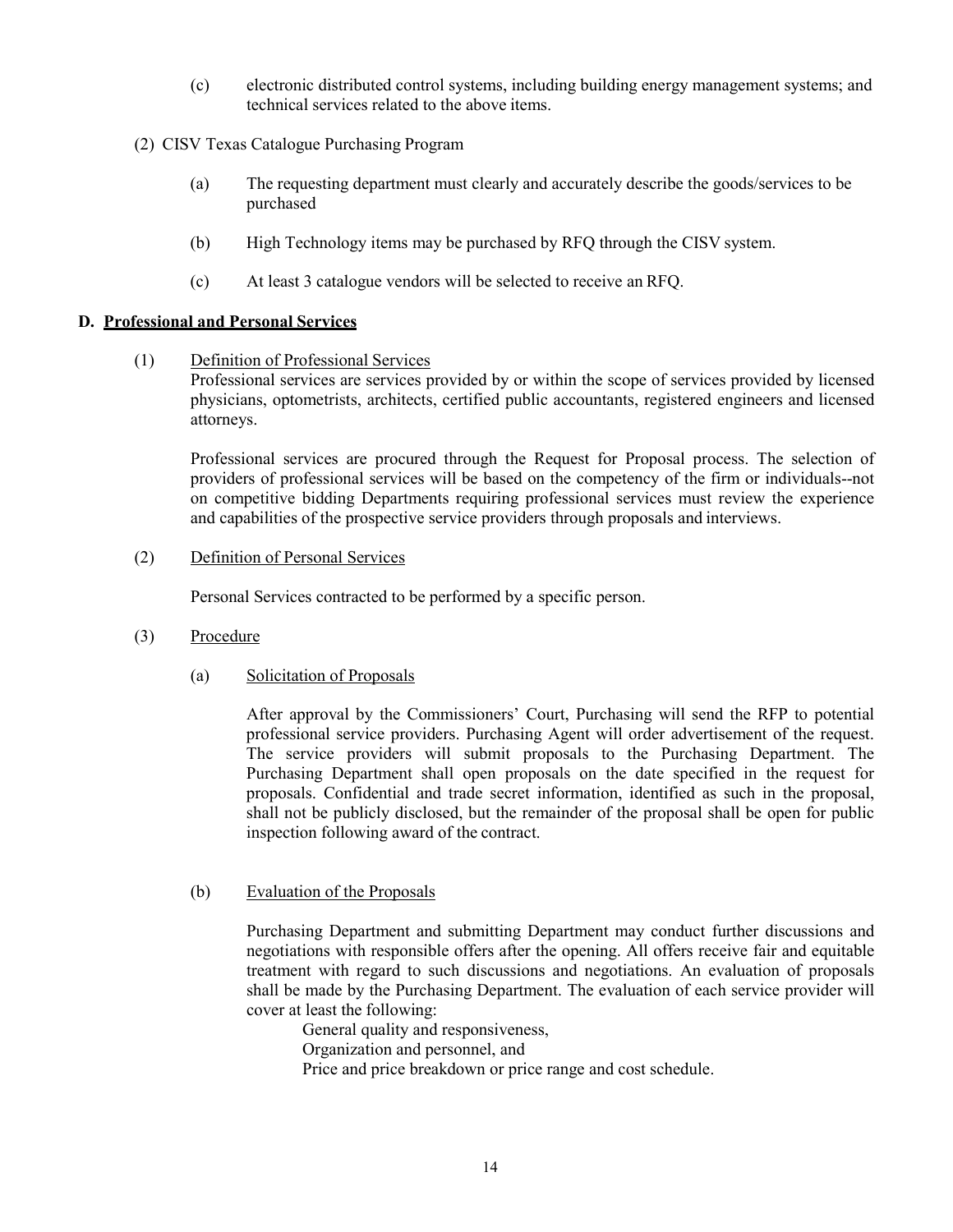# (c) Recommendation

After evaluation, Purchasing will arrange an agenda date, notify the Department, and transmit the recommendation to the Commissioners' Court. The Commissioners' Court will award the contract. A purchase order will be issued for the services after the contract award has been made.

The County Judge must approve any exceptions to the procedures outlined above for professional services, in writing. On a case-by-case basis, the County Judge will determine whether to approve exceptions to these procedures.

# **E. Emergency Purchases**

Emergency purchases are authorized in extremely limited circumstances: (a) in the event of public calamity for the benefit of the county citizens or to protect public property; (b) in order to protect the public health or safety of county residents; or (c) when made necessary by unforeseen damage to public property. Depending upon the time of the emergency and type of purchase necessary, one of the following procedures should be followed:

- (1) **After hour's emergency -- in such instances the department must take the necessary action to obtain the needed goods or services. If, however, the Department is aware that the purchase involves an expenditure of \$50,000 or more, a reasonable effort should be made to contact the County Judge to notify him or his designated representative that the emergency exists. The next working day the Department should contact Purchasing to obtain a requisition and purchase order; procedures applicable to phone in purchase orders may be followed.**
- (2) **Emergency during working hours -- (a) If the purchase is for less than \$50,000 and budgeted funds are available, phone-in purchase order procedures may be utilized; (b) if the purchase is less than \$50,000 and funds are not available, approval of the County Judge must be obtained by Purchasing prior to acquiring the item using the phone in purchase order procedure; or (c) if the purchase is in excess of \$50,000, Purchasing must obtain approval of the 3 members of the Court for the purchase and then utilize phone in purchase order procedures.**

# **F. Sole-Source Purchases**

**An item valued in excess of \$50,000, which would otherwise be purchased by competitive bidding, may be purchased without the necessity of bidding if it is available from only one source. Typical items in this category include patented or copyrighted material, secret processes, natural monopolies, utility services, captive replacement parts or components for equipment, and films, manuscripts or books. Such items may be purchased from a sole source without competitive bidding only after the Purchasing Administrator, in writing, certifies the existence of only one source to the Commissioners' Court and the Court enters a finding of such in its minutes.**

# **G. Equipment Maintenance**

Maintenance service on County owned equipment is arranged through the Purchasing Department. The Department requiring maintenance should contact Purchasing, which will initiate one of the procedures described below.

(1) Equipment under warranty or existing maintenance contract -- Purchasing will contact the appropriate vendor and arrange for the service unless the maintenance is being arranged as part of the Precinct Barns equipment and/or vehicles in which the respective Commissioner shall contact the Purchasing Agent with the estimate of the repair or maintenance if it is outside of the CountyCommissioners' \$1,500 delegated authority. After the equipment is serviced, the Department should notify Purchasing that the equipment has been serviced and forward the service ticket to Purchasing for filing.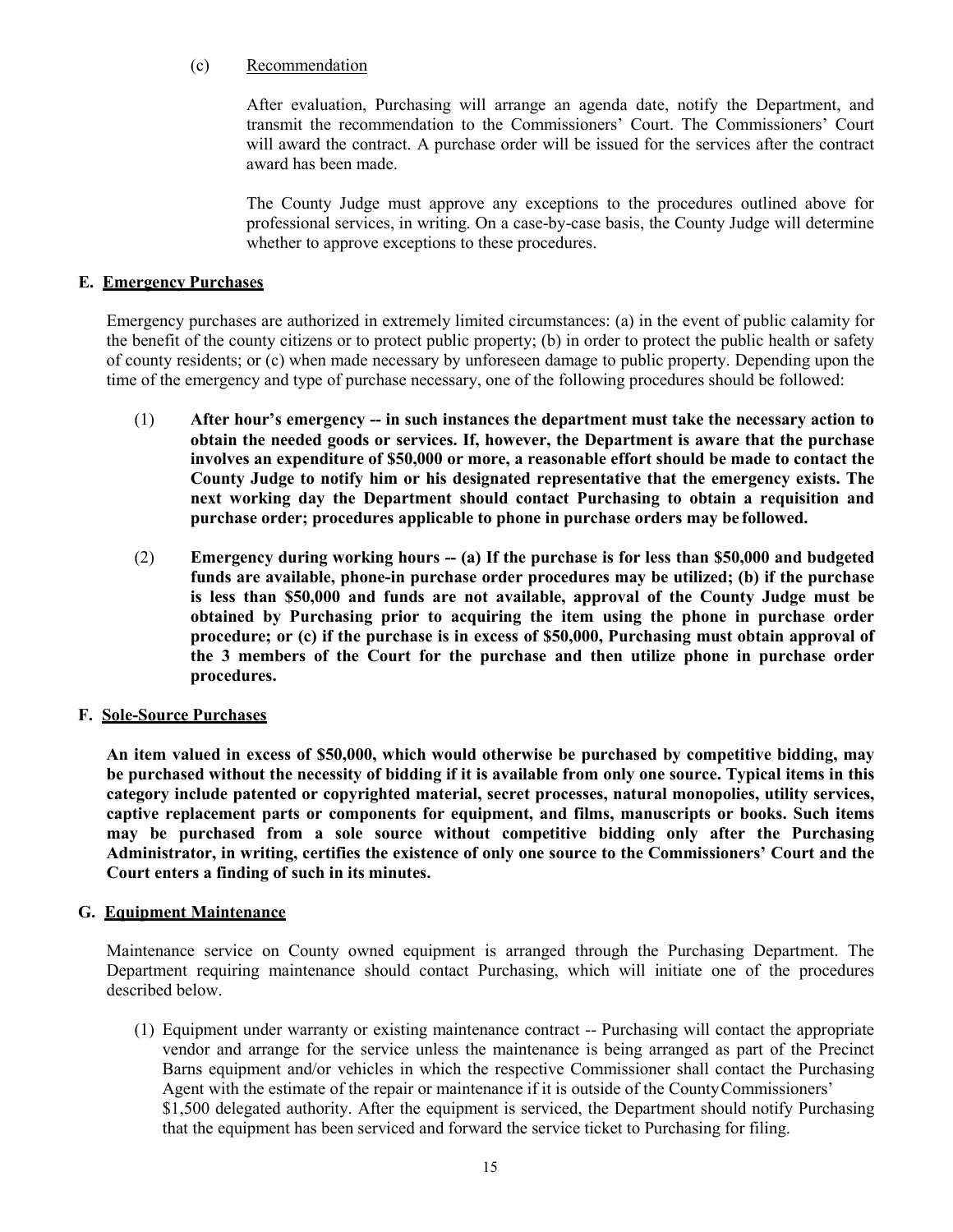# (2) Service of Other Equipment

- (a) All equipment except Road and Bridge Purchasing will contact vendor(s) and obtain estimate(s) of cost. If estimated cost is not justified (e.g., cost of repair exceeds replacement cost or value of equipment), Purchasing will advise the Department and declare the equipment surplus. If the Department objects to the equipment being declared surplus, the final decision on whether or not to declare the equipment surplus will be made by the Commissioners' Court.
- (b) If the cost of maintenance is justified, the requesting department will prepare a requisition and purchase order will be processed by the Purchasing Department and vendor will be notified to proceed.
- (c) If the service for equipment is for the County Precinct Barns the respective Commissioner shall contact the Purchasing Agent with the estimated cost of repair or service if it is outside the County Commissioners' \$1,500 delegated authority.
- (d) After the equipment has been serviced, the Department will notify Purchasing and forward the service ticket to Purchasing.

# **H. Impracticality of Preparing Detailed Specifications**

If the Purchasing Agent determines that it is impractical to prepare detailed specifications for an item to support the award of a purchase contract, the Purchasing Agent shall notify Commissioners' Court that it is impractical to prepare detailed specifications for an item to support the award of a purchase contract, Commissioners' Court shall instruct the Purchasing Agent to follow purchasing procedures as prescribed in "Alternative Multistep Competitive Proposal", Section 262.0295 of the Local Government Code.

# **I. Special Provisions for Grant Purchases with Federal and StateFunds**

Due to Federal and State requirements Jurisdictions are required to verify that the vendors that they do business with regarding grant purchases are not on the Excluded Parties List. The Excluded Parties List is located at [www.epls.gov](http://www.epls.gov/) .

Due to this requirement Fannin County will comply with all Federal and State Purchasing Requirements and provide a copy of the verified search from the Excluded Parties List in the Purchase Order File.

# **VIII. INSPECTING, TESTING AND RECEIVING**

It is the responsibility of each County department to see that all purchased items conform to the quantity, quality and specifications of the order.

As much as possible merchandise should be received at purchasing before it is sent to the requesting department. After delivery of the merchandise to the requesting department, the department must determine whether the goods are acceptable. If they are not, the Receiving Department must immediately notify the Purchasing Department of the reasons why the merchandise is not acceptable. The Purchasing Department will then contact vendor for replacement, cancel the order, or take other appropriate action to obtain correct merchandise.

# **IX. COUNTY-OWNED SUPPLIES AND EQUIPMENT**

All County-owned supplies, equipment and machinery must be used only for County business. Elected Officials and Department Heads are responsible for the proper accounting for maintenance of and use of Countyequipment.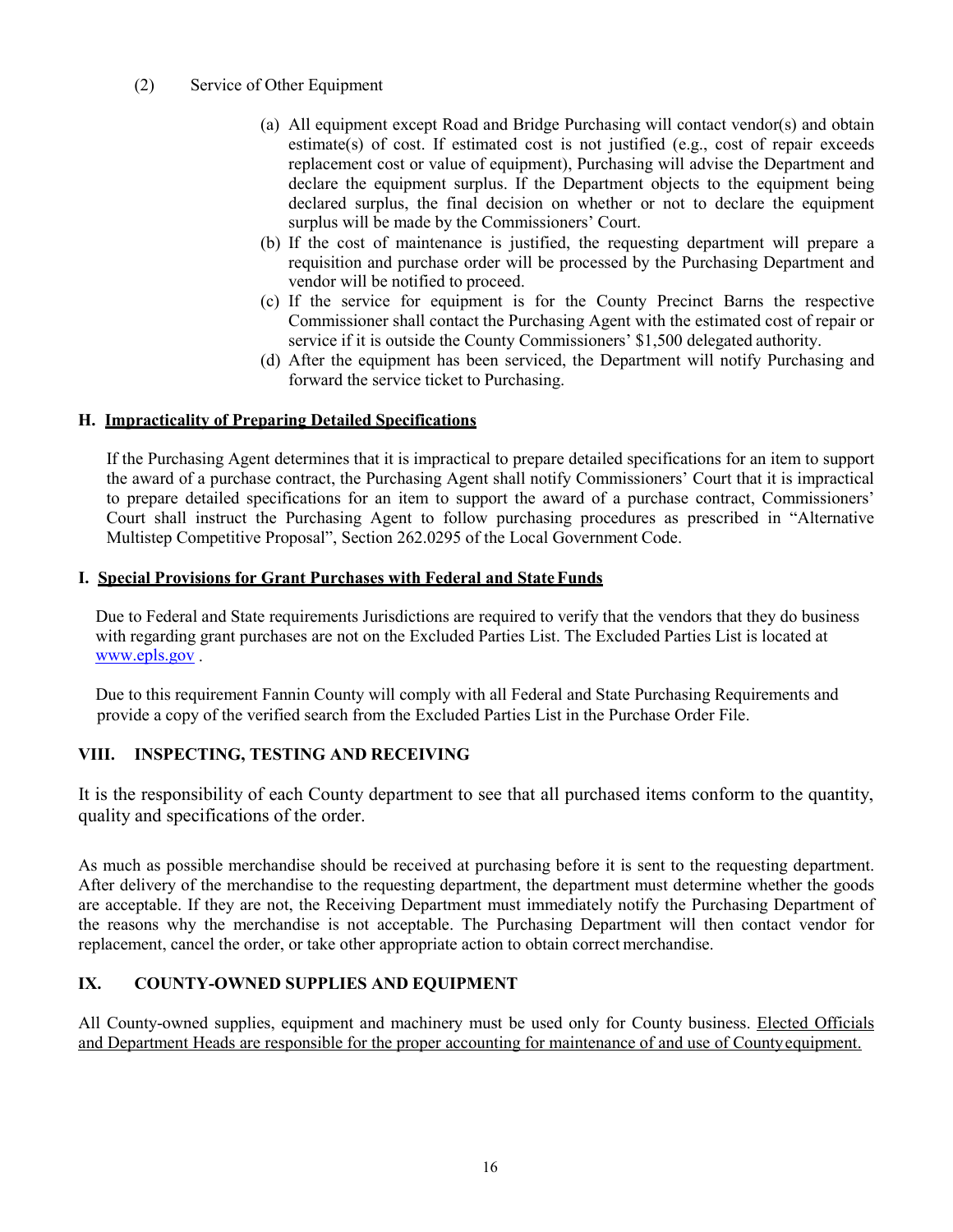# **A. Receipt of New Property -- Tagging**

New property with a value of \$500 to \$4,999.99 will be tagged with a County Property tag with a sequential number; assets with a value of \$5,000.00 or more will be tagged with a County Property tag with a sequential number for inventory purposes by the Purchasing Department.

# **B. Elected Official and Department HeadResponsibility**

Each Elected Official and Department Head is responsible for the custody and care of county property assigned to their respective department. County property may be used only for County purposes. Each Elected Official and Department Head is responsible for ensuring that assets are tracked and secured in a manner that is most likely to prevent theft, loss, damage or misuse of assets. Care shall be taken to insure all necessary precautions are in place so that assets are secured.

# **C. Controlled Property**

Each Elected Official and Department Head shall maintain control over property not defined under the capitalization policy, yet considered high-risk items. High-risk items include, but are not limited to, weapons, electronics, tools, and computer peripherals. Each Elected Official or Department Head to track such items shall establish internal procedures. The County Auditor upon request shall make reports of high-risk items available for inspection.

The Information System Services shall maintain an inventory of all computer equipment for the purpose of tracking and maintenance. This inventory does not absolve Elected Officials and Department Heads from the responsibility of assuring stewardship of the property or the reporting requirements for the property.

# **D. Transfer of Property (LGC 262.011(j)**

The Purchasing Agent is authorized by Commissioners' Court to transfer supplies, materials and equipment among the various County departments. The transfer or trade of any equipment (not limited to capital items) from one department to another must be handled through Purchasing. In the event an item is no longer required, the department shall notify the Purchasing Department in writing. The Purchasing Department will direct appropriate action to be taken.

The Purchasing Department and other departments are encouraged to make inquiries as to unused or unneeded equipment in the possession of other departments, but the decision as to whether the property is unneeded ultimately rests with the Purchasing Agent as authorized by Commissioners' Court.

The Purchasing Agent shall furnish a list of transferred supplies, materials and equipment to the County Auditor.

# **E. Missing Property**

Lost or stolen property must be reported immediately. The Elected Official or Department Head must make reports of loss or theft in writing to the Purchasing Agent. Reports of theft (Form A) must have attached a copy of the theft report compiled by the proper law enforcement agency. This report shall be referred to the Fannin County District Attorney's Office upon receipt. Elected Official and/or Department Head shall be required to attend the next regularly scheduled Purchasing Board Meeting to present an update of any findings and what measures have been taken to recover the stolen or missing property.

If an item cannot be located, Purchasing will verify all proper documentation has been submitted by the respective department and remove the item from the financial accounting system.

# **F. Disposal of Surplus or Salvage Property (LGC 263, Subchapter D)**

The Purchasing Agent may periodically request that the Commissioners' Court declare property "surplus" (in excess of needs, but still useful) or "salvage" (valueless property). Surplus or salvage property may be sold by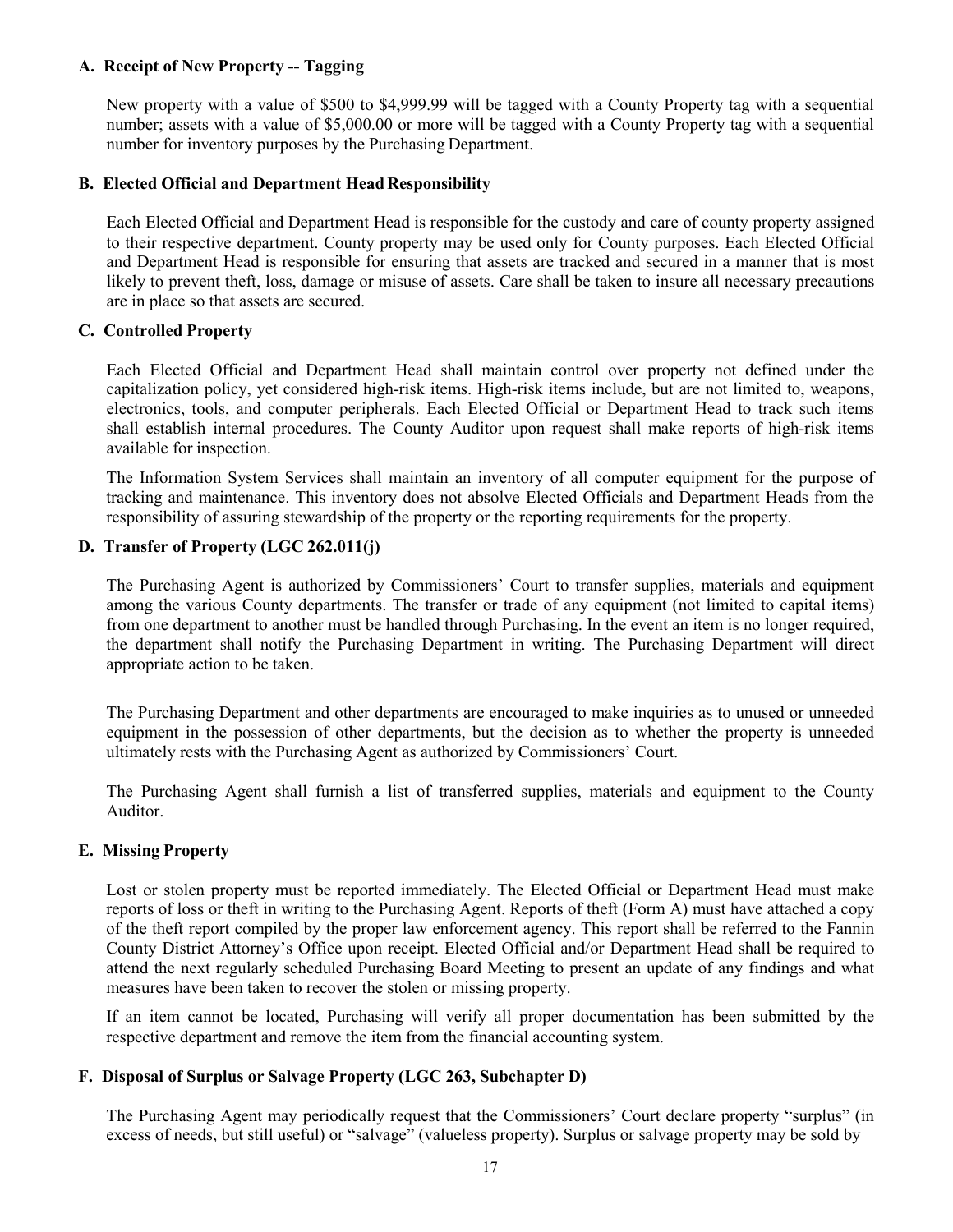competitive bid or auction by the Purchasing Agent as provided in Section 263 of the Local Government Code. Surplus or salvage property is not limited to capital items as defined herein.

County employees will be given the same opportunity afforded to other persons to bid on and purchase surplus properties offered at a public sale or auction.

No Purchasing Department employee or his or her immediate family may bid on property sold through a Sealed Bid Sale. Purchasing Department employees may not knowingly purchase or receive merchandise through a third party through a Sealed Bid Sale.

Fannin County may sell surplus or salvage property to another county or a political subdivision within the county, or offer the property as a trade-in for new property of the same general type. Commissioners' Court may order the property to be destroyed or disposed of if bids are not received from a public auction or sealed bid sale.

# **G. Inventory Arrangements – Resignation, Retirement or Removal**

When an Elected Official or a Department Head leaves his or her County employment, arrangements must be made with Purchasing for equipment inventory far enough in advance to insure that the inventory can be taken before the termination date. The Purchasing department will provide to the Auditor and the Commissioners' Court a full report, noting any discrepancies between property actually located and property listed on the inventory. The County Official or Department Head will be personally accountable to the Court for all missing items.

# **H. Annual Inventory**

On July 1 of each year, the Purchasing Agent shall file an inventory of all property of the county with the District Judges, the County Auditor and the Commissioners' Court based on the information submitted by the Elected Officials and Department Heads for the purpose of financial accounting and inventory control.

# **X. LEGAL BASIS FOR PURCHASING**

# **A. Govt. Code Chapter 2254 -- Professional Services Procurement Act**

Counties may not bid contracts for professional services. These contracts instead must be awarded on the basis of "demonstrated competence and qualification for the type of professional services to be performed." Fees must be "fair and reasonable," consistent with and not in excess of published recommended practices and fees of applicable professional organizations, and not in excess of any maximums specified by State law. "Professional services" includes services within the scope of the practice of: accounting, architecture, optometry, professional engineering; this includes services performed by any licensed architect, optometrist, physician, surgeon, certified public accountant, registered professional engineer or licensed attorney in connection with his or her professional employment or practice.

#### **B. Code\* Chapter 271, Subch. D -- Purchase Under State Contract**

The State Purchasing and General Services Commission may perform purchasing services for local governments (including counties). The county may participate by adopting a resolution. The contents required in the resolution are stated in the statute. A county that purchases under state contract satisfies all competitive bidding laws. (Formerly article 664-7).

# **C. Code Chapter 171 -- Conflict of Interest**

Ownership of certain property or business interests may require that a local public official refrain from participation in votes or decisions and/or refrain from certain acts if the vote, decision or act involves the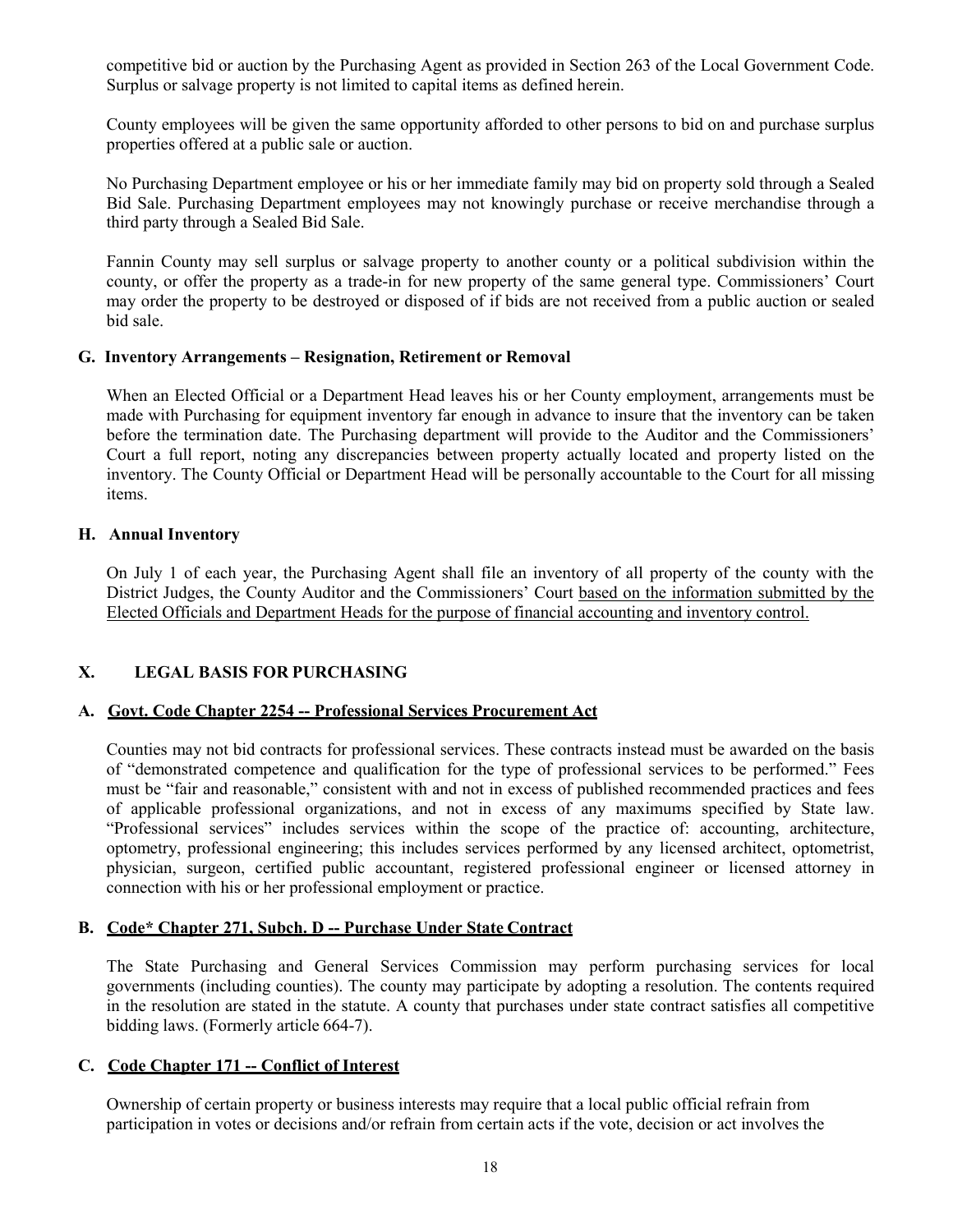business interests or property owned by the public official or by a person related to the public official within the second degree of consanguinity or affinity.

"Local public official" includes members of the county governing body or other county officers, whether elected or appointed, paid or unpaid.

A person is deemed to have a substantial interest in a business entity" if":

- (1) Ownership of ten per cent (10%) or more of voting stock or shares of the business entity, or ownership of \$2,500 or more of the fair market value of the business entity; or
- (2) Proceeds received from the business entity exceed ten per cent (10%) of the person's grossincome for the prior year.

A person is deemed to have a substantial interest in real property if the interest, whether involving equitable or legal ownership, has a fair market value equal to or exceeding \$2,500. A local public official is deemed to have a substantial interest in the business entity or in land if a person related to the official within the second degree by consanguinity or affinity has a substantial interest in said business entity or land as definedabove.

If the local public official has a substantial interest in a business that seeks to do business with the county, the official must file with the county clerk an affidavit stating clearly the nature and extent of his interest. The public official must then abstain from participation in any matter involving or between the county and the business in which he has the substantial interest. In particular, this includes abstention from votes or other decisions regarding the business entity, if it is reasonably foreseeable that action taken on the matter would or might confer an economic benefit on the business. The official must not act as surety for the business if it has work, business or contracts with the county. An official may not knowingly act as a surety on any official bond required of an officer of the county. A violation of any of these is a crime (CLASS A misdemeanor).

The County Commissioners' Court may, however, contract for services or personal property with a business entity in which a member of the court has a substantial interest if the business entity (1) is the only business entity which can provide the needed service or property within the jurisdiction of the Commissioners' Court, and (2) bids on the contract.

The Commissioners' Court must take a separate vote on any budget item that is specifically concerned with a contract involving a business entity in which a member of the Court has a substantial interest. The Commissioner having the substantial interest may not participate in that separate vote; he may, however, vote on the final budget if: (1) he has otherwise complied with the requirements of Chapter 171, some of which are indicated above, and (2) the matter regarding the business entity with which the member is concerned by virtue of his substantial interest has been resolved. (Formerly article 988b)

# **D. Code Chapter 262, Subch. A -- County Contracting Agent**

The Commissioners' Court may at its discretion appoint an agent with authority to contract on behalf of the county for (1) erecting or repairing county buildings; (2) supervising same; or (3) any other purpose authorized by law. Any contract or other act of such an agent that is properly executed on behalf of the county and is within the agent's authority is binding on the county for all purposes. (Formerly article 1580)

# **E. Code Chapter 262, Subch. B -- County Purchasing Agent**

A board composed of the judges of the district courts in a county and the county judge, by majority vote, may appoint a suitable person to act as the county purchasing agent.

The purchasing agent's term of office is two (2) years. The agent is subject to removal by the judges. A \$5,000.00 performance bond is required of the agent.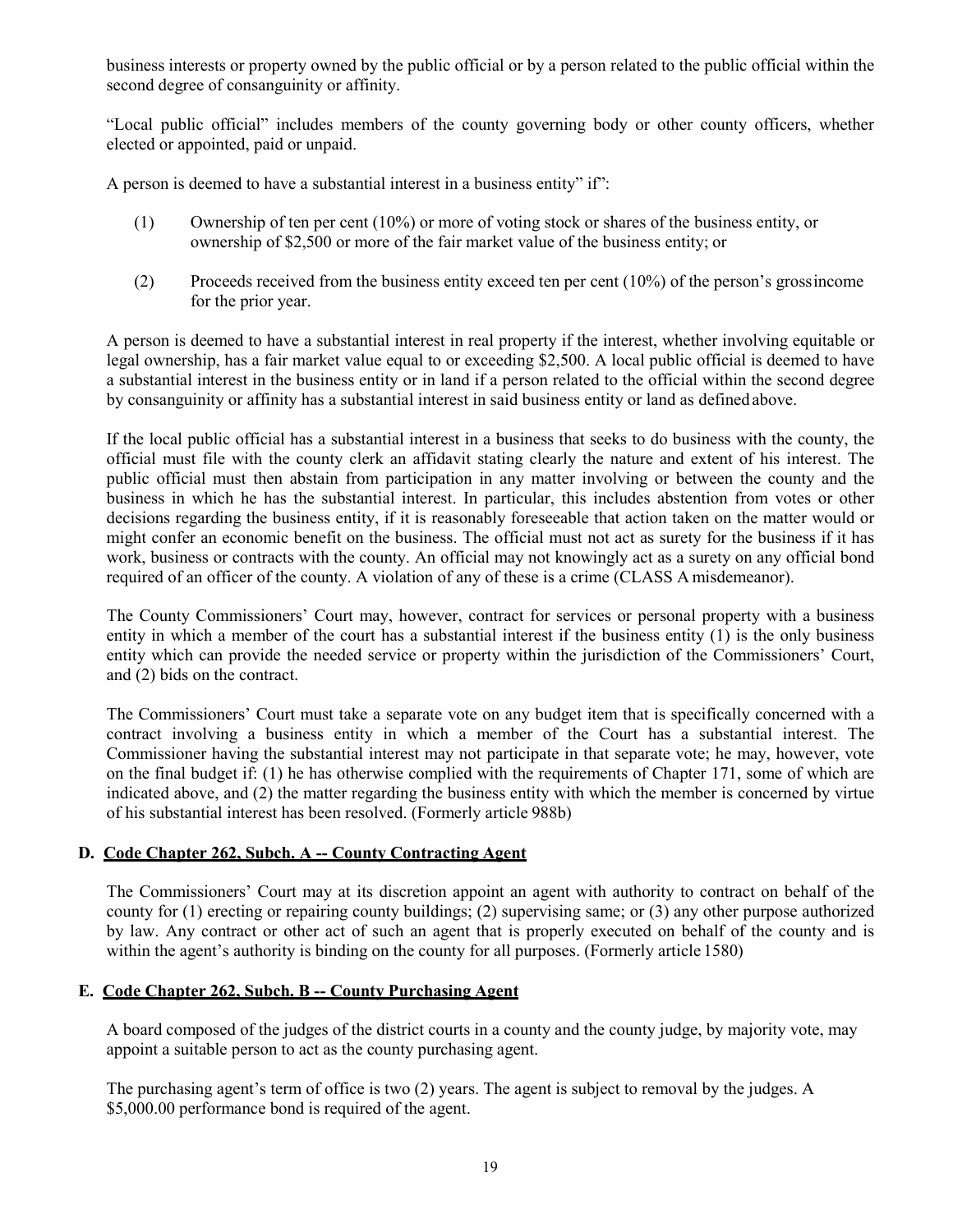If appointed, the county purchasing agent "shall" purchase all supplies; materials and equipment required or used by the county and "shall" contract for all repairs to county property, except purchases and contract that are required to be obtained by competitive bid. The purchasing agent also supervises all purchases made by competitive bid.

**It is unlawful (and there may be criminal penalties) for any other person, firm or corporation, other than the County Purchasing Agent, to purchase any supplies, materials or equipment or to contract for repairs to property used by the county. Section 262.011(d), (m). The county auditor may not draw or approve and the county treasurer may not honor a warrant for any purchase unless that purchase has been made by the County Purchasing Agent or by competitive bid as required by law.**

The Agent has a number of other duties that are specifically set out in Chapter 262, Subch. B. e.g., the County Purchasing Agent may cooperate with a City Purchasing Agent to purchase items in volume. The County Purchasing Agent is responsible for filing with the County Auditor and the Commissioners' Court on each July 1st an inventory of all county property on hand and belonging to the county.

In order to prevent unnecessary purchases, the County Purchasing Agent shall transfer any county supplies, materials and equipment from any department not needing them to another department requiring them. Upon so doing, the Purchasing Agent shall furnish the departments with a form to sign to transfer such item.

The County Purchasing Agent may have assistants. The Agent and assistants may have any help, equipment, supplies and/or traveling expenses that may be approved and considered advisable by the Commissioners' Court.

The authority of the County Purchasing Agent applies to all purchases of supplies, materials and equipment for the use of the county and its officers, including purchases made by officers paid out of fees of the office or otherwise, regardless of whether the purchase contract is made by the Commissioners' Court or any other officer authorized to bind the county by contract.

# **F. Code Chapter 263, Subch. D -- Disposition of Salvage or Surplus Property**

Surplus property is property in excess of needs, but property that still has some usefulness. Salvage property is defined as property having no value for the purpose for which it was originally purchased.

Surplus or salvage property may be sold by competitive bid or may be auctioned. It also may be offered as a trade-in on new property of the same general type. If the Commissioners' Court cannot sell or trade in the property, the property can be destroyed. (Formerly Act. 664-7)

# **G. Code Chapter 262, Subch. C -- County Purchasing Act (Competitive Bidding)**

The legislative scheme contained in the newly codified Local Government Code continues the substance of (no repealed) Article 2368a-5, and became effective September 1, 1987. It is a comprehensive county purchasing statute. The statute includes:

- 1. Competitive bidding requirements, procedures and exemptions;
- 2. An alternative competitive request scheme and proposal procedure for insurance orhigh technology items (see section 262.030); and
- 3. Bond requirements for bidders.

The competitive bidding procedures must be strictly complied with except for certain specific exemptions enumerated in the statute. These include certain emergencies and cases involving sole suppliers. Failure to follow the bidding requirements of the act may subject the contract to injunction to prohibit its performance. See section 262.033.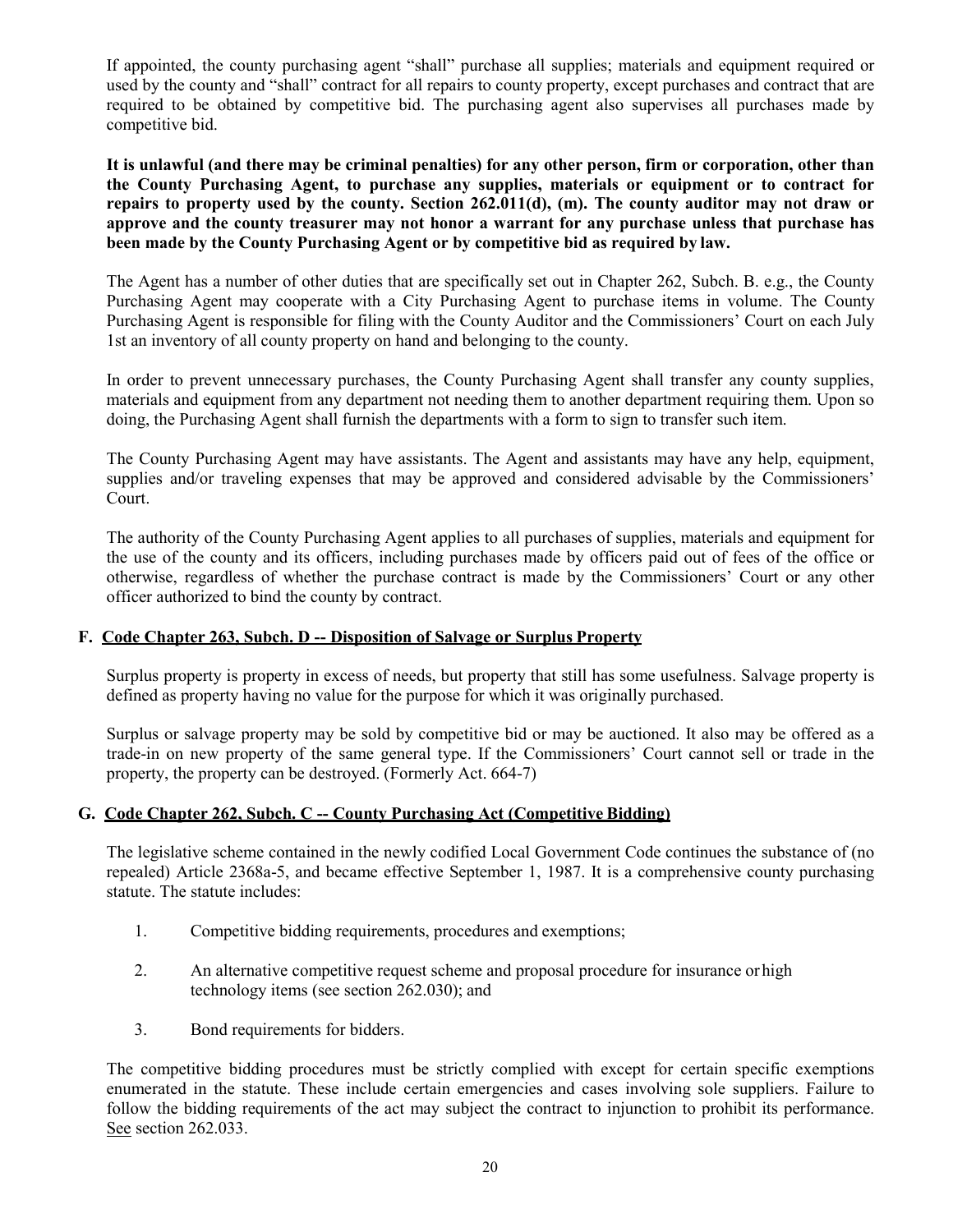All separate, sequential or component purchases of items ordered or purchased by the same officer or department from the same supplier in any attempt to avoid the bidding requirements are treated as parts of a single purchase or contract. 262.023(c). Any county officer or employee who knowingly or intentionally makes or authorizes separate, sequential or component purchases in avoidance of the competitive bidding requirements is guilty of a CLASS B misdemeanor. Automatic and immediate removal of the officer or employee from his county office or position results upon final conviction. 262.034(a).

Intentional or knowing violation of the subchapter is a CLASS C misdemeanor. (Formerly article 2368a-5).

# **H. Code Chapter 113 -- Approval of Claims by County Auditor**

Each "claim, bill and account "against the county" must be filed with the county auditor, allowing sufficient time for the auditor to "examine and approve" the claim before the meeting of the Commissioners' Court at which it is to be approved. Such claim, bill or account may not be paid or allowed until it has been "examined and approved" by the county auditor. Section 113.064(a). The auditor may not audit or approve a claim unless the claim was "incurred as provided by law."

The auditor may not audit or approve an account (i.e., claim) for the purchase of supplies or materials for the county unless a requisition properly signed by the officer ordering the supplies or materials and approved by the county judge is attached to the account (claim). Section 113.901(a). The county judge may, by written order, waive the requirement that he approve requisitions. If this approval requirement is waived, all claims must be approved by the Commissioners' Court in open court. (Formerly article 1 1661 (1),(2)

# **XI. PURCHASING CARD POLICY AND PROCEDURES**

# **1. PURPOSE**

To establish policies and procedures for procuring goods and/or services using a Purchasing Card. The purchasing card program is designed to streamline the purchasing and accounts payable process by reducing the paperwork generated by small dollar, high volume transactions, providing immediate access to goods and/or services, and facilitating quick payment to vendors.

This policy includes procedures for the following:

- Establishing Purchasing Limits
- Establishing Allowable/Prohibited Purchases
- Security
- Charge Transaction Declines
- Merchandise Returns
- Monthly Statements and Reports
- Reconciliation
- Payment Processing
- Records Management

# **2. SCOPE**

This policy applies to all Fannin County departments and individual, permanent employees. All Purchasing Cards shall be governed by this policy and used in a manner that complies with State Law and Fannin County policy regulating the procurement of goods and services.

# **3. POLICY**

Employees who use the Purchasing Card to perform official County business will use the Card as provided in this policy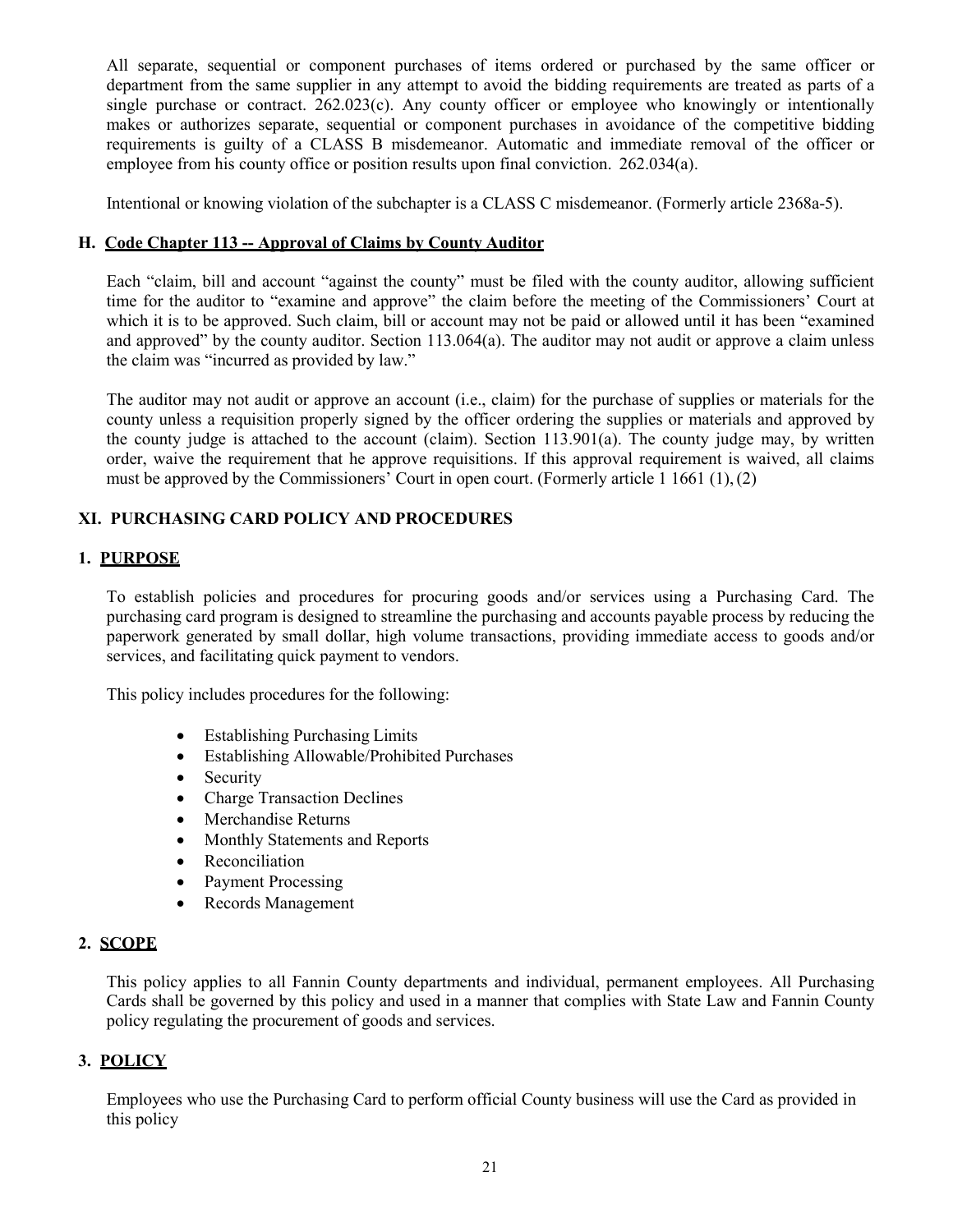# **4. AFTER THE FACT PURCHASES (ATF)**

Under no circumstances shall any employee of the Fannin County authorize a purchase without a formal means of order placement. An order is official when an employee pays with his/her ProCard, orders from a blanket purchase order/contract or a Signed Purchase Order is faxed to the vendor, by means of an approved requisition. This offense is punishable per Local Government Code Chapter 262 Section 262.034 and Section 262.035 as a Class B Misdemeanor and if convicted results in immediate removal from office or employment of that person. For four years after the date of the final conviction, the removed officer or employee is ineligible to be a candidate for or to be appointed or elected to a public office in this state; to be employed by the county with which the person served when the offense occurred; to receive any compensation through a contract with that county. Please reference Section Two for further information concerning unauthorized purchases.

# **5. DEFINITIONS**

Purchasing Card – The Purchasing Card is a commercial credit card for small dollar purchases of goods and/or services necessary for official county business. The Purchasing Card may be issued to an individual, permanent employee for purchases by the designated employee only.

Purchasing Card Program Administrator – The County Purchasing Agent will be the single point of contact between Fannin County and the Bank for general oversight of the Purchasing Card Program.

Departmental Purchasing Card Coordinator – An individual or backup approved by the Elected Official or Department Head who is responsible for administration and control of the departmental implementation of the Purchasing Card Policies and Procedures.

Purchasing Cardholders – Full-time, permanent employees that have been designated by the Elected Official or Department Head to be issued a Purchasing Card in their name for use under these policies and procedures.

Bank – The bank selected by the County to provide the Purchasing Card program.

# **6. RESPONSIBILITIES**

It shall be the responsibility of the Purchasing Department to:

Develop policy and procedures for the use of Purchasing Cards that comply with State Law.

Administer the Purchasing Card Program, to include the following responsibilities:

- Serve as primary contact with the Bank for Purchasing Cards.
- Serve as primary contact with the Departmental Purchasing Card Coordinators.
- Approve/process applications for the issuance of Purchasing Cards for users in compliance with the requirements as stated in the policy.
- Establish guidelines and criteria for transactions and cumulative dollar limits for Purchasing Cards.
- Approve/process changes to Cardholder limits and restrictions as authorized by Elected Officials, Department Heads or the Departmental Purchasing Card Coordinators.
- Keep a current list of Cardholders, card numbers and card limits.
- Coordinate training on Purchasing Card usage and small purchase policies and procedures. Potential cardholders must receive training prior to receiving a Purchasing Card.
- Review departmental compliance/submission of approved Monthly Statement reconciliations.
- Cancel and suspend cards as requested by Elected Officials, Department Heads, Departmental Purchasing Card Coordinators.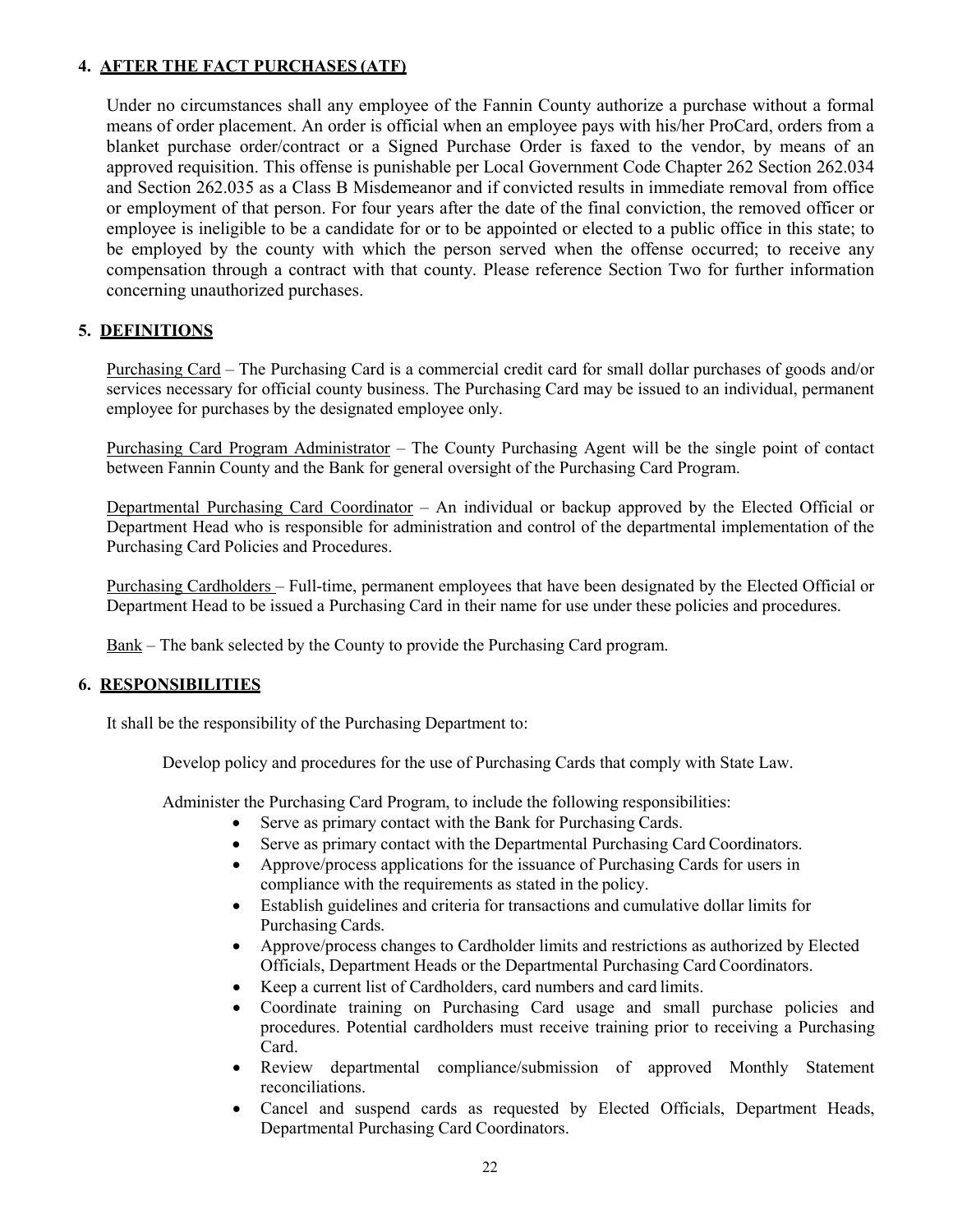- Coordinate any system updates needed to interface with the County's accounting system.
- Review transactions for verification of small dollar purchases and price agreement opportunities.
- Cardholders are considered assistants of the Purchasing Agent for purposes of Purchasing Card use. Therefore, final authority for usage and control resides with the Purchasing Agent. The Purchasing Agent may cancel a Purchasing Card at any time without cause.
- Spending limits may be adjusted at the Purchasing Agent's discretion to accommodate emergency purchases.
- Maintains and updates Purchasing Card Guidelines.

Provide direction for vendor enrollment.

It shall be the responsibility of the Auditor's Department to:

Establish General Ledger hierarchy for Purchasing Card purchases in conjunction with current financial software program.

Review Monthly Billing Statement from the Bank and supporting documentation from the Departments ensuring timely payment of monthly indebtedness.

Process General Ledger interface for monthly County Purchasing Card purchases.

Conduct random audits of Purchasing Card transactions to act as a check on departments carrying out their responsibility for audit and compliance with State Law and County policies.

It shall be the responsibility of all Elected Officials or Department Heads to:

Designate which employees will receive a Purchasing Card and set limits for each Cardholder's account. Cardholder limits will include monthly spending limits, number of transactions per day, number of transactions per billing cycle, and merchant category restrictions. These limits will be based on the Cardholder's purchasing requirements and will not exceed the limits established by Purchasing Card Program Administrator.

Approve all departmental transactions for processing by Auditor's Office.

Recommend suspension or cancellation of a card to Purchasing Card Program Administrator.

Notify Purchasing Card Administrator to cancel card privileges, if employee is terminated or changes positions; collection of card from employees.

Designate Departmental Purchasing Card Coordinator (and alternate) for each Department who will be responsible for the following:

- Verify that information on Requests for Purchasing Cards is correct and that Purchasing Cards are issued within the guidelines established by Purchasing Card Program Administrator. (Exhibit #1)
- Monitor purchases made by Cardholders.
- Enforce timely compliance of submission requirements; review receipts and Monthly Statement reconciliations for submission to the Auditor
- Review Purchasing Card applications or changes to card controls prior to submission.
- Designate a system to maintain receipts and reconcile to the Monthly Statement for each Cardholder reporting to him/her.

Designated Cardholders will be responsible for the following: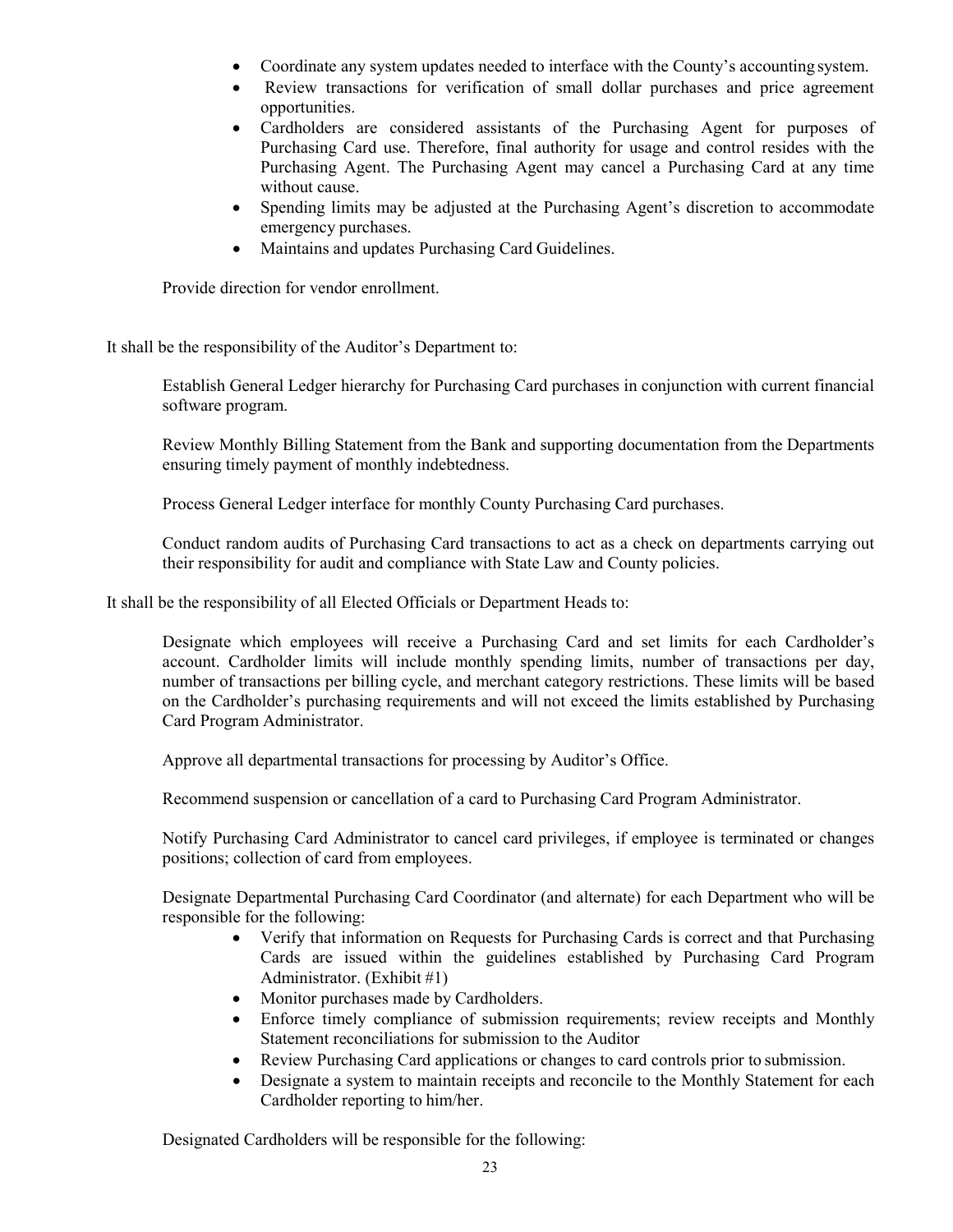- Read and sign a Purchasing Card Cardholder Agreement (Exhibit #2) prior to being issued a Purchasing Card.
- **Keep the Purchasing Card in their possession, not allow anyone else to use the Purchasing Card issued in their name.**
- Assume responsibility for all purchases made with the Purchasing Card, adhering to this policy insuring that no unauthorized purchases are made. Unauthorized purchases could be considered misappropriation of County funds. Validate that the merchandise is received.
- **Maintain the Purchasing Card data in a secure location at all times.**
- Purchase from term contracts any items that are available on contract.
- Inform merchant of tax exempt status; cardholder will be responsible for reimbursing the tax amount to the County.
- Keep receipts and update transaction log on a daily basis. Cardholder will be held personally responsible for items purchased without the supporting documentation.
- Immediately report lost or stolen cards to the Bank toll-free number and the Purchasing Card Program Administrator by phone and then notify the Department Purchasing Card Coordinator on Lost/Stolen Form (Exhibit #3) to be forwarded to the Purchasing Card Program Administrator.
- Make every reasonable effort to resolve disputed purchases with the vendor.
- Immediately report all unresolved disputed purchases to the Departmental Purchasing Card Coordinator using the Purchasing Card Dispute Form (Exhibit #4).

# **7. PROCEDURES**

# **Purchasing Limits:**

Each Department will establish limits for individual Purchasing Cards and aggregate limits for combined card totals. The maximum amount of a single item purchase of supplies or materials will not exceed \$500. In all cases, a monthly maximum per card will be established by the Elected Official or Department Head. Any purchases in excess of the \$500 amount will automatically be rejected by the Purchasing card system. If travel expenses might be incurred that exceed \$500 amount, user must notify purchasing to request an increase in card amount or request a travel check in advance.

Any purchases over the established dollar limit must be approved by the Purchasing Card Administrator. For Purchases of this nature and purchases that cannot be obtained any other way, the Purchasing Department will have an unlimited purchasing card.

**Purchases Allowed with the Purchasing Card** – Purchasing Cards may be used to purchase any item and/or service for immediate use not prohibited by law, this policy, or other policies approved by the Commissioners' Court. The total purchase with the Purchasing Card will not exceed the limits established for that Card. All other purchasing policies remain in effect and Purchasing Cards should not be used to circumvent them.

# **Purchases Prohibited with the Purchasing Card:**

- Personal expenditures
- Cash Advances, refunds or gift cards.
- Sales tax except in cases where State law does not exempt local governments.
- Purchases that exceed the County's policy for purchases of equipment of any type.
- Entertainment of any kind, including the purchase of alcohol.
- Purchases of items /services under contract, unless purchasing from the contracted vendor or an emergency exception is granted.
- Printing
- Internet purchases without prior written approval from Purchasing Department
- Separate, sequential, and component purchases or transactions made with the intent to circumvent State Law or County policy.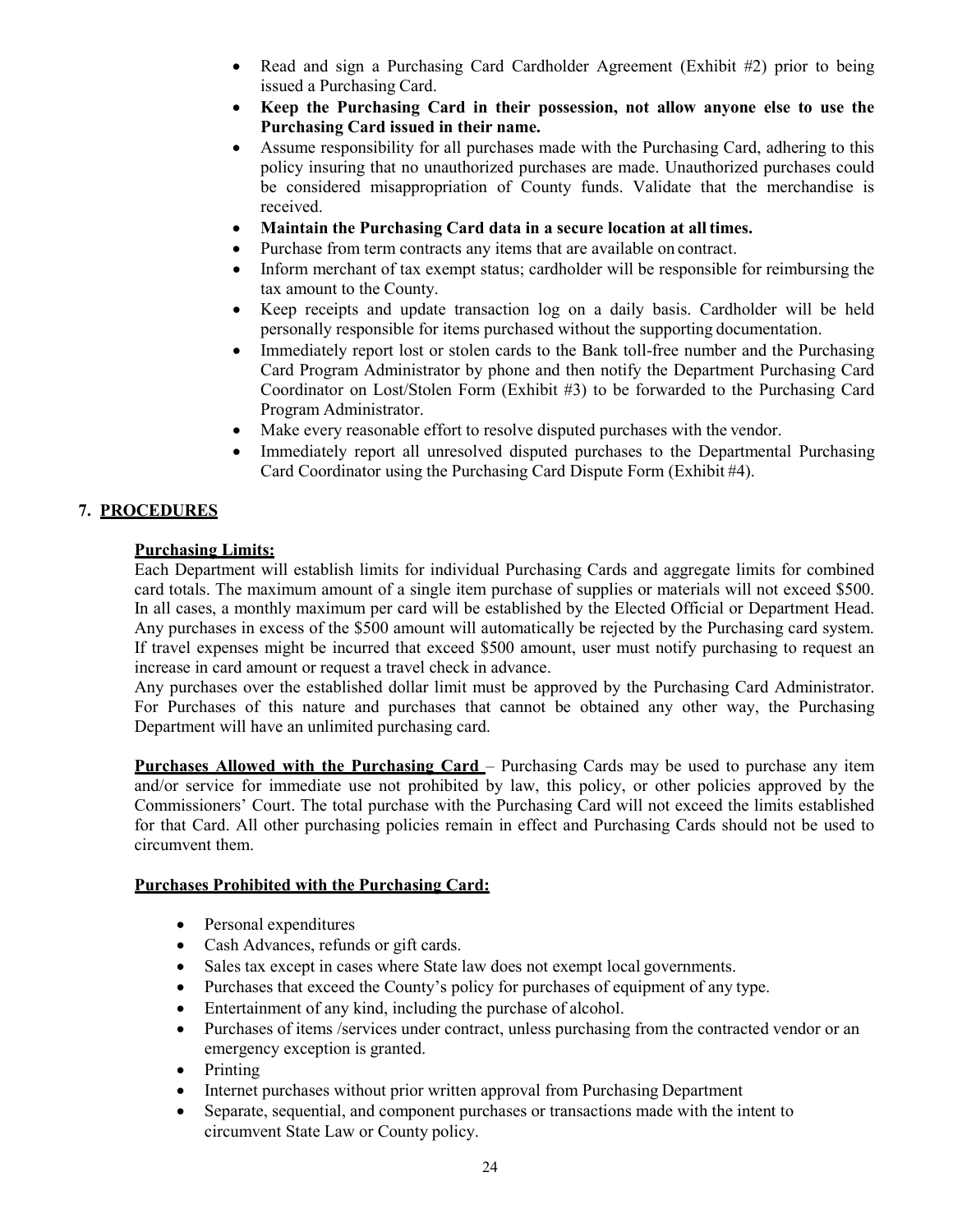- Purchases that are split to stay within card transaction limits.
- Transaction amounts greater than Cardholder's transaction limit.
- Telephone calls/monthly service
- Weapons, Firearms, Ammunition
- Animals (including dogs used in police work)
- Consulting services.
- Inventoried assets
- Prescription drugs or over the counter medications/drugs.(Exception: prisoner items with Wal-Mart card only)
- Decorations
- Hazardous chemicals or materials
- Organization Memberships, Charitable and Social Services, Associations, Civic, Social, and Fraternal.
- Purchases involving equipment trade-in.
- Other purchases specifically excluded in other County policies or by law.

The items shown above are intended to guide you in which form to use for processing payments and orders. These are not representative of all restrictions, and may change without notice. It is recommended that you contact the Purchasing Card Administrator to ensure the proper expenditure of funds.

**Security** – The Cardholder is responsible for the security of the card. This card should be treated with the same level of care as the Cardholder would use with his/her own personal charge cards.

**Supporting Documentation for Card Purchases** – All transactions must be supported by receipts or credit slips. In instances where the receipt is lost, **Cardholder** must obtain a copy at their own expense from the Bank or vendor. For purchases made over the phone or on the Internet, a logging system with unique transaction identifiers should be maintained and a faxed copy or e-mail confirmation of the order retained as the receipt. Written authorization from Purchasing Department for internet purchase must be attached.

**Declined Transactions** – If a Vendor receives a "Decline" response from the Bank after attempting to put through a Purchasing Card transaction, Cardholders may contact the Bank's customer service toll free number to determine the cause for decline. It may be necessary to contact the Purchasing Card Department Coordinator with the following information for resolution:

- Account number
- Business where decline occurred
- Total transaction amount of the decline
- Date the decline occurred

After determining the reason for the "Decline" it may be necessary for the Purchasing Card Department Coordinator to contact the Purchasing Card Administrator for temporary or permanent changes to the Cardholder's control limits to process the transaction.

**Using the Card** – A need for an item and/or service is established when it is not readily available through a County contract. In making a purchase, the Cardholder must abide by the following rules:

- The Cardholder must first get a Purchase Order with the estimated amount to be purchased. After the purchase is final the Purchasing Department is to be notified to update PO. The only exception is emergency purchases made after hours or on weekends and holidays.
- The Cardholder must ensure that the item or service purchased is not restricted (see Purchases restricted with purchasing card).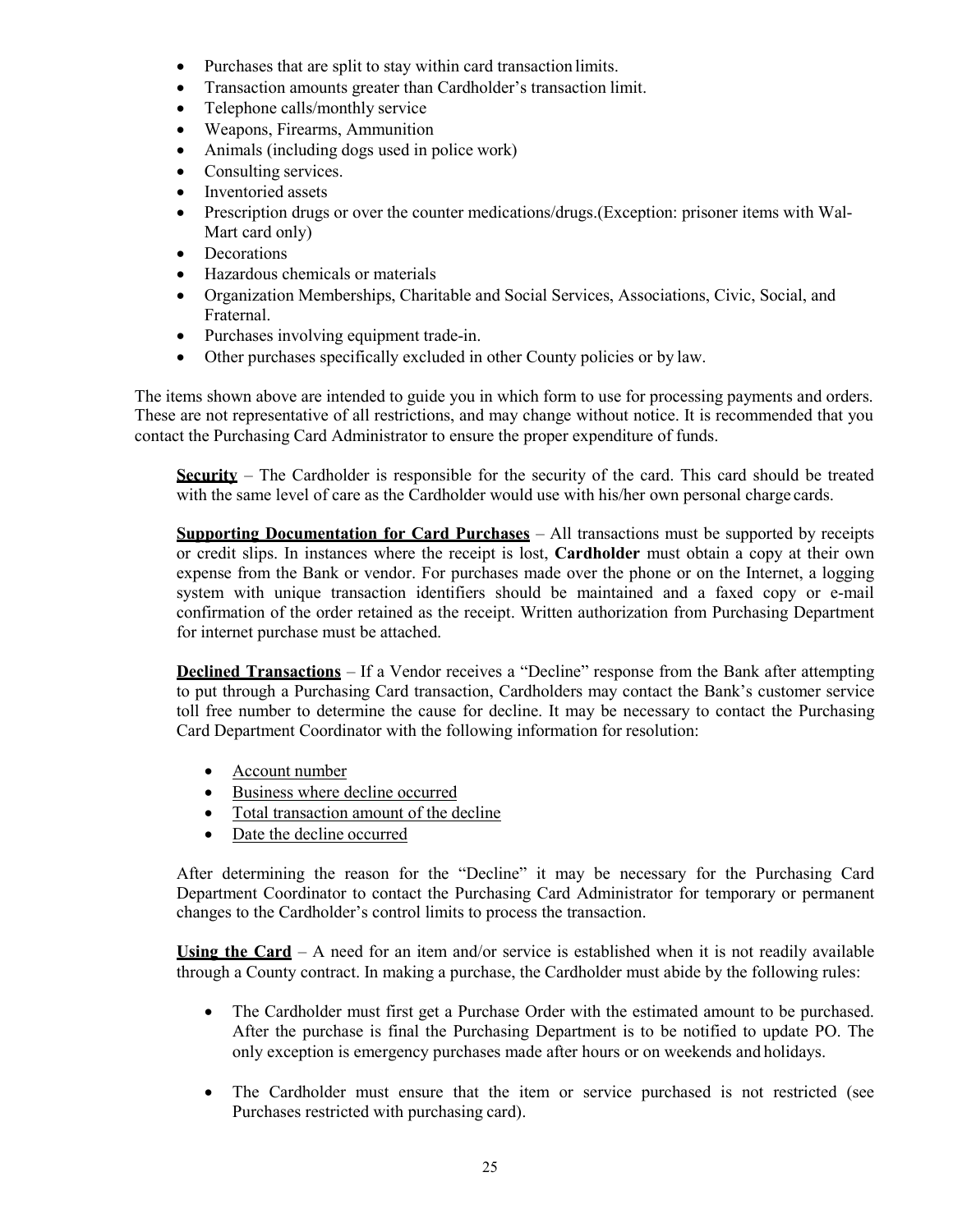- In purchasing an item or service the Cardholder must ensure that sales tax is not included in the purchase price before issuing payment with the Purchasing Card.
- If a supplier does not accept the Purchasing Card, the Cardholder should forward a completed Dispute Form (Exhibit #4) to the Purchasing Card Program Administrator marking "Non-Acceptance" as the reason for the dispute (Exhibit #4.)
- The Cardholder must retain the purchase receipt and attach it to the Monthly Transaction Log (Exhibit #5). After being signed by the appropriate Elected Official or Department Head, the Monthly Transaction Log, will then be sent to the Auditor's office.

**Purchasing Return** – The Cardholder is responsible for obtaining a credit memo from the Vendor when merchandise purchased with the Card is later returned to the Vendor for any reason. The credit memo will be attached to the monthly log along with the sales receipt.

**Monthly Bank Statements and Reports** – Each department will obtain monthly Cardholder detailed statements. When the reconciliation process is complete, the summary report will be certified, signed by the Elected Official or Department Head and returned to the Auditing Department **no later than the next bill pay cut off date.** Failure to meet timely submission requirements from Cardholders may cause suspension or cancellation of Purchasing Cards as authorized by Commissioners' Court. The Auditor's office will reconcile all Departmental Summary reports against the monthly payment made by Automated Clearing House. The Purchasing Card Program Administrator will review purchases to assure proper purchasing procedures are adhered to.

#### **Reconciliation of Card Purchases** –

Upon receipt of the Monthly Statement, the Department Purchasing Card Coordinator is responsible for ensuring that the Monthly Statement is reconciled with the purchase receipts within **3 days of receiving the purchase**.

The Elected Official or Department Head is responsible for reviewing receipts and Monthly Statement reconciliations and sending them to the Auditor **no later than the next bill pay cut off date** after the end of the billing cycle.

**Records Management** – The Departmental Purchasing Card Program Coordinators must maintain all original receipts in a secure location until they are reconciled to the Monthly Statement.

**Lost or Stolen Purchasing Cards** – When it is determined that a Purchasing Card has been lost or stolen, **IT IS IMPERATIVE TO FIRST CANCEL THE CARD WITH THE BANK BY CALLING THE BANK'S TOLL-FREE NUMBER.** In addition, the Cardholder must also notify the Purchasing Card Program Administrator of the loss by phone and then complete a Purchasing Card Lost/Stolen Card Form (Exhibit #3) and forward it to the Cardholder's Elected Official or Department Head, the Departmental Coordinator and the Purchasing Card Program Administrator.

Once a Purchasing Card is discovered lost or stolen, it is imperative to cancel the card immediately. The County is liable for all charges until the card is reported lost or stolen. **Thus, the Cardholder may be responsible for all charges made against the Purchasing Card from the time it is lost or stolen until the time the Bank is notified, if the Cardholder fails to immediately notify the Bank upon discovering the loss or fails to discover the loss within a reasonable amount of time.**

**Request for Issue of a Purchasing Card or Making Changes to Existing Accounts** – To request a new Purchasing Card or to make changes to an existing Purchasing Card account, a Purchasing Card Request/Change Form (Exhibit #1) should be completed by the requesting employee and submitted to the appropriate Elected Official or Department Head for approval. Following approval, the form should be forwarded to the Purchasing Card Program Administrator.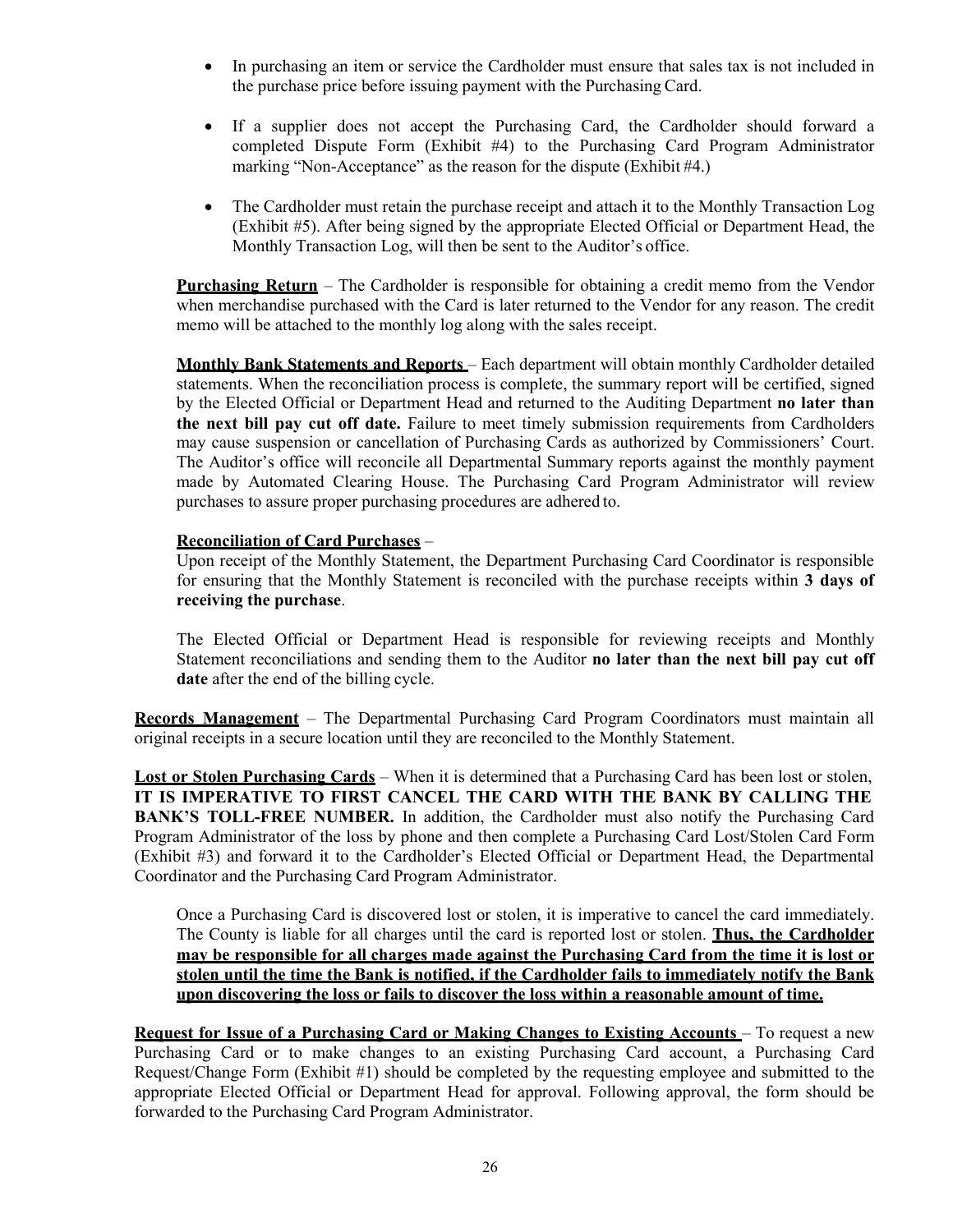**Unauthorized Use of the Purchasing Card** – Any purchases that the Purchasing Card Program Administrator deems prohibited as defined in paragraph 6.3 will be sent back to the Cardholder for justification and/or explanation. If any prohibited charges appear in the Cardholder's Monthly Transaction Log or Statement Report, the following may occur:

- The Purchasing Card Program Administrator will investigate all circumstances surrounding alleged misuse of the Purchasing Card and in cases where there is evidence of a procedure or policy violation; refer that information to the appropriate authority for investigations and/or disciplinary action.
- Termination of employment and forfeiture of the Purchasing Card are potential disciplinary actions for improper use of the card.
- In those cases where there is evidence of negligent use of the Purchasing Card, but no fraudulent acts have been committed, the Cardholder will be required to surrender the Purchasing Card with all further privileges revoked.

Any employee having knowledge of violations to this procedure or any other procedure or policy governing the use of the Purchasing Card must immediately report such activity to the Purchasing Card Program Administrator.

The Purchasing Card may be suspended or terminated if a Purchasing Cardholder is suspected of fraud, theft, or illegal drug use. Should the suspicion prove founded, appropriate action shall be taken in accordance with existing County policies and procedures.

**Disputed Items** – Disputes, if possible, should be resolved promptly between the Cardholder and the Vendor. Cardholders should raise disputes immediately. As failure to do so will result in an authorized purchase that the department is responsible for paying even though the charge is incorrect. If the dispute cannot be resolved within 10 days, the Cardholder should submit a Dispute Form (Exhibit #4) to the Purchasing Card Program Administrator. A charge should not be disputed on the current statement if it was returned for credit after the billing cycle is closed. The credit should be reported on the next statement with a notation being made on the current statement that there is a disputed charge and expected credit.

**Termination Clause** – The Purchasing Card is issued to an employee for the County's convenience and may be terminated at any time by the County Purchasing Agent. Purchasing Card privileges may be cancelled for non-compliance with County policies and procedures. Transfer, resignation, or terminations of employment are grounds for cancellation of the Purchasing Card.

It is important to cancel a card immediately upon an employee's separation from employment. The Bank or the Credit Card Recovery Program will not cover any charges incurred between the employee's termination date and the date the card is cancelled. The department will be responsible for payment of charges incurred by an employee no longer working in that department; if a delay in canceling privileges resulted of the department's actions.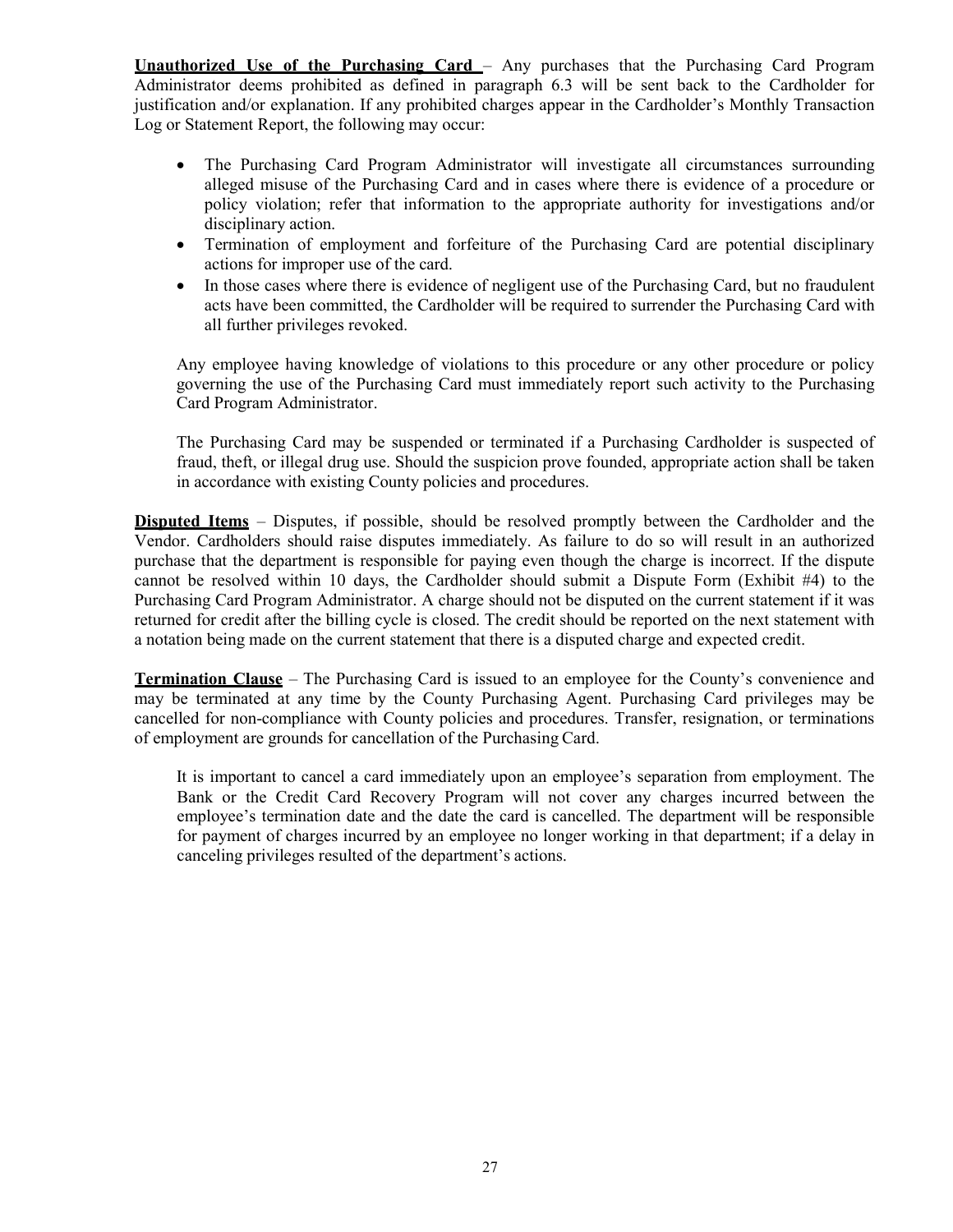# **8. LEGAL REFERENCES**

This policy statement of the Purchasing Agent is pursuant to Texas Local Government Code 262.011(*l*) & (*o*). County Purchasing Act, Texas Local Government Code, Chapter 262, Subchapter C.

By this policy, the Fannin County Commissioners' Court authorizes the use of County provided purchasing cards. The purpose of the purchasing cards is to provide the County with an efficient and controllable method of making small dollar, high volume commodity and service purchases. This card policy is not intended to replace, but rather supplement existing purchasing and other County policies.

The County Purchasing Agent will be the Purchasing Card Program Administrator and is responsible for all activities related to the County Purchasing Card Program.

The Purchasing Card Policy and Procedures was adopted by the Fannin County Commissioners'

Court on this the 30th day of December, 2013.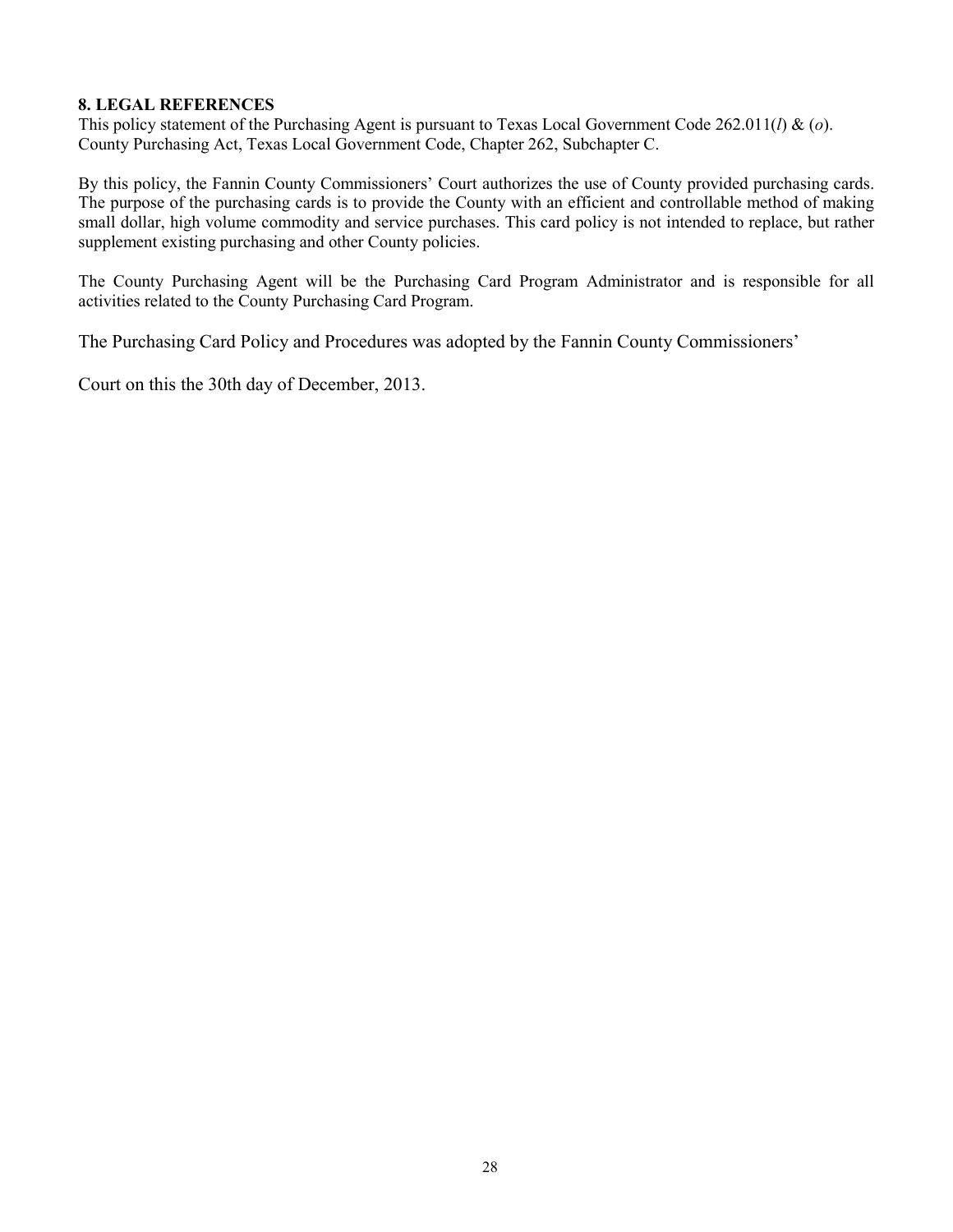# **REQUEST FOR PURCHASING CARD EXHIBIT #1**

| TO:                  | Michelle Case, Holmes, Purchasing Card Program Administrator                                                                                                                                                                   |  |
|----------------------|--------------------------------------------------------------------------------------------------------------------------------------------------------------------------------------------------------------------------------|--|
|                      | FROM:                                                                                                                                                                                                                          |  |
|                      | (Department)                                                                                                                                                                                                                   |  |
|                      | <b>SUBJECT: Request for Purchasing Card</b>                                                                                                                                                                                    |  |
|                      | I request the following employee be issued a County Purchasing Card for the purpose of making small-<br>dollar purchases in the normal course of authorized Fannin County business.                                            |  |
|                      |                                                                                                                                                                                                                                |  |
|                      |                                                                                                                                                                                                                                |  |
|                      | Employee Title: Note: Note: Note: Note: Note: Note: Note: Note: Note: Note: Note: Note: Note: Note: Note: Note: Note: Note: Note: Note: Note: Note: Note: Note: Note: Note: Note: Note: Note: Note: Note: Note: Note: Note: No |  |
|                      | Single Item Purchase-Supplies or Material (Not to exceed \$500):                                                                                                                                                               |  |
|                      | Daily Transaction Limit: # of Transactions                                                                                                                                                                                     |  |
|                      |                                                                                                                                                                                                                                |  |
|                      | Restrictions: Network of the Contract of the Contract of the Contract of the Contract of the Contract of the Contract of the Contract of the Contract of the Contract of the Contract of the Contract of the Contract of the C |  |
|                      |                                                                                                                                                                                                                                |  |
|                      | ,我们也不能在这里的时候,我们也不能在这里的时候,我们也不能会在这里的时候,我们也不能会在这里的时候,我们也不能会在这里的时候,我们也不能会在这里的时候,我们也                                                                                                                                               |  |
|                      |                                                                                                                                                                                                                                |  |
| <b>REQUESTED BY:</b> |                                                                                                                                                                                                                                |  |
|                      | Signature of Elected Official/Department Head                                                                                                                                                                                  |  |
|                      |                                                                                                                                                                                                                                |  |
| <b>APPROVED BY:</b>  |                                                                                                                                                                                                                                |  |
|                      | Signature of Purchasing Card Administrator                                                                                                                                                                                     |  |
|                      |                                                                                                                                                                                                                                |  |
|                      |                                                                                                                                                                                                                                |  |

Copy: Designated Cardholder Elected Official/Department Head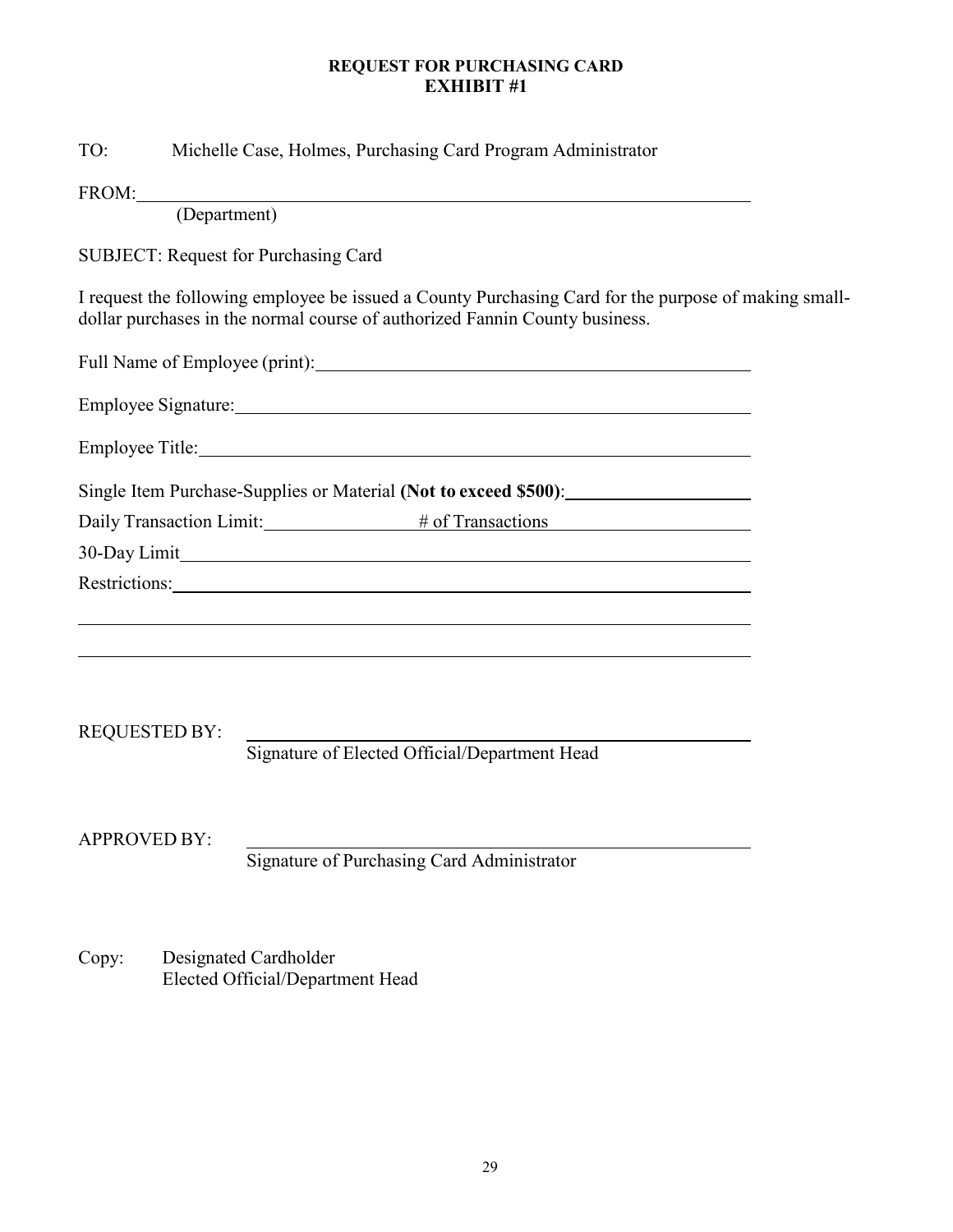# **PURCHASING CARD CARDHOLDER AGREEMENT EXHIBIT #2**

I, hereby agree to comply with the **purchasing card** policy and procedures and the following terms and conditions regarding my use of the card. As a cardholder, I have read and understand the **Fannin County Purchasing Card Policy and Procedures**.

- 1. I understand that I am being entrusted with a valuable tool, the purchasing card. I will be making financial commitments on behalf of Fannin County. I will obtain the best value for Fannin County by using the card wisely and with discretion.
- 2. I agree to use this card for official approved purchases only. I fully understand that misuse or abuse of the card will result in revocation of the card and appropriate disciplinary action which may include termination of my employment. I also agree to attend training on the use of this card as prescribed by Purchasing Card Program Administrator.
- 3. Policy violations include, but are not limited to:
	- Expenditures for personal purposes;
	- Cash advances or refunds;
	- Expenditures for entertainment, including but not limited to the purchase of alcoholic beverages;
	- Purchases under contracts, unless an emergency exception is granted;
	- Separate, sequential, and component purchases or transactions made with intent to circumvent State Law or Countypolicy;
	- Transaction amounts greater than cardholder's limits;
	- Expenditures of meals or other travel related expenses while traveling on County business;
	- Failure to submit proper documentation with each monthly statement, and;
	- Allowing the card to be used by someone else
	- Failure to provide supporting receipts for purchases.
- 4. I agree to return the card immediately upon request or upon termination of employment (including retirement and resignation). Should I be transferred, qualify for extended leave or undergo an organizational change which causes my duties to no longer necessitate the use of the card, I agree to return it immediately and arrange for issuance of a new card as may be appropriate.
- 5. If the card is lost or stolen, I agree to immediately notify the Purchasing Card Program Administrator both verbally and in writing.

I understand and agree that my use of the purchasing card is subject to the following specific purposes or restrictions:

| Employee Signature                   | Date | SS No.                                   | Department |
|--------------------------------------|------|------------------------------------------|------------|
| Elected Official/<br>Department Head | Date | Purchasing Card<br>Program Administrator | Date       |
| Transaction Limit: \$                |      | Monthly Limit: \$                        |            |

Submit to Purchasing Card Program Administrator for Authorization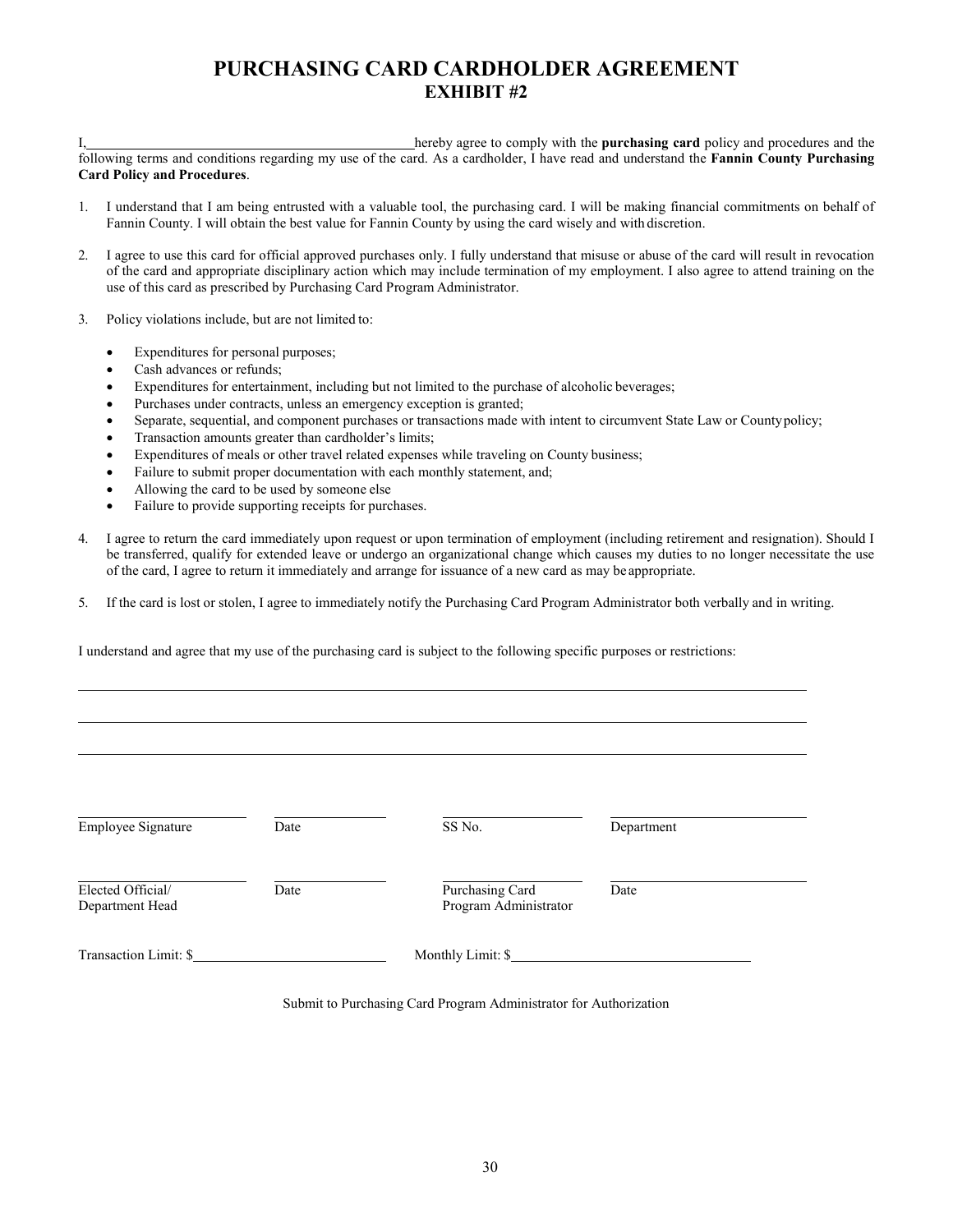# **PURCHASING CARD LOST/STOLEN REPORT EXHIBIT #3**

| TO:<br>Michelle Case, Purchasing Card Program Administrator                                                                                                                                                                    |
|--------------------------------------------------------------------------------------------------------------------------------------------------------------------------------------------------------------------------------|
| FROM:                                                                                                                                                                                                                          |
| (Department)                                                                                                                                                                                                                   |
|                                                                                                                                                                                                                                |
|                                                                                                                                                                                                                                |
| Employee Social Security Number                                                                                                                                                                                                |
| Employee Signature: 1988 and 1989 and 1989 and 1989 and 1989 and 1989 and 1989 and 1989 and 1989 and 1989 and 1989 and 1989 and 1989 and 1989 and 1989 and 1989 and 1989 and 1989 and 1989 and 1989 and 1989 and 1989 and 1989 |
|                                                                                                                                                                                                                                |
|                                                                                                                                                                                                                                |
| Date Stolen                                                                                                                                                                                                                    |
|                                                                                                                                                                                                                                |
|                                                                                                                                                                                                                                |
| ,我们也不会有什么。""我们的人,我们也不会有什么?""我们的人,我们也不会有什么?""我们的人,我们也不会有什么?""我们的人,我们也不会有什么?""我们的人                                                                                                                                               |
|                                                                                                                                                                                                                                |
|                                                                                                                                                                                                                                |
|                                                                                                                                                                                                                                |
|                                                                                                                                                                                                                                |

Copy: Designated Cardholder Elected Official/Department Head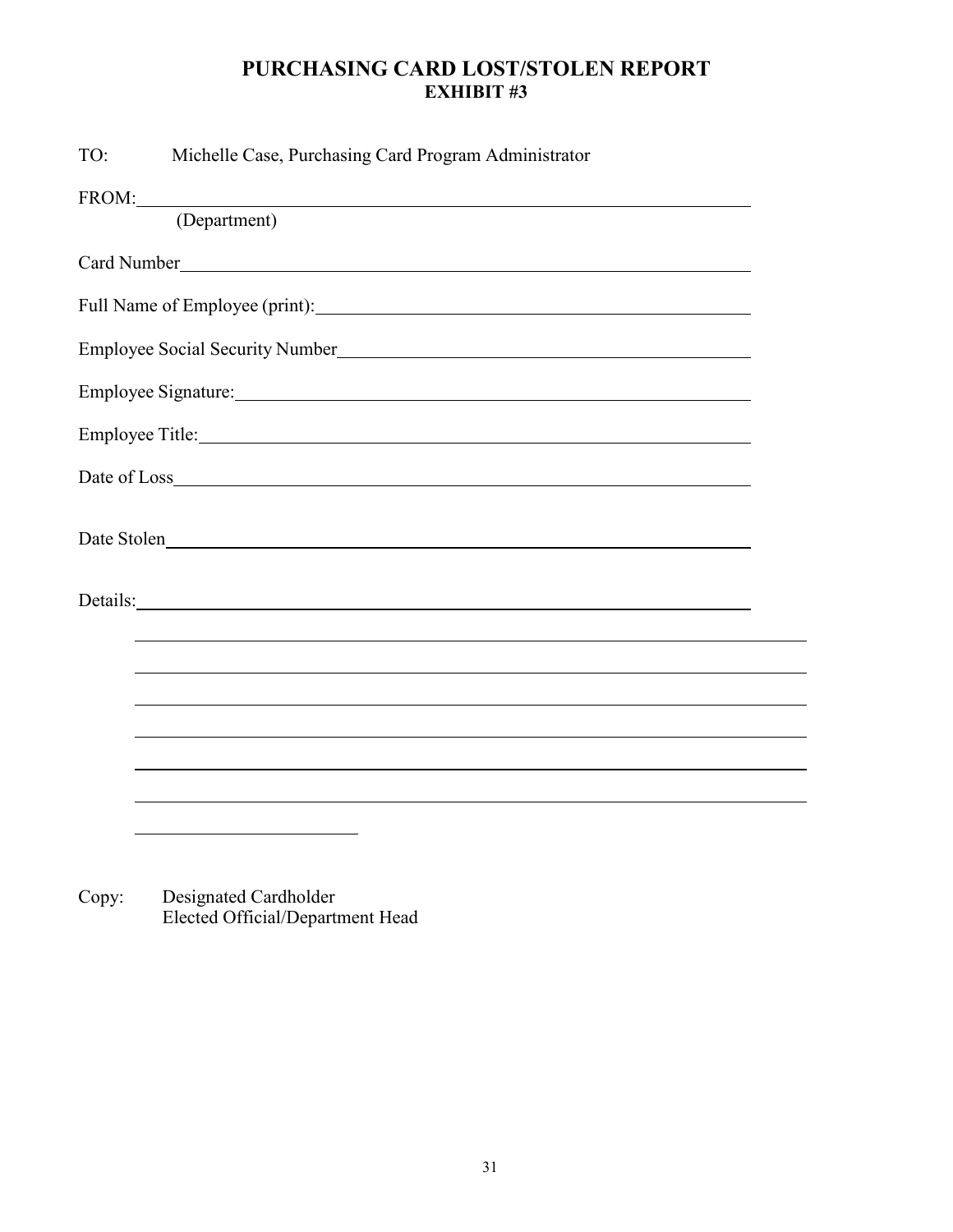# CARDHOLDER STATEMENT OF DISPUTED ITEM(S) **EXHIBIT #4**

| RE: | <u> 1980 - John Stein, Amerikaansk politiker († 1908)</u>                                                                                                                        |
|-----|----------------------------------------------------------------------------------------------------------------------------------------------------------------------------------|
|     | <b>CARDHOLDER NAME:</b><br>CARD NUMBER:                                                                                                                                          |
|     | DISPUTED AMOUNT: \$<br><b>MERCHANT NAME:</b><br><u> 1990 - Johann Barbara, martin amerikan personal (</u>                                                                        |
|     | I dispute the charge(s) described herein as follows: [Check Appropriate Box(es)]                                                                                                 |
| □   | I certify that the charge listed above was not made by me nor were the goods or services represented by the above transaction received<br>by me or by a person authorized by me. |
| □   | I do not recognize the transaction as listed above. Please inform me of merchant name and description of merchandise purchases.                                                  |
| □   | Although I did engage in the above transaction, I dispute all or part of the charge in the amount of $\frac{1}{2}$ .                                                             |
| □   | I have contacted the merchant and requested a credit adjustment that I did not receive or was not satisfactory.                                                                  |
| □   |                                                                                                                                                                                  |
| □   | A credit slip was listed as a sale on my statement.                                                                                                                              |
| □   | sales slip prior to alteration.                                                                                                                                                  |
| □   | I received a price adjustment (credit slip) on the above transaction, and it has not appeared on my statement. Enclosed is a copy of the<br>credit memorandum.                   |
| □   | Non-Acceptance                                                                                                                                                                   |
| □   | Other, please explain completely.                                                                                                                                                |
|     |                                                                                                                                                                                  |
|     |                                                                                                                                                                                  |
|     |                                                                                                                                                                                  |
|     |                                                                                                                                                                                  |
|     |                                                                                                                                                                                  |
|     | Daytime Phone: New York Changes and Security Phone:                                                                                                                              |
|     | Date:                                                                                                                                                                            |
|     |                                                                                                                                                                                  |
|     |                                                                                                                                                                                  |

Fax Dispute Form to: Jill Holmes 903-640-5806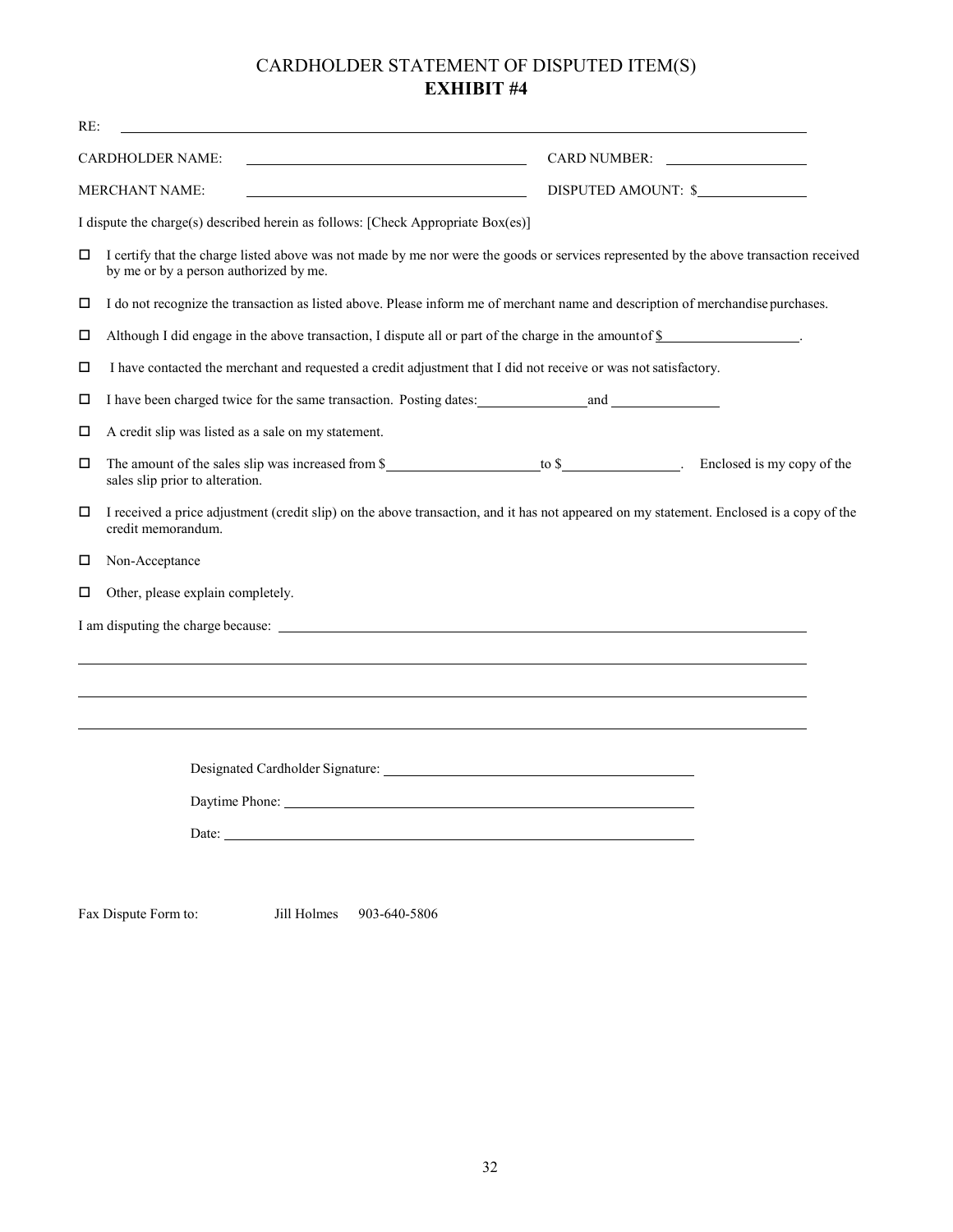# **MONTHLY TRANSACTION LOG**

# **EXHIBIT #5**

This form should be attached to monthly memo statement with all receipts, packing slips, invoice copies, etc.

| Cardholder | Department | Billing Cycle |  |
|------------|------------|---------------|--|
|------------|------------|---------------|--|

| Order |        | Item        |                          |                |
|-------|--------|-------------|--------------------------|----------------|
| Date  | Vendor | Description | $\overline{\text{Cost}}$ | Purchase Order |
|       |        |             |                          |                |
|       |        |             |                          |                |
|       |        |             |                          |                |
|       |        |             |                          |                |
|       |        |             |                          |                |
|       |        |             |                          |                |
|       |        |             |                          |                |
|       |        |             |                          |                |
|       |        |             |                          |                |
|       |        |             |                          |                |
|       |        |             |                          |                |
|       |        |             |                          |                |
|       |        |             |                          |                |
|       |        |             |                          |                |
|       |        |             |                          |                |
|       |        |             |                          |                |
|       |        |             |                          |                |
|       |        |             |                          |                |

# **GRAND TOTAL \$**

I certify that the above listed items have been purchased by me for the sole and exclusive use of Fannin County.

Cardholder Signature Date Date of the Date of the Date of the Date of the Date of the Date of the Date of the D

| <b>Elected Official</b>  |  |
|--------------------------|--|
| Department Head Approval |  |

electron contract of Date <u>Date</u> Date <u>Contract of the Second</u> Contract of Date Contract of Date Contract of Date Contract of Date Contract of Date Contract of Date Contract of Date Contract of Date Contract of Date Contra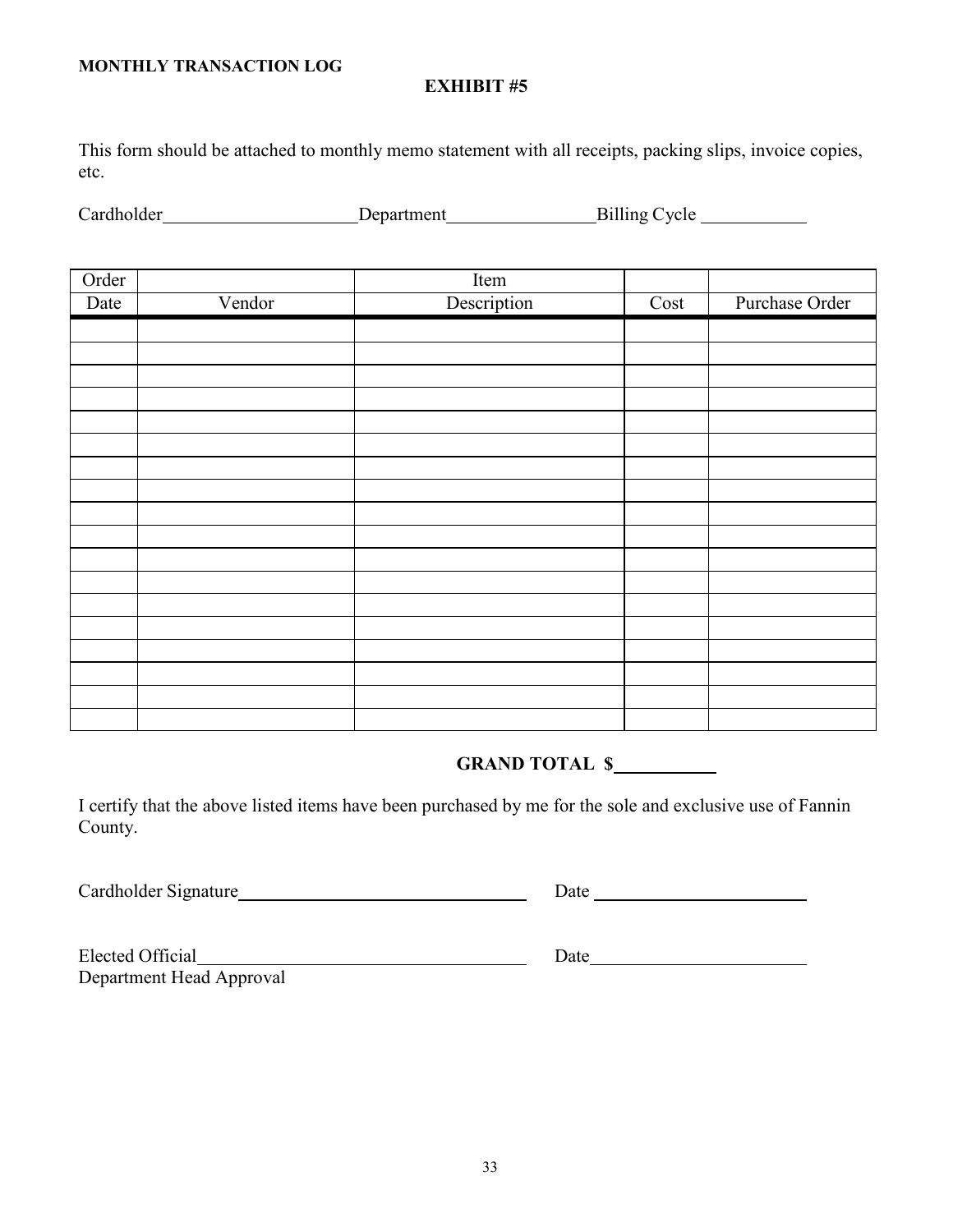# **XII. INVENTORY/FIXED ASSET POLICY**

#### **INTRODUCTION**

The Taxpayers of Fannin County have an enormous investment in our county buildings, land, equipment and furnishings. Not only is it good accounting policy to maintain accurate inventory records of all assets of the county, it is mandated by State Law that these records are kept.

This Inventory/Fixed Asset Policy is written documentation of the county policy concerning control, regulation, and accounting of all county assets. The Commissioners' Court must approve exceptions to these policies and procedures.

In Fannin County, The County Purchasing Agent serves as "property manager" for the county. The Purchasing Agent must take an inventory of all the property on hand and belonging to the county on or before July  $1<sup>st</sup>$  of each year. This inventory is filed with the County Auditor and each of the members of the board that appoints the county purchasing agent. (See: Section 262.011 (I) – TEXAS LOCAL GOVERNMENT CODES.)

The Purchasing Agent also has control over the transfer of equipment from one Department to another. (See: Section 262.011 (j) - TEXAS LOCAL GOVERNMENT CODE.)

This manual will cover each phase of our fixed assets inventory system. It is important that every county official, department head, and employee have a basic understanding of the policies associated with the county assets, because each official, department head, and employee shares in the responsibility of accounting for, using and maintaining county buildings, equipment, and furnishings. As you read through this document, you will note that it is the responsibility of the county official and/or department head to account for all equipment and furnishings assigned to his/her department. Should property be lost, it becomes the responsibility of the official or department head to replace the lost equipment.

State Law is very specific concerning the use of public property for personal use or gain. As a matter-of-fact, there are very stiff penalties imposed on anyone using county-owned property for personal use. It is the purpose of this manual to make everyone aware of these laws to help prevent any misuse of county owned property.

While no set of procedures or policies can address all circumstances, this manual answers most of the questions concerning assets. It is not the purpose of this manual to cause hardship to any person, but to provide for a better understanding of the importance of asset responsibilities and controls. By establishing standards for property controlling and managing county property will be made easier for all concerned.

#### **PROTECTION OF PROPERTY**

The protection of property is outlined in Section 31.11 (a) of the Penal Code of Texas. In accordance with this statute, a person commits an offense if he or she:

- A. Knowingly or intentionally removes or causes to be removed, alter, or obliterates the serial number of a fixed asset tag number marking county property.
- B. Possesses, distributes, sells, or offers to sell county property knowing, or having reason to know that the serial number of asset tag number has been removed, altered, or obliterated.

A person convicted of violating the statute referenced above is subject to penalties according to the property values involved as follows:

> Class C Misdemeanor – Less than \$20.00 Class B Misdemeanor - \$20.00 or more but less than \$200.00 Class A Misdemeanor - \$200.00 or more but less than \$750.00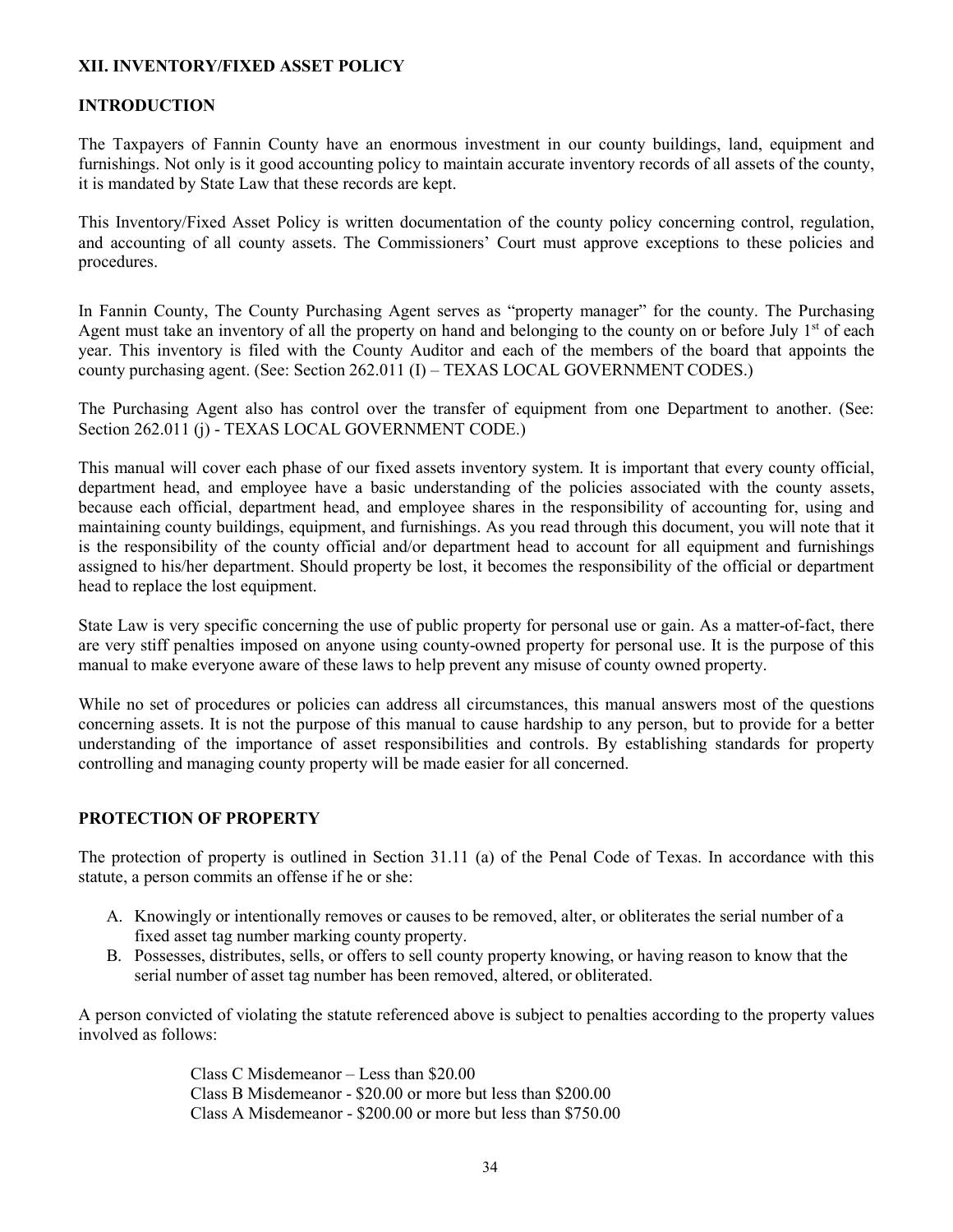Third Degree Felony - \$750 or more but less than \$20,000 or; less than \$750.00 and defendant has been convicted two or more times under referenced statute. Second Degree Felony - \$20,000.00 or more

# **DEFINITIONS OF INVENTORY/FIXED ASSETS**

In order to explain the property accounting system for fixed assets, it is necessary to first define the types of fixed assets that will be included in the reporting system. Following is a list of assets to be included in the reporting system for Fannin County:

All fixed assets in use by the various county departments including county owned buildings, land, and improvements made to county owned land. (i.e. parks, parking lots, cemetery land.)

Any asset that has a value or cost of \$5000.00 or more, and a useful life no less than one year will be recorded on the county fixed asset inventory.

There are four major classifications of county fixed assets and some minor classifications that provide a more detail description. All fixed assets of the county will fall within one of the four major classifications. These classifications are:

- 1. Land
- 2. Buildings
- 3. Improvements Other Than Buildings
- 4. Machinery and Equipment
	- a. Motor Vehicle Equipment
	- b. Office Equipment and Furnishings
	- c. Special Departmental Equipment
	- d. Data Processing Equipment and Software

Definitions of each of the major and minor classifications of the county fixed assets are as follows:

# **A. LAND**

Any land purchased or donated to Fannin County will be placed on the fixed asset inventory at the price paid for the land at the time of purchase or the appraised value of any land which is donated or traded to the County.

For land already owned by the county, the price of that land will be at actual cost of the land at the time the land was purchased, if it is possible to obtain the price of the land in the deed records of the county. If we are unable to obtain a price on the land, the appraised value of the land will be used and adjusted as needed to obtain a "close-to" original estimated cost of the land.

Land, which has been deeded to the County for the purpose of building county roads, or land purchased by the county for this purpose, will be placed on the fixed asset records as a component of the "Infrastructure Fixed Asset Policy."

# **B. BUILDINGS**

County buildings will be placed on the fixed asset inventory at actual cost of the building if this actual cost is available. If actual cost is not available, the value of the building will be the appraised value plus or minus any necessary adjustments to determine the actual cost of the building at the time it was constructed or purchased by the county. These adjustments will be made with the assistance of the Independent Auditors to satisfy reporting requirements. If the building is donated or received in trade, it will be recorded at appraisal value.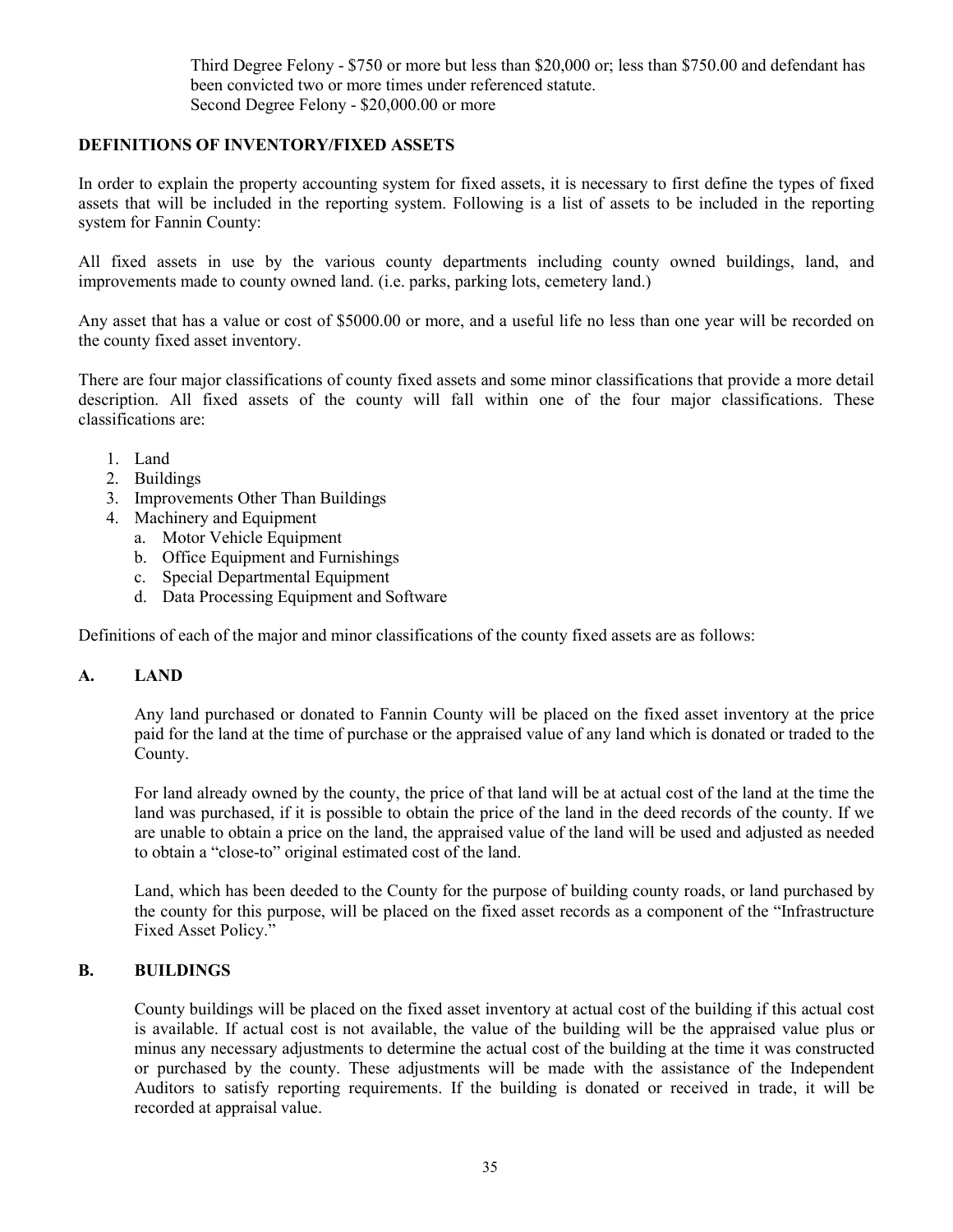Major renovation or construction of additions to existing building will be recorded on fixed asset inventory at actual cost.

Replacement items of a maintenance nature such as carpeting, flooring, water heaters, restroom fixtures, etc., will NOT be recorded as fixed assets. Only those items that will improve the long-term value of the buildings will be considered as additions to the value of the buildings.

# **C. IMPROVEMENTS OTHER THAN BUILDINGS**

Improvements may, or may not, be placed on fixed asset records. This determination will be made by the County Auditor or by the County Purchasing Agent with the consent of the Auditor. Items, which are deemed to be fixed assets, will be recorded at cost

# **D. MACHINERY AND EQUIPMENT**

Machinery and Equipment including any moveable piece of property purchased, donated, built by the Maintenance Department or acquired from surplus property agencies. Purchases of all items of Machinery and Equipment are made through the County Purchasing Agent in accordance with State Purchasing Laws and County Purchasing Policies and Procedures. This equipment is placed on the fixed asset inventory at cost or at estimated value if donated.

# **E. MOTOR VEHICLE EQUIPMENT**

Motor Vehicle Equipment is defined as that which is self-powered and most of that is mobile.

# **F. OFFICE EQUIPMENT AND FURNISHINGS**

Office Equipment and Furnishings are items of furniture and office equipment, which are common to many offices of the county. When possible, all purchases of a like nature will be made in one annual buy in order to obtain the best possible price by group purchase. Whenever practical, the Purchasing Agent will transfer assets rather than purchase furniture and equipment. A pool of certain items of furniture and equipment will be established under the supervision of the Purchasing Agent.

Items may be assigned to various departments from the pool between annual buys to replace broken items of a like nature, or, if authorized by the Commissioners' Court, as an addition to a Department's assigned fixed assets.

# **G. SPECIAL DEPARTMENTAL EQUIPMENT**

This classification of equipment is that which is for special uses by a particular department or meet its unique needs. This category may include all types of equipment not included in motor vehicle, office equipment and furnishings, and date processing equipment and software classifications.

# **H. DATA PROCESSING EQUIPMENT AND SOFTWARE**

Data Processing Equipment and Software includes processing equipment and software used centrally or in individual departments of the county. Related expenditures such as initial cabling for data processing equipment WILL also be included in fixed assets. Initial license fees for software are also capitalized. NOT included, as fixed assets are payments for changes in cabling and maintenance charges on software.

Data Processing Equipment will be tagged with two tags. The first will be a "Property of Fannin County" tag with a sequential number and the second is a number used by the IT Department to track the inventory.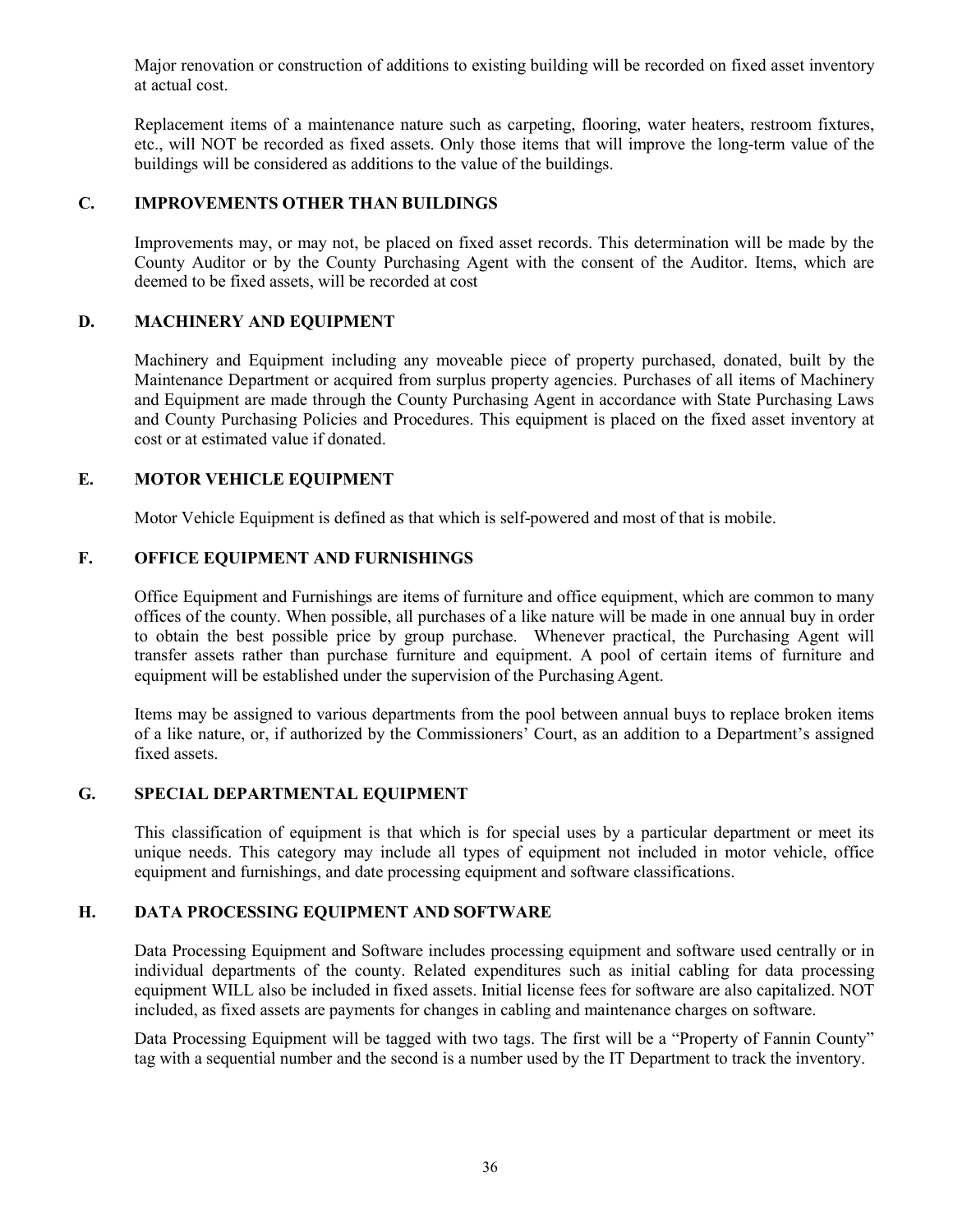# **I. INVENTORY**

Inventory is any asset that has a cost or value of \$500 to \$4999.99 and a useful life no less than one year. This can include but not be limited to the following examples: desk, chair, typewriter, calculator, fax machine and some computer components.

# **J. DONATED PROPERTY**

All assets received via donation or contribution, regardless of source, must be evaluated and approved by the Commissioners' Court. These items shall be reported to the Purchasing Department immediately upon receipt using Form A, Property Acceptance, Acquisition and Disposition.

Proper recording of these assets is essential as some contributed assets, such as those received from the Federal Government, must be tracked at several levels and improper disposition of these assets could have penalties or severe negative impact upon the County's ability to participate in a program.

For financial reporting these assets shall be recorded at fair market value on the date of receipt. Upon receipt the receiving department shall estimate the fair market value on such date as reported on Form A, Property Acceptance, Acquisition and Disposition and will be recorded this value after the approval of the Purchasing Department and Auditor's Office.

# **PURCHASING AGENT RESPONSIBILITIES**

- A. The County Purchasing Agent is the person responsible for maintenance of property records. All transaction having to do with assets of the county must flow through the Purchasing Agent who is responsible for maintaining inventory records and accounting systems for all assets. The Purchasing Agent will supply department heads and county officials with all necessary forms and information concerning the transfer and accountability of inventory assigned to the various county departments.
- B. Each year the Purchasing Agent will provide a detailed printed list of all assets assigned to each department in the county. This printed list will be in duplicate. The department head will, after taking a physical inventory of assets in their department, return one copy of the printout to the Purchasing Agent denoting any differences in the printed list and actual inventory. The Purchasing Agent will make all corrections and adjustments to inventory records to reflect actual inventory count and provide the County Auditor with a consolidated report on all assets owned by the County.

Upon completion of the annual inventory, the Purchasing Agent will provide a complete list of fixed assets to the County Auditor and the Purchasing Board.

- C. The Purchasing Agent will make all purchases of furniture and equipment. Specifications for the purchases will be developed in conjunction with the department head. Evaluation of bids received will be made jointly by the Purchasing Agent and the department head. All purchases will be made in accordance with purchasing laws of the State of Texas and procedures adopted by the Commissioners' Court.
- D. The Purchasing Agent will tag all assets to identify the property as county-owned.
- E. Accumulation and disposal of surplus property of the County will take place under the supervision of the Purchasing Agent, in accordance with the laws of the State of Texas and instructions of the Commissioners' Court.
- F. Warehoused Property The Purchasing Department is responsible for warehousing all surplus, excess, or salvage items.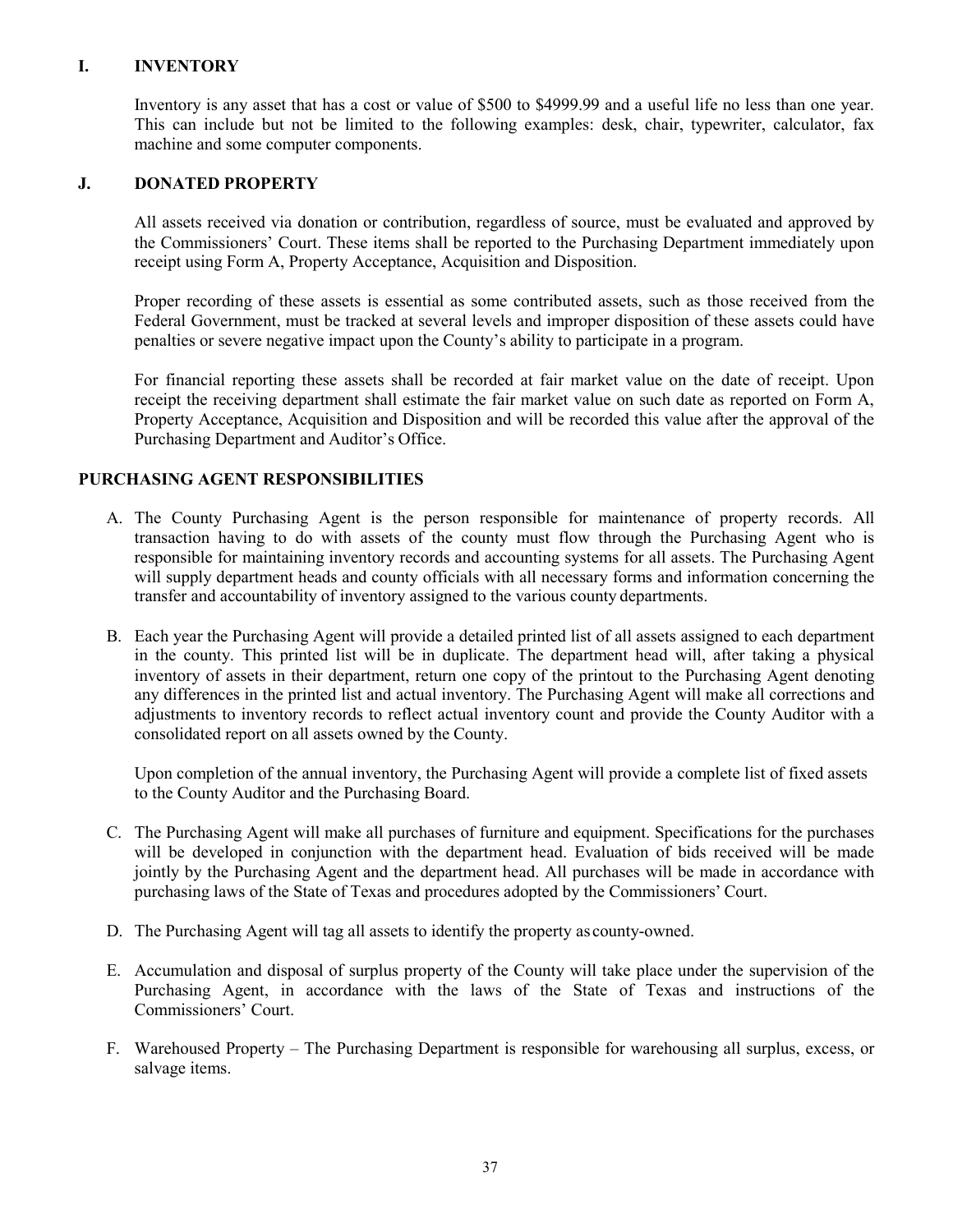# **DEPARTMENTAL OFFICIALS' RESPONSIBILITIES**

- A. County officials will be held responsible for proper accounting, maintenance and use of County assets. A department head must sign a statement recognizing his/her responsibilities concerning the equipment assigned to the department and accepting the responsibility to replace any missing equipment. Any department head/official leaving the employment of the county will arrange with the County Purchasing Agent for a detailed inventory of all assets assigned to the department before the official or department head leaves office. Upon completion of the final inventory, any discrepancies will be reported to the Commissioners' Court for appropriate action.
- B. All furniture, equipment and machinery will be used for County business only.
- C. The Department Head will report items lost or stolen immediately to the Purchasing Agent, the County Auditor and the proper law enforcement agency. Complete Form A and send to the Purchasing Department with a copy of the report from the law enforcement agency (if stolen). This report shall be referred to the Fannin County District Attorney's Office upon receipt. Elected Official and/or Department Head shall be required to attend the next regularly scheduled Purchasing Board Meeting to present an update of any findings and what measures have been taken to recover the stolen or missing property.
- D. Each departmental official will include in his or her budget request for the next year the furniture and equipment deemed necessary for operation of his or her department. If approved for purchase by the Commissioners' Court, the departmental official will then work with the Purchasing Agent to develop specifications for the purchase of the assets, and to develop a vendor list. Specifications will be written in accordance with State purchasing laws so that there is no unwarranted favoritism toward specific vendors. The department head will also assist in the evaluation of bids to determine whether they meet specifications after they are opened.
- E. Annually, an inventory of all County property will be made under the supervision of the Purchasing Agent. The purpose of the inventory is to verify the accuracy of the fixed asset records. **Each year the department head will receive a computer printout of all equipment assigned to his or her department**. The department head is required to take an inventory of all fixed assets assigned to their department, or to have a member of their staff take the inventory. All items on the printout must be accounted for in accordance with instructions issued by the Purchasing Agent. If an item is missing, it is the responsibility of the department head to replace the missing item or to find and account for the missing item. (See Form C) If there are tagged items (with a value of \$500 or more) in the department, which are not listed on the printout, those items will be listed and turned in with the inventory so that the assets may be added to inventory records. When the inventory is completed, the department head will sign an Asset Inventory Verification Form. One copy of the inventory printout denoting any differences in the printed list and actual inventory, a list of assets not on the printout and the Asset Inventory Verification Form will be returned to the Purchasing Agent by the stated deadline.
	- (1) Any item not located in a department will require a letter from the Elected Official/Department Head to the Purchasing Board detailing the search for the missing item. i.e. misplaced, stolen, used for parts, etc. and be available to attend the next regularly scheduled meeting. If deem necessary this shall be referred to the District Attorney's Office.
	- (2) It may also require the Elected Official/Department Head attend a regular scheduled Commissioners' Court meeting explaining why the item has not been located. An item deemed to be lost due to negligence on the part of the Elected Official/Department could mean no funds allocated for capital equipment in the next budget year and/or financial responsibility for replacement of the item by the Elected Official/Department Head.
	- (3) The Commissioners' Court has the discretion to require the department head to reimburse the county for the lost equipment. The replacement amount is determined by deducting from the original cost, straight-line depreciation calculated on IRS life down to a residual of 10%. Report of the value to be reimbursed shall be made on the attached Form C to the Department Head.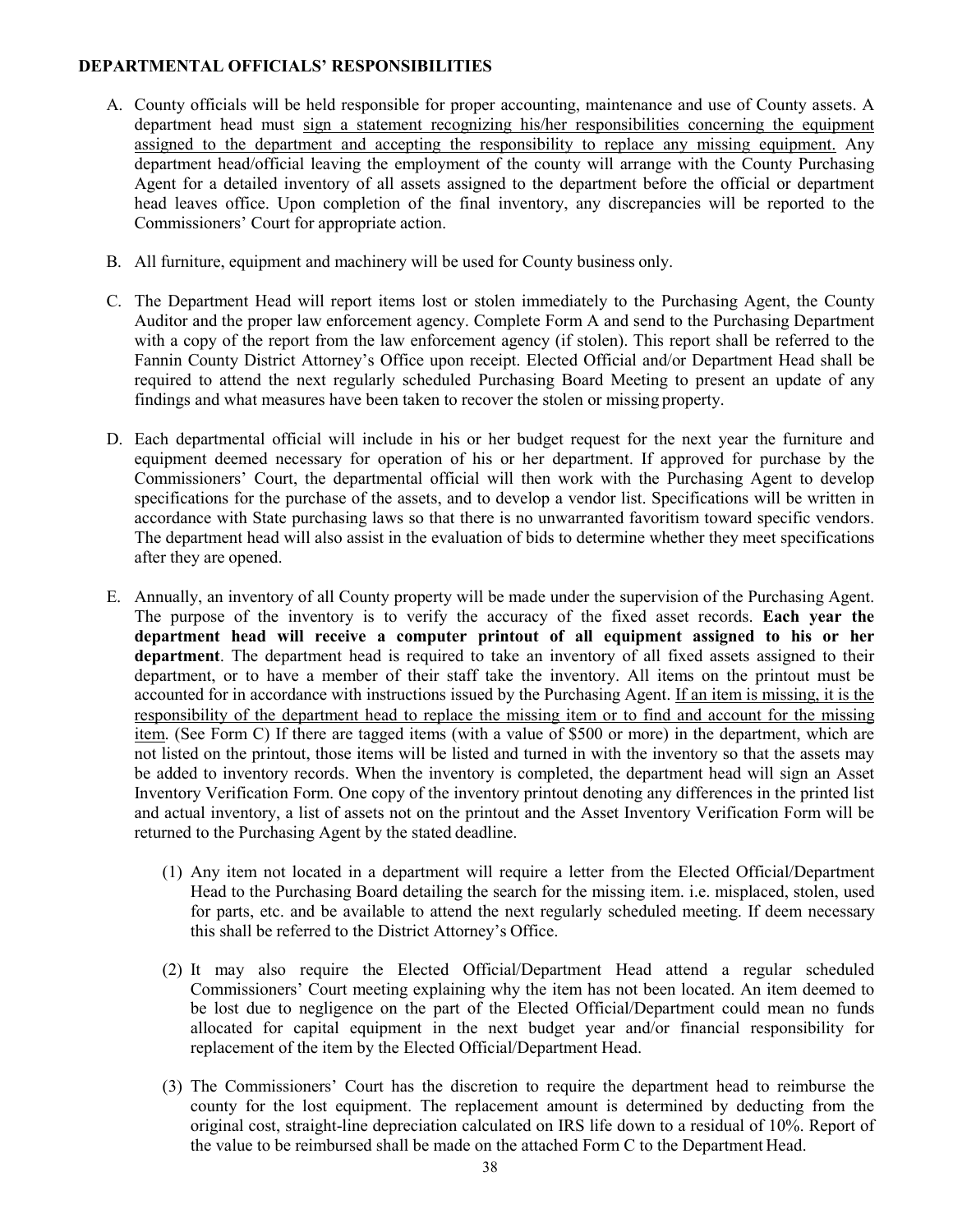F. *A department head does not have the authority to transfer equipment from one department to another,*  destroy equipment, or throw away or discard equipment. Form A, Acceptance, Acquisition and Disposition must be submitted to purchasing. With proper approval, the asset may then be transferred or disposed. Otherwise, the department head is responsible for all equipment assigned to his/her department. Any **surplus** inventory in any department in the County should be returned to Purchasing for reassignment or auction.

**At the termination of programs funded by other entities, (i.e. ASAP Program) any assets purchased for use during the contract shall at the termination of the program be turned over to the Purchasing Department in order for Commissioners Court to make a determination as to the best use of the asset.**

G. Condition Tags – Departments will prepare a Fixed Asset Condition Tag (Form B) for items identified as surplus, excess or salvage. Condition tags will be used to describe the working condition of an item. For example:

TYPEWRITER, Electric – works but will not type the letter "e", Or, DUMP TRUCK, Engine has thrown rod.

Condition Tags are not required on non-mechanical items such as furniture, shelving, carts, etc. The condition of these items is visible and readily determined without mechanical checks or performance tests.

The condition tags serve two purposes:

- 1. Assist other county departments in determining the useful life or value of an item when
	- considering having the item transferred to their department.
- 2. Assist prospective bidders in establishing a bid price during spot bids or public auctions.
- H. If there is a change in elected official or department head during a fiscal year, the Purchasing Agent and/or County Auditor will be notified of the change with sufficient time for an inventory to be taken of the assets in the department. Upon completion of the final inventory, any discrepancies will be reported to the Commissioners' Court for appropriate action.
- I. Fannin County assumes no liability for employees personal assets located in county facilities.
- J. An Employee shall provide their supervisor with a list of any personal belongings that will be kept in a county facility.
- K. Damage, Vandalism, and Thefts

Damaged or vandalized equipment – It is the official's or department head's responsibility to maintain all fixed assets in a clean and neat condition and proper working order. Appropriate funding shall be requested in each fiscal year budget request to repair and maintain all fixed assets. The County Purchasing Agent may transfer any item which remains in need of repair longer than six months. A replacement item may not be included in a budget request within 12 months of such transfer without prior approval from Commissioners' Court.

Thefts – Stolen items are to be reported to the Sheriff's Department immediately by the department head. Under normal circumstances, a replacement should not be requested until after 90 days to allow for item recovery. Requisitions may be submitted immediately for fixed assets which are essential to the department's operation and for which replacement is not readily available. All replacement of stolen items must be approved in advance by Commissioners' Court through the Purchasing Agent. An official or department head shall request an agenda item to report loss, request replacement if necessary, and seek approval for deleting the item from the inventory. Recovered items are similarly reported to Commissioners' Court.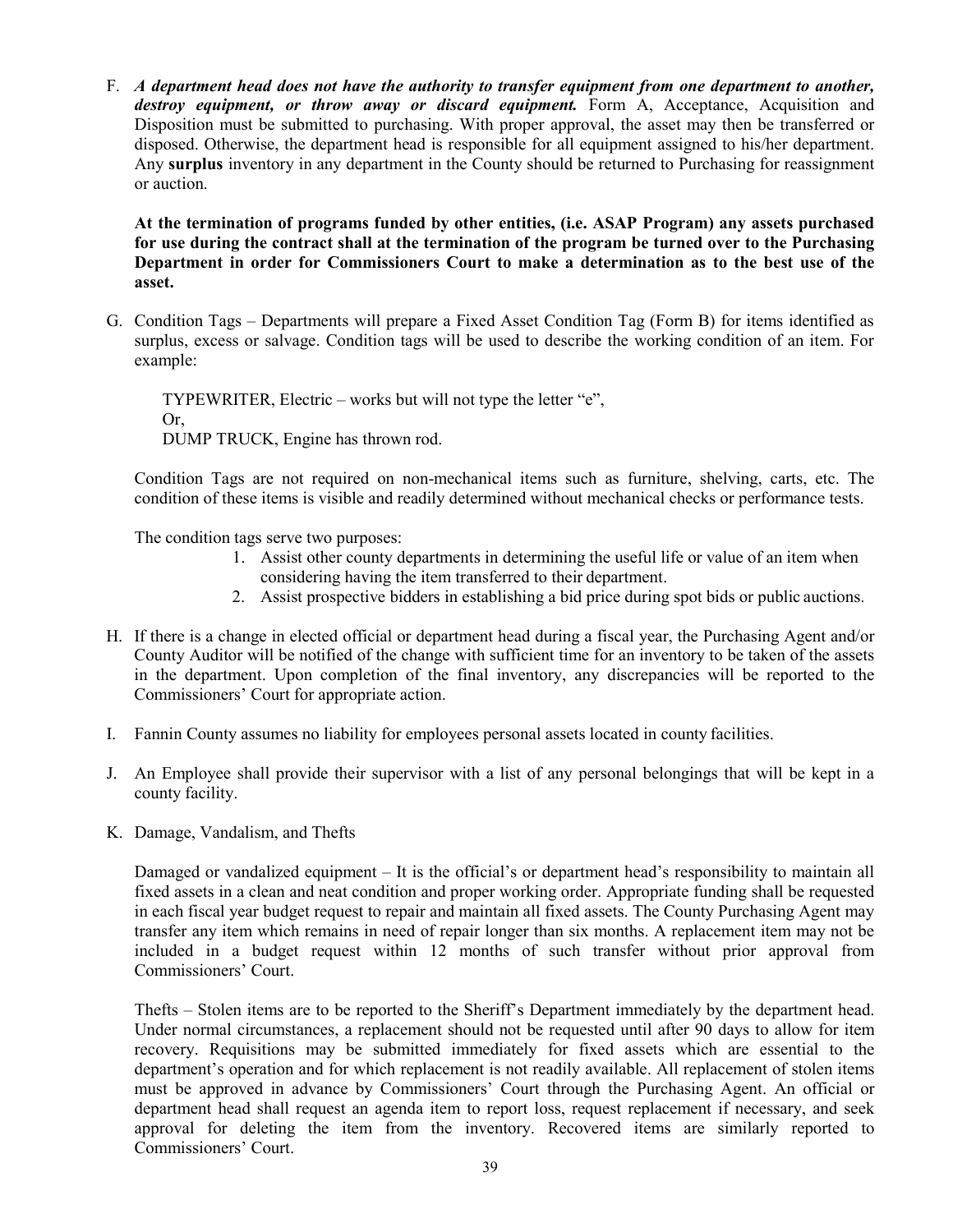# **Spot Inventory Procedures**

# *A. Elected Official and Department Head Responsibility*

Each Elected Official and Department Head is responsible for the custody and care of county property assigned to their respective department. County property may be used only for County purposes. Each Elected Official and Department Head is responsible for ensuring that assets are tracked and secured in a manner that is most likely to prevent theft, loss, damage or misuse of assets. Care shall be taken to insure all necessary precautions are in place so that assets are secured.

# *B. Change in Elected Official or Department Head*

When an Elected Official or a Department Head leaves his or her County employment, arrangements must be made with the Auditor's Office and Purchasing Agent for an inventory far enough in advance to insure that the inventory can be taken before the termination date. The Auditor / Purchasing department will provide to the Commissioners' Court a full report, noting any discrepancies between property actually located and property listed on the inventory. The Elected Official or Department Head will be personally accountable to the Court for all missing items.

# *C. Fixed Asset/Capitalized Equipment*

All fixed assets in use by the various county departments including county owned buildings, land, and improvements made to county owned land. (i.e. parks, parking lots, cemetery land.)

Any asset that has a value or cost of \$5000.00 or more, and a useful life no less than one year will be recorded on the county fixed asset inventory.

There are four major classifications of county fixed assets and some minor classifications that provide a more detail description. All fixed assets of the county will fall within one of the four major classifications. These classifications are:

- 1. Land
- 2. Buildings
- 3. Improvements Other Than Buildings
- 4. Machinery and Equipment
	- i. Motor Vehicle Equipment
	- ii. Office Equipment and Furnishings
	- iii. Special Departmental Equipment
	- iv. Data Processing Equipment and Software

If the County Auditor or Purchasing Agent deems it necessary a spot check of inventory may be conducted at any time during the fiscal year this spot check may be scheduled or random.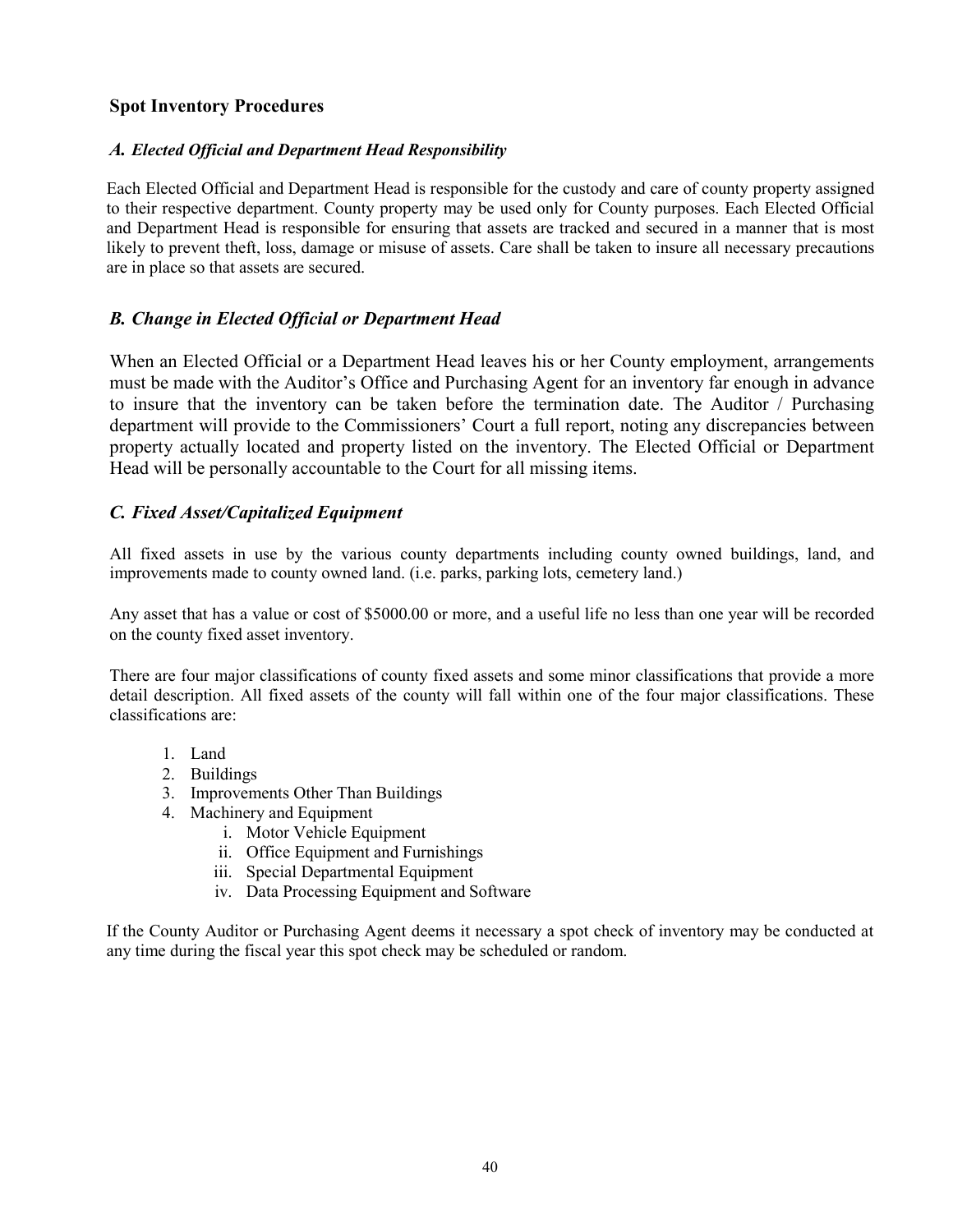# *D. Controlled Property*

Each Elected Official and Department Head shall maintain control over property not defined under the capitalization policy, yet considered high-risk items. High-risk items include, but are not limited to, weapons, electronics, tools, and computer peripherals. Each Elected Official or Department Head to track such items shall establish internal procedures. If the County Auditor or Purchasing Agent deems it necessary a spot check of inventory may be conducted at anytime during the fiscal year this spot check may be scheduled orrandom.

The Information System Services shall maintain an inventory of all computer equipment for the purpose of tracking and maintenance. This inventory does not absolve Elected Officials and Department Heads from the responsibility of assuring stewardship of the property or the reporting requirements for the property.

# *E. Missing Property*

When County Property is identified as lost or stolen property must be reported immediately to the Purchasing Agent and proper law enforcement agency. The Elected Official or Department Head must make reports of loss or theft in writing to the Purchasing Agent within one (1) day of the date that the property is discovered to be missing or stolen. The theft report compiled by the proper law enforcement agency shall be forwarded to the District Attorney's Office, Auditor's Office and Purchasing Office upon receipt. The Purchasing Office then will forward electronically all copies of report to the Purchasing Board.

The Elected Official and/or Department Head shall be required to come before the Purchasing Board at the next regular scheduled meeting to report all steps to find, recover or determine the reason for the missing inventory.

If an item cannot be located the Purchasing Agent and County Auditor will verify all proper documentation has been submitted by the respective department and remove the item from the financial accounting system as required by Local Government Code 262.011.

# **COUNTY AUDITOR RESPONSIBILITIES**

- A. The Auditor will audit asset records held in the Purchasing Department and audit actual equipment held by various departments in the county to determine the accuracy of inventory records.
- B. The Auditor will verify that all equipment is charged to correct expenditures accounts as approved by the Commissioners' Court.
- C. The County Auditor will establish accounting and reporting guidelines and procedures to be used by the Purchasing Agent and the county department heads in maintaining accurate asset information.
- D. The County Auditor will establish reports to be used to reflect current status of fixed assets belonging to the county.

# **ACCOUNTING SYSTEM FOR INVENTORY/FIXED ASSETS**

The Purchasing Agent has overall responsibility to maintain accurate records of assets of Fannin County. The current accounting system includes the following elements:

- A. Property Tagging-System All assets will be tagged with a unique number which will also be entered in the detailed inventory system. The location in which tags will be affixed to assets will be determined by the Purchasing Agent and administered in a standard manner. After assets are initially tagged, it will be the responsibility of the department head to notify the Purchasing Administrator of missing tags.
- B. **Inventory from \$500 to \$4999.99 will be tagged with a tag designated "Property of Fannin County" and a sequential number assigned by the Auditor's Office.**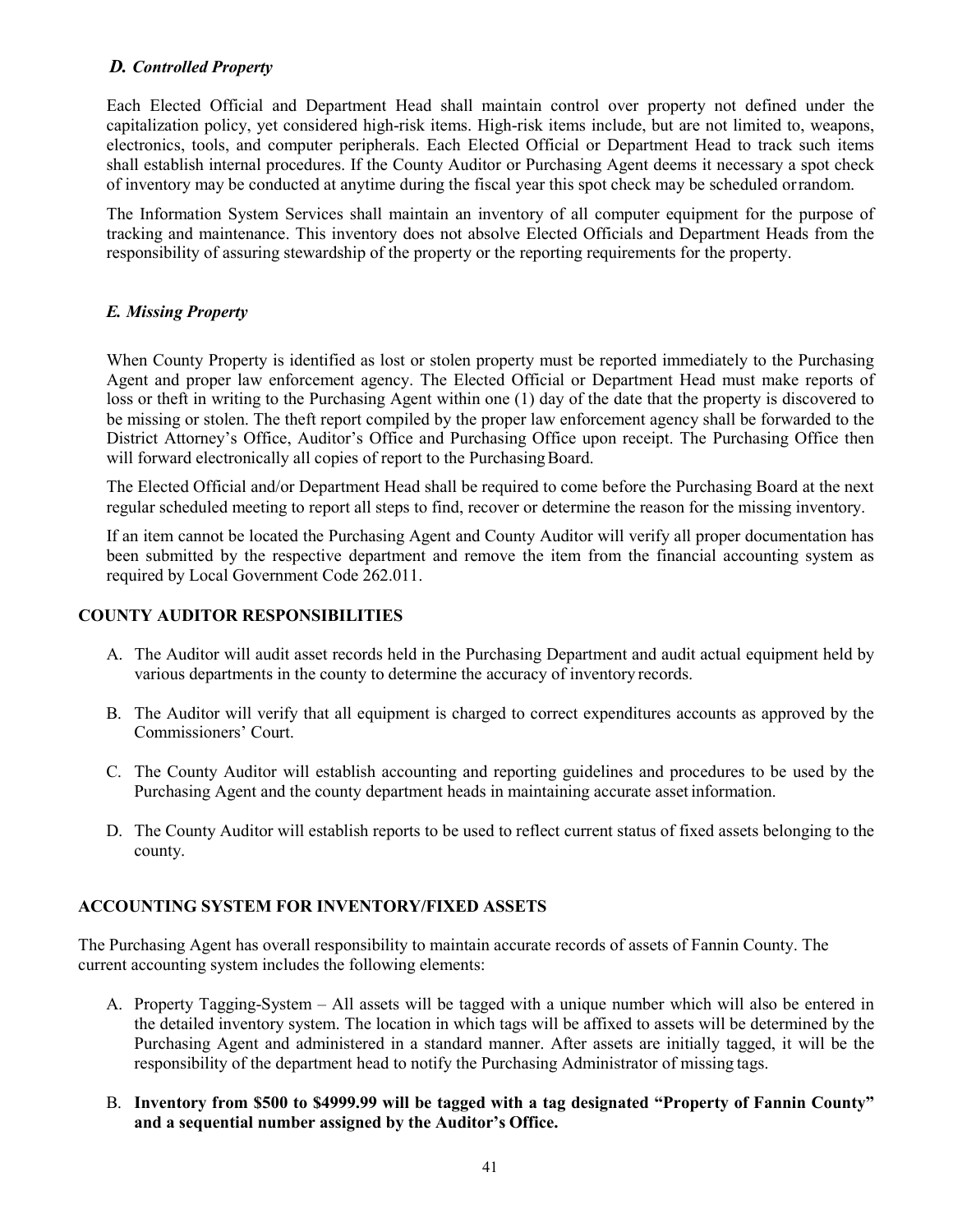- C. **Fixed Asset Inventory, items with a cost or value of \$5000 or more will be tagged with a tag designated "Property of Fannin County" and a sequential number assigned by the Auditor'sOffice.**
- D. **The Computer Inventory System – The inventory accounting system for fixed assets will be maintained on a computer system, which provides a record of all necessary descriptive information about each asset as determined by the County Auditor, Purchasing Agent and IT Network Administrator. Additions and retirements to assets will be recorded in the system on a timely basis. On a monthly basis, general ledger records will be reviewed to assure that all additions and deletions have been recorded.**

#### **INVENTORY/FIXED ASSET PURCHASE, USE AND DISPOSAL PROCEDURES**

The following procedures shall be followed for acquisition of assets for Fannin County:

- A. Requests for a budget allocation or amendment will be made by:
	- **1.** The requesting department head during budget preparation based on a justified need in the department. The allocation may be for replacement or new asset acquisition.
	- **2.** The Purchasing Agent during budget preparation based on a replacement program for specific categories of furniture or equipment.
	- **3.** The requesting department or Purchasing Agent during the fiscal year for an amendment based on an emergency need not anticipated during budget preparation.
- B. With the approval of the Commissioners' Court of a budget allocation or amendment, funds will be allocated for the purchase.
- C. The department head will submit a Requisition form to the Purchasing Department to begin the purchase process.
- D. In conjunction with the department head, the Purchasing Agent will develop specifications and a vendor list for the asset. When possible, all purchases of like items will be made in one annual buy in order to obtain quantity discounts.
- E. Bids will be obtained for assets by the following procedures:
	- **1. If the item(s) to be purchased have a value known to be in excess of \$50,000 or a value, which could be in excess of \$50,000, formal bid procedures must be followed in accordance with the State purchasing laws.**
	- **2. If the item(s) are under \$50,000 and over \$5,000, written quotes will be taken.**
	- **3. If the item(s) are under \$5,000, the Purchasing Department will contact vendors to obtain prices and to arrange for demonstrations (if necessary.)**
- F. **The lowest responsible and responsive bidder (person or company who submitted a bid which conforms in all material respects to the "Request For Bid") will be determined. The Purchasing Agent will make award for items under \$50,000. Those items for which formal bids are taken will be awarded by the Commissioners' Court based on recommendations made by the Purchasing Agent and the department.**
- G. The Purchasing Department will issue a Purchase Order to the successful vendor.
- H. The vendor will deliver the assets in accordance with instructions on the Purchase Order.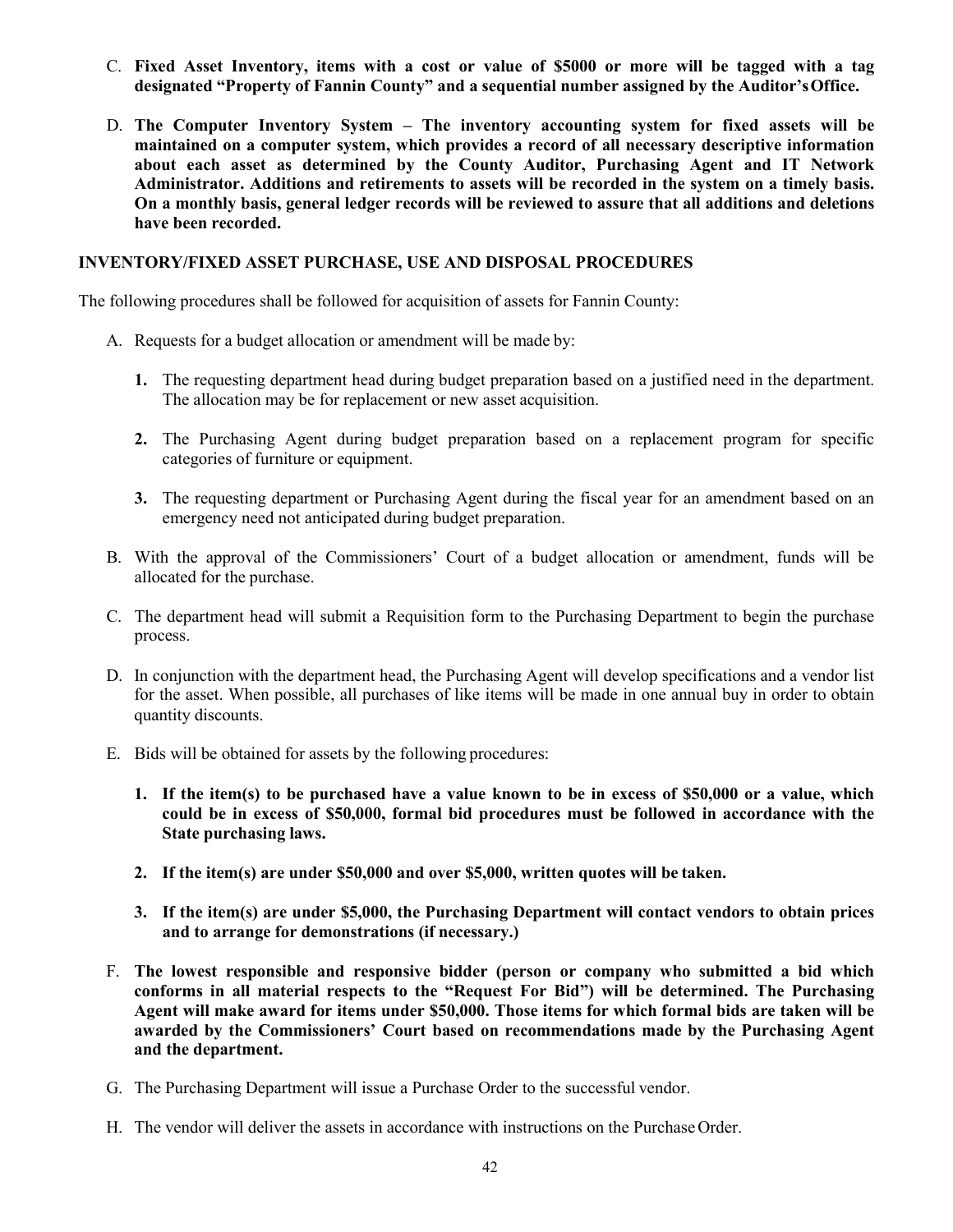- I. The Purchasing Department will record acceptance for the asset, assign a tag number which will be affixed to the asset, and set up the asset on inventory records.
- J. If the asset is delivered directly to the Department, it is the Department Heads responsibility to notify the Purchasing Department in order to tag the new equipment.
- K. Upon acceptance of the asset, the receiving department head accepts responsibility for the asset and will meet all conditions of reporting, accounting, and use of the equipment for county purposes only.

# **DISPOSITION OF FIXED ASSETS**

Salvage and surplus property owned by the County may be disposed of by sale, by competitive bid or auction, by trade-in for new property, or by being destroyed as worthless if it cannot be sold. The following procedures should be followed:

- A. Equipment which is broken or no longer needed in a department or which is to be traded-in, may be transferred to the Purchasing Department after requesting to do so on Form A – Acceptance, Acquisition and Disposition.
- B. The Purchasing Agent will periodically request that the Commissioners' Court declare property "surplus" (in excess of needs useful) or "salvage" (has no value – not useful). Competitive bid or auction will sell surplus and salvage property under the State laws on disposition of property. Fannin County employees will be allowed to bid on surplus property offered to the public, just as any other citizen of Fannin County.
- C. Any stolen, abandoned or confiscated property seized by a peace officer may be disposed in accordance with Article 18.17, TEXAS CODE OF CRIMINAL PROCEDURE.

# **STATE LAWS REGULATING PURCHASE AND DISPOSAL OF FIXED ASSETS**

State law requires that all purchases made for Fannin County be made in one of two ways:

- **1. All purchase costing in excess of \$50,000 must be made through the formal bid process where a request is made through the Commissioners' Court to make the purchase. The bid request is advertised according to state law. All sealed bids are accepted by the County Purchasing Agent who will tabulate the bids and make recommendations to the Commissioners' Court who will award the bid to the lowest and/or best bidder. (SEE TEXAS LOCAL GOVERNMENT CODE – CHAPTER 262 – SECTIONS 262.001 through 262.035.)**
- **2.** Salvage and surplus property owned by the county may be disposed of by sale or competitive bid or auction, trade-in for new property, or by being destroyed as worthless if it cannot be sold, or donated to a tax exempt entity. (SEE TEXAS LOCAL GOVERNMENT CODE – CHAPTER 263 – SECTIONS 263.151 through 263.158.
- **3.** Disposition of abandoned or unclaimed property seized by a peace officer must be conducted in accordance with Article 18.17, TEXAS CODE OF CRIMINAL PROCEDURE.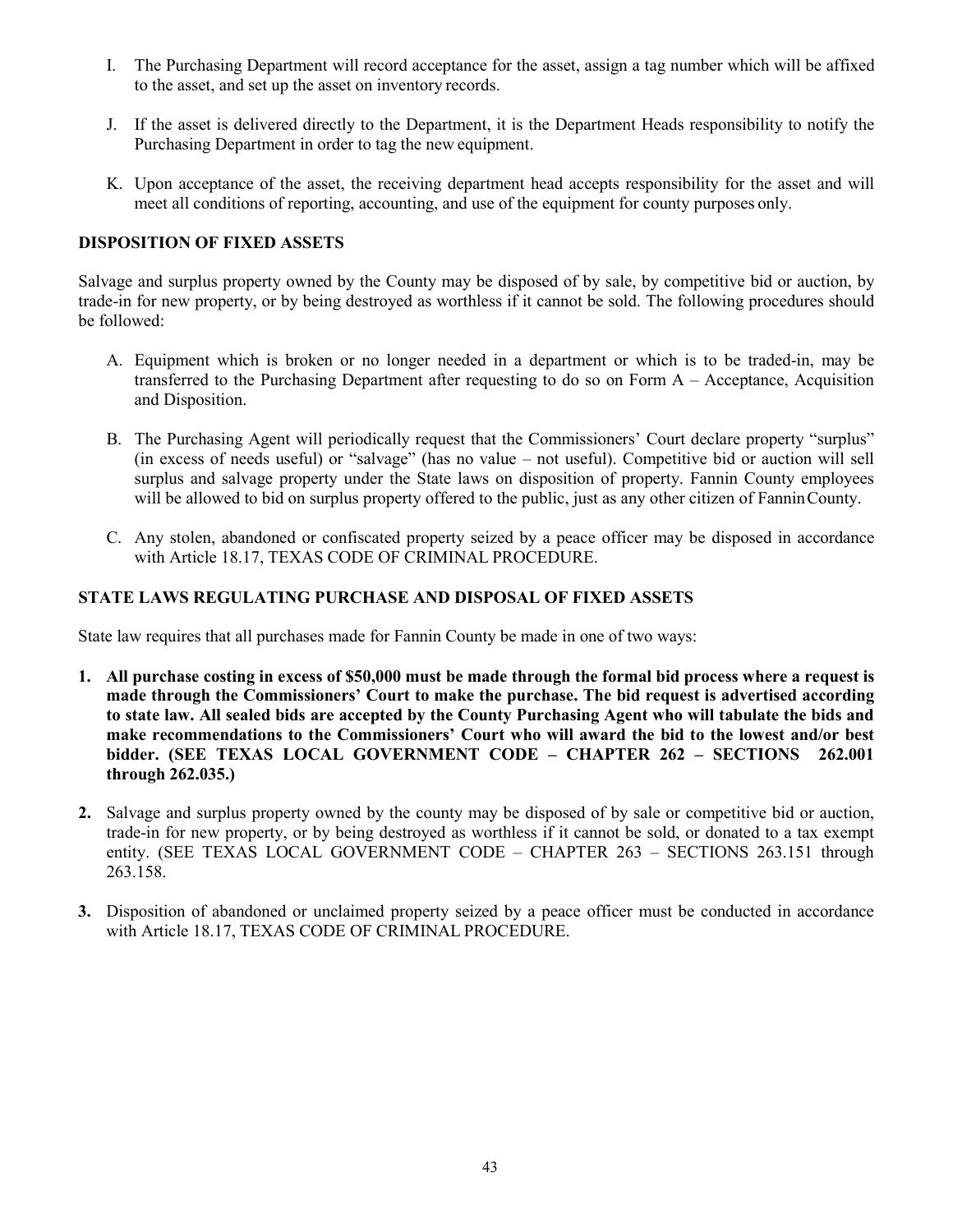# **Form A. – Use of Fixed Assets – Property Acquisition and Disposition Form**

The Property Acquisition and Disposition Forms are to be used for a variety of transactions, which are described below. The form should be filled out completely by the originating department. All copies should be sent to the Purchasing Department before a transaction is made. After approval by the Purchasing Agent, the transfer of assets will take place, at which time both departments will sign the form. The original copy will be kept in the Purchasing Department, the second copy will be sent to the originating department, and the third copy to the receiving department. The types of transactions to be recorded on this form are as follows:

- 1. New Equipment purchases of new equipment by the Purchasing Department which are assigned to the receiving department.
- 2. Used Equipment purchases of used equipment by the Purchasing Department which are assigned to the receiving department.
- 3. Donated Equipment equipment donated to the county and accepted by the Commissioners' Court.
- 4. Permanent Transfer item transferred permanently from one department toanother.
- 5. Temporary Transfer item transferred temporarily from one department toanother.
- 6. Transfer to Surplus surplus equipment transferred to the Purchasing Department to be held for use by other departments.
- 7. Transfer to Auction surplus equipment transferred to the Purchasing Department for auction.
- 8. Junked assets will be disposed of ONLY after approval by the Purchasing Agent.
- 9. Destroyed assets which have been destroyed after confirmation by the Purchasing Agent, and should be removed from asset records.
- 10. Used for Repair Parts assets whose parts have been used to repair other like equipment, and which should be removed from inventory.
- 11. Missing or Stolen items lost or stolen shall be reported immediately to the Purchasing Agent, County Auditor, and the proper law enforcement agency (if stolen). A copy of the law enforcement report will be attached with a completed Form A. This report shall be referred to the District Attorney's Office and the Elected Official and/or Department Head shall be required to attend the next regularly scheduled Purchasing Board Meeting to report on any findings and what measures have been taken to recover the stolen or missing property.
- 12. Trade-In if a department purposed to trade in equipment at the time of a purchase, the Purchasing Agent should be notified of this possibility at the time the purchase is requested by attaching a Property Acquisition and Disposition Form to the Purchase/Requisition Form.

This form is prepared in triplicate and must be on original forms. Obtain original forms from the Purchasing Department.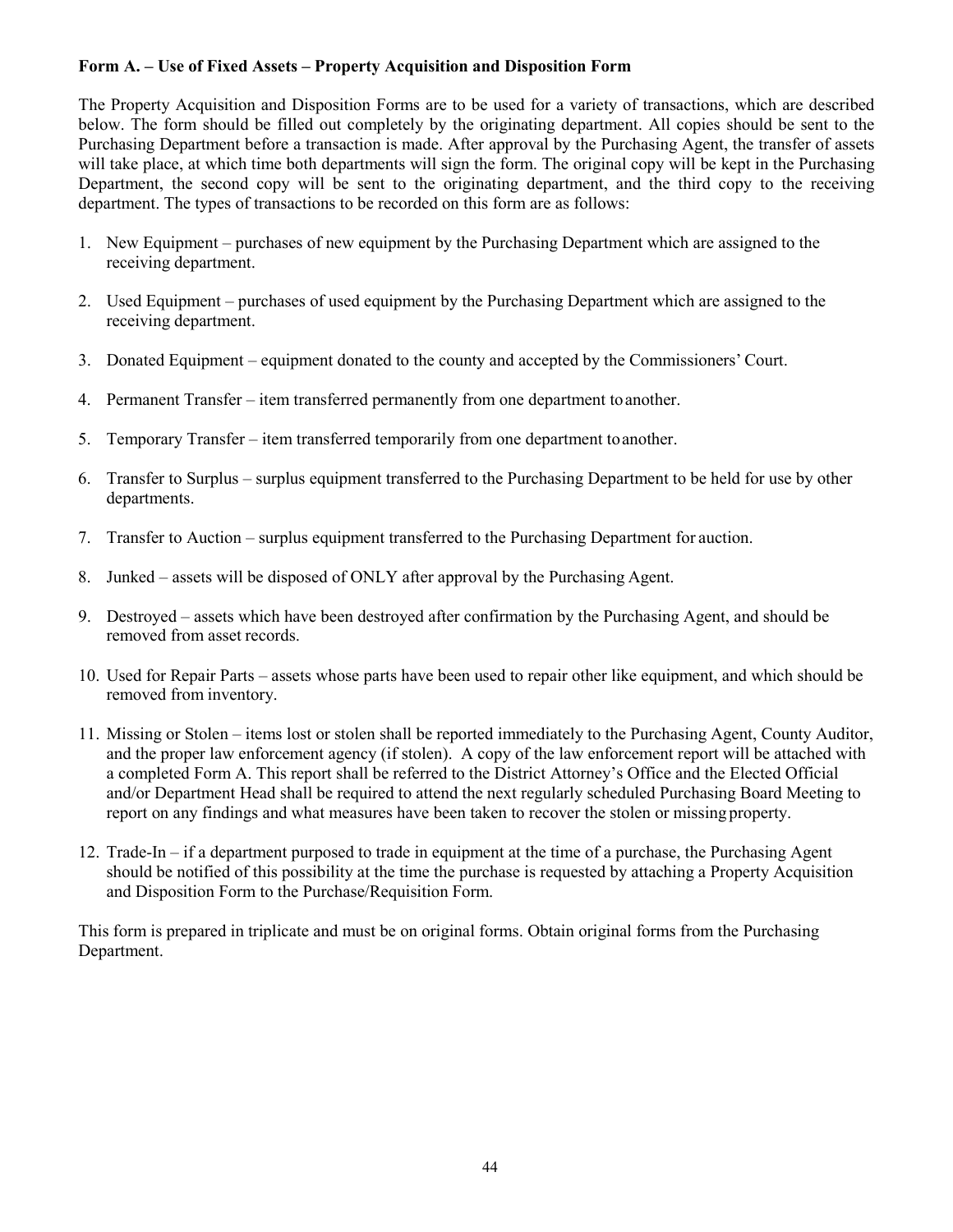# **FANNIN COUNTY PURCHASING DEPARTMENT Form A**

# **PROPERTY ACCEPTANCE, ACQUISITION AND DISPOSITION FORM**

| <b>TYPE OF TRANSACTION:</b>             |                                                                                                                        |
|-----------------------------------------|------------------------------------------------------------------------------------------------------------------------|
| <b>New Equipment</b>                    | <b>Junked</b>                                                                                                          |
| <b>Used Equipment</b>                   | <b>Destroyed</b>                                                                                                       |
| <b>Donated Equipment</b>                | <b>Used for Parts</b>                                                                                                  |
| <b>Permanent Transfer</b>               | <b>Missing or Stolen</b>                                                                                               |
| <b>Temporary Transfer</b>               | Trade-In                                                                                                               |
| <b>Transfer to Surplus</b>              | <b>Transfer to Auction</b>                                                                                             |
|                                         | From Department: <u>contract and contract and contract and contract and contract of Dept.</u> No.                      |
|                                         | To Department: <u>New York: No. 2008</u> Contract the Contract of Texas Contract of Texas Contract of Texas Contract O |
|                                         |                                                                                                                        |
|                                         | Property Description (type, make, model, color, etc.) example and the control of the control of the control of         |
| Vendor Name:                            |                                                                                                                        |
|                                         |                                                                                                                        |
| Item Tagged: Yes                        | <b>No</b>                                                                                                              |
| Property Traded in for                  |                                                                                                                        |
|                                         |                                                                                                                        |
| Est. Value: __________________________  |                                                                                                                        |
|                                         | Donation Accepted by Commissioners' Court on: (date) ___________________________                                       |
|                                         |                                                                                                                        |
| To: Elected Official or Department Head |                                                                                                                        |
|                                         |                                                                                                                        |

Purchasing Agent or designee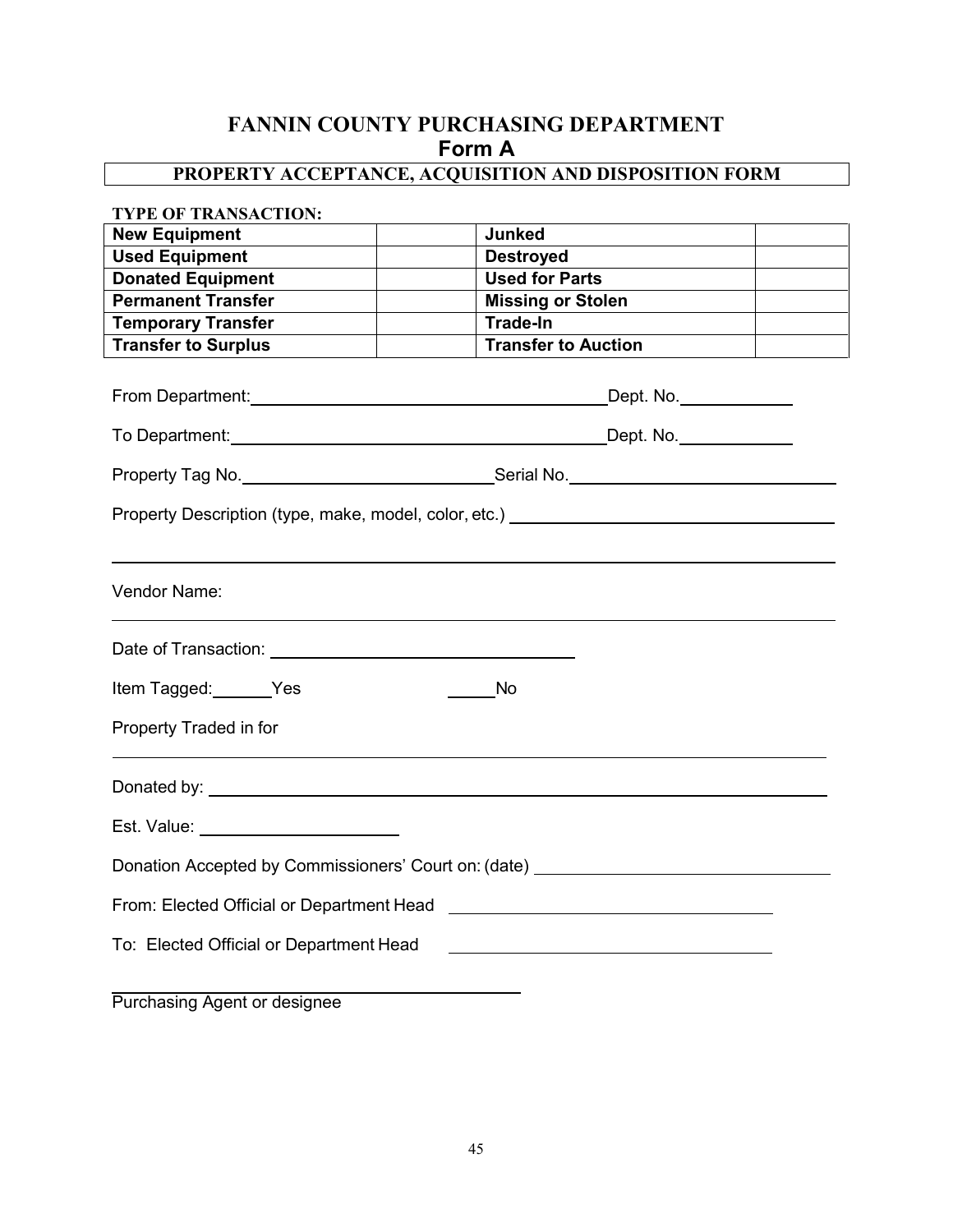# **Form B – Fixed Asset Condition Tag**

The condition tag serves two purposes:

- 1. Assist other county department in determining the useful life or value of an item when considering having the item transferred to their department.
- 2. Assist prospective bidders in establishing a bid price during spot bids orpublic auction.

Users shall prepare one form per asset and complete as much of the information as possible.

This form may be reproduced or requested from the Purchasing Department.

A copy shall be forwarded to the Purchasing Department with the delivery of the asset to a location to be determined.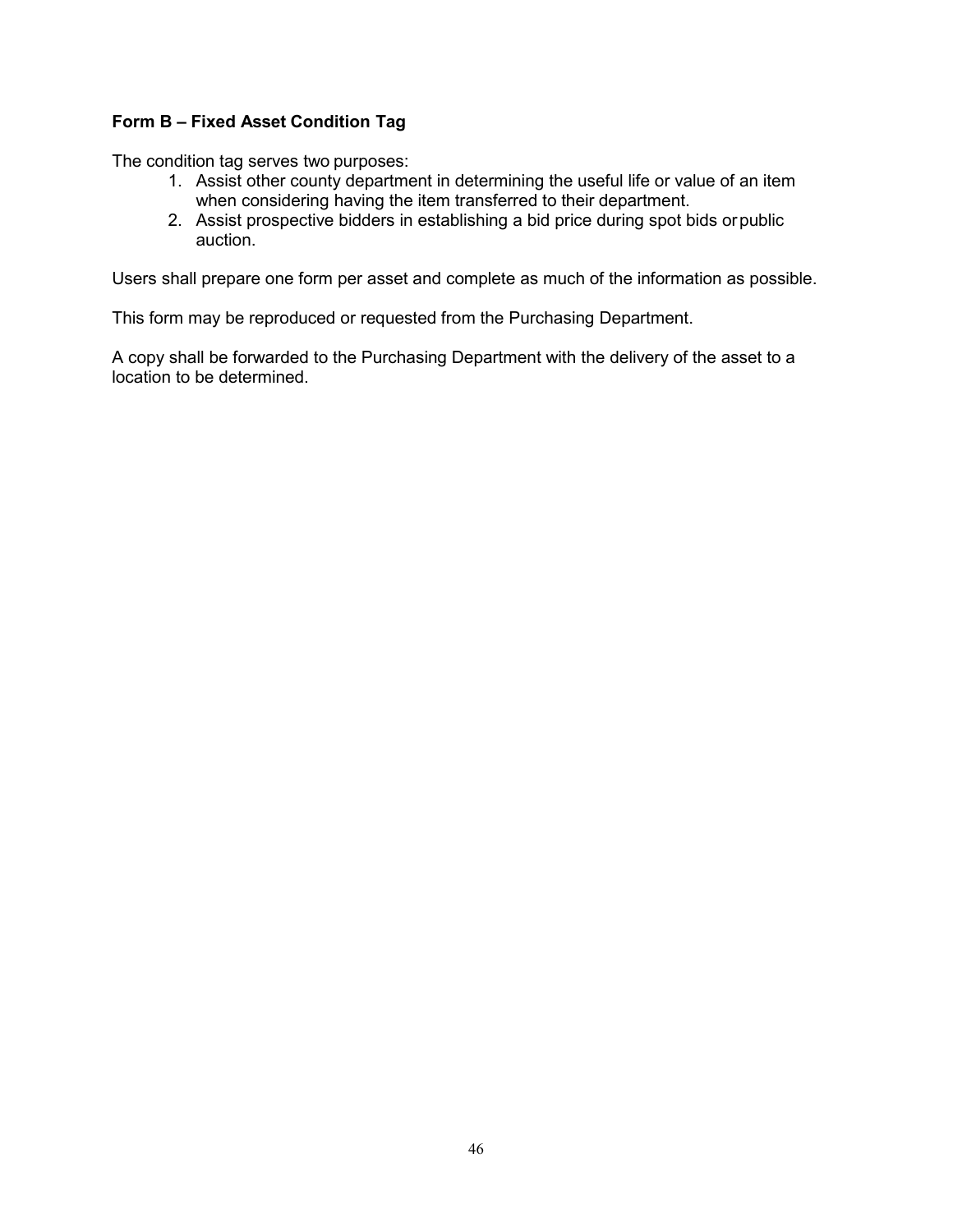# **FANNIN COUNTY PURCHASING DEPARTMENT FIXED ASSET CONDITION TAG Form B**

**Complete form. Send the original form to the Purchasing Department. Please use one form for each item.**

|                                                                       |                  | Description (Item, Capacity, Size, Features): __________________________________ |  |
|-----------------------------------------------------------------------|------------------|----------------------------------------------------------------------------------|--|
|                                                                       |                  |                                                                                  |  |
| Condition: New $\square$ Good $\square$ Fair $\square$ Poor $\square$ |                  | Junk $\square$                                                                   |  |
|                                                                       |                  |                                                                                  |  |
| Department Head: New York Changes and Separtment Head:                |                  | Date: __________________                                                         |  |
|                                                                       | <b>Signature</b> |                                                                                  |  |

| <b>PURCHASING OFFICE DISPOSITION INSTRUCTIONS</b><br>To:<br>Date: |                |                                             |                              |                 |  |
|-------------------------------------------------------------------|----------------|---------------------------------------------|------------------------------|-----------------|--|
| From:                                                             |                |                                             | <b>Purchasing Department</b> |                 |  |
|                                                                   |                | Surplus items above will be disposed of by: |                              |                 |  |
| Transfer $\square$<br><b>Comments:</b>                            | Sale $\square$ | Public Auction $\Box$                       | Trash $\square$              | Other $\square$ |  |
|                                                                   |                |                                             |                              |                 |  |

# **RECEIPT FOR SURPLUS PROPERTY**

Above Property Received by:

Date: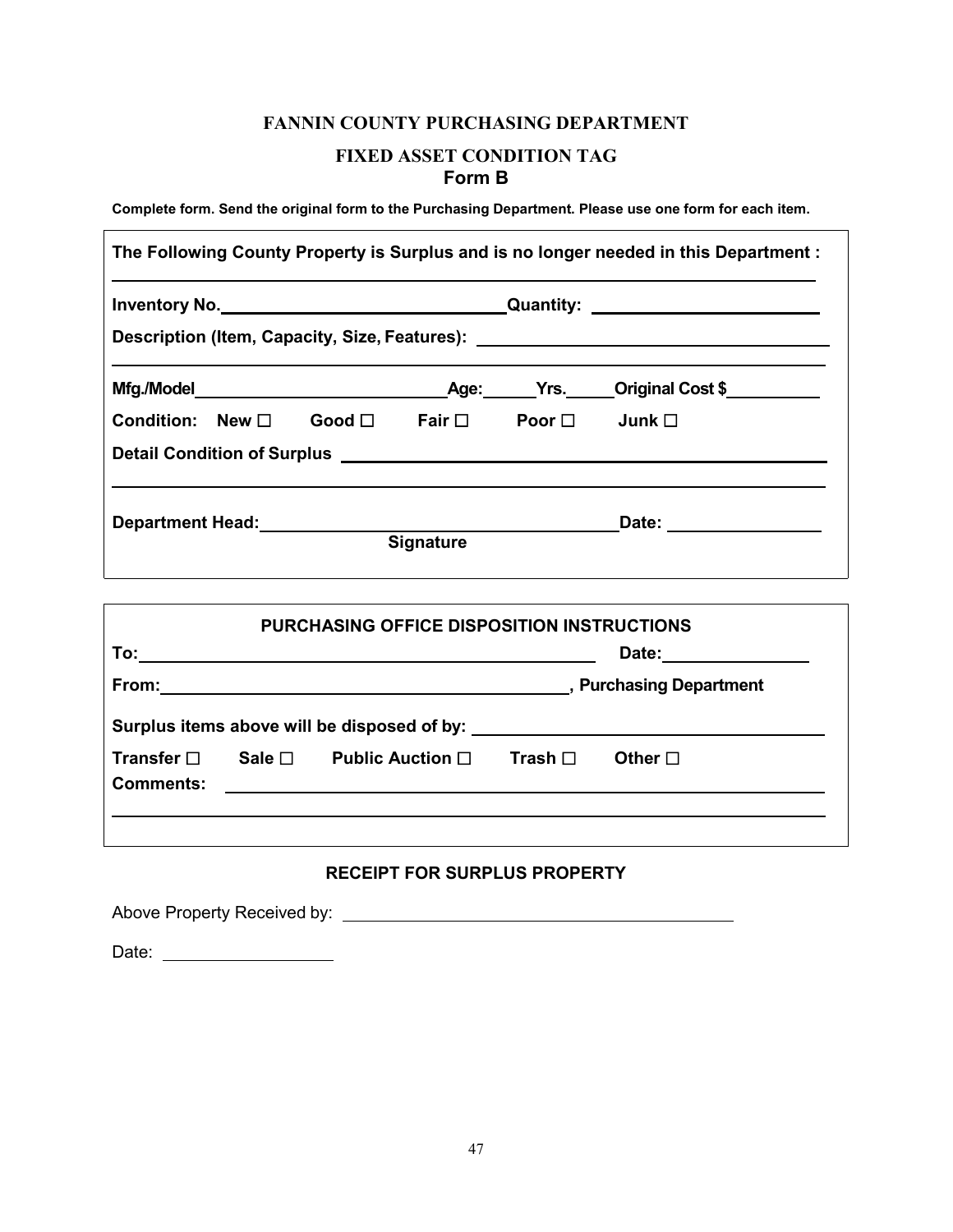# **Form C – Fixed Assets Missing in Inventory**

The following form will be provided to the Elected Official/Department head in the event an asset assigned to his/her department is not located during the annual inventory.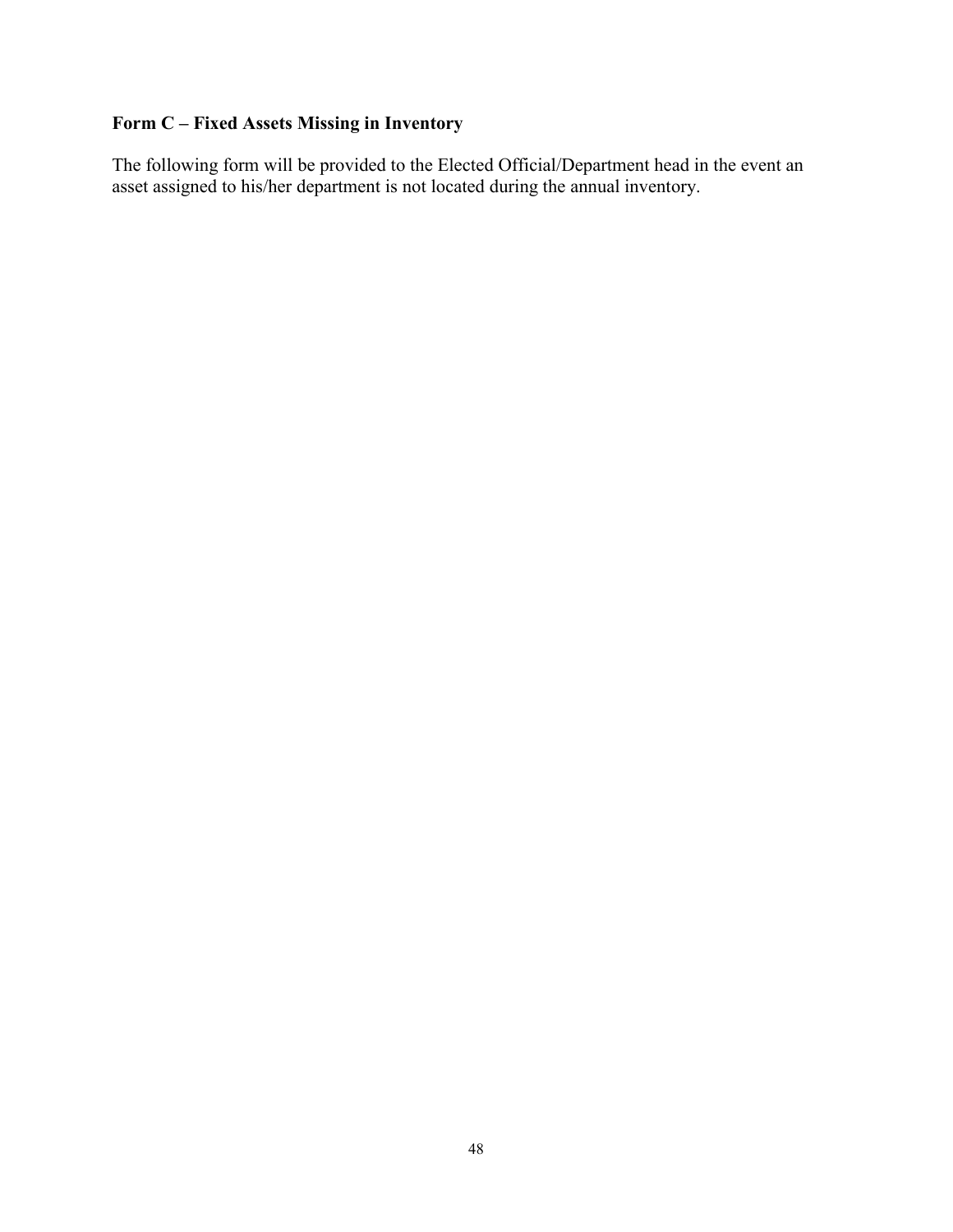# **FANNIN COUNTY PURCHASING DEPARTMENT FORM C**

**TO:** Elected Official or Department Head

# **DEPARTMENT:**

**FROM:** Michelle Case Purchasing Agent

**RE:** Fixed Assets Missing in Inventory

The assets listed below have been determined to be missing from your department. According to the Inventory/Fixed Asset policy of the Fannin County Commissioners' Court, it is your responsibility to locate the assets or to replace them at a value established by deducting from the original cost, straight-line depreciation calculated on IRS life down to a residual of 10%. If you do not agree with the value to be reimbursed, you have the right to appeal to the Commissioners' Court during one of their regular meetings.

| <b>Asset Tag No.</b> | <b>Description</b> | <b>Value</b> |
|----------------------|--------------------|--------------|
|                      |                    |              |
|                      |                    |              |
|                      |                    |              |
|                      |                    |              |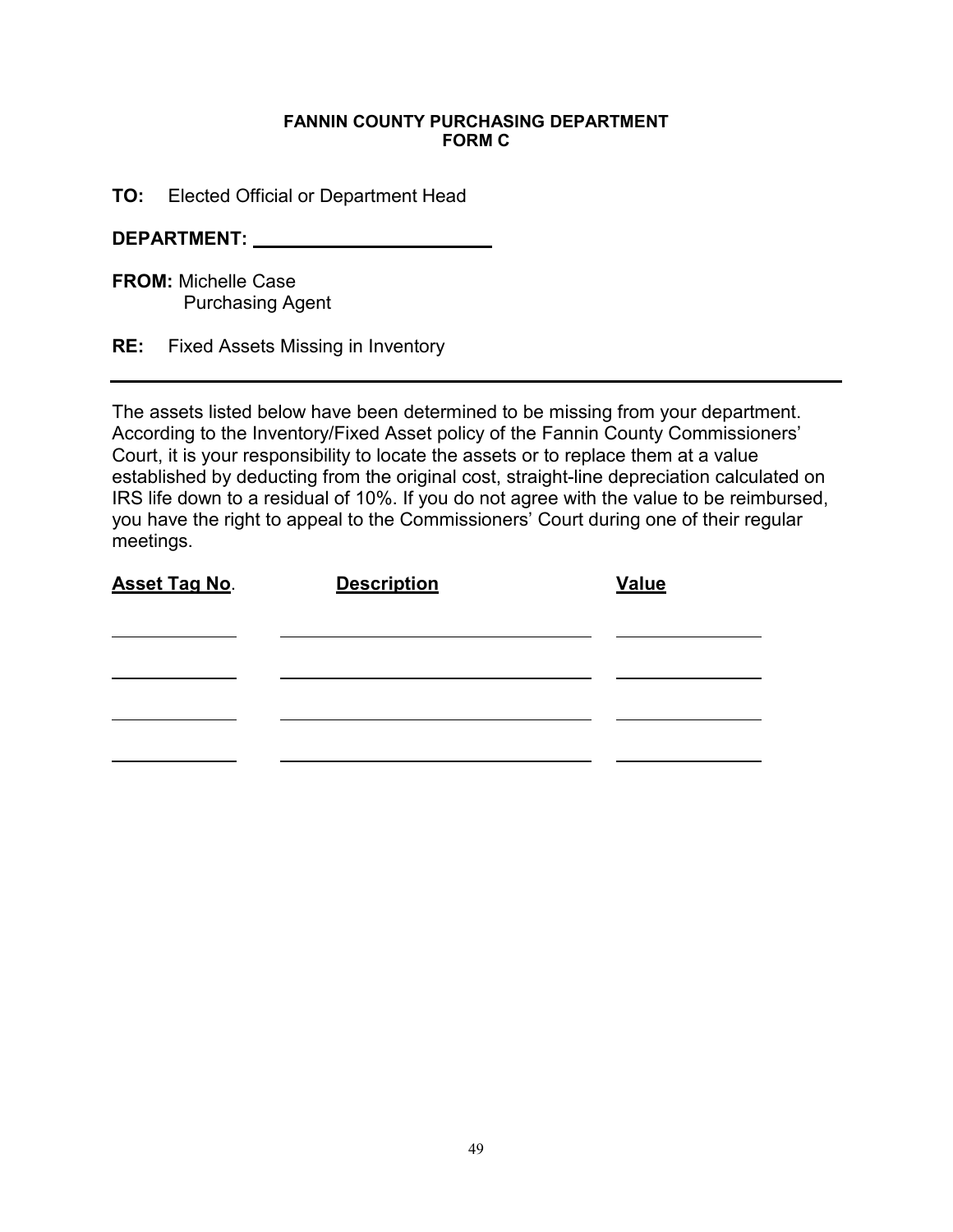# **XIII. DEFINITIONS**

**Advertisement** – A public notice put in a newspaper of general circulation containing information about a solicitation in compliance with legal requirements.

**Alternate Delivery Method** – A method of procuring construction services other than "traditional" competitive bidding. Methods may include design build, construction manager (either at risk or as agent), and job order.

**Amendment/Addendum** – A document used to change the provisions of a Solicitation. Addendum is the preferred term in the Construction Industry.

**Annual Term Contract –** A recurring contract for goods or services, usually in effect on a 12 month basis.

**Auditor** – Fannin County Auditor and designated representatives.

**Best Value** – The best available offer, in the county's best interest. Based on all factors including software cost, hardware costs, overall life cycle cost of equipment, the estimated cost or increased cost of employee training, employee productivity, installation and maintenance costs.

**Bid Deposit** – A deposit required of bidders to protect the county if a low bidder withdraws its bid or fails to enter into a contract. Acceptable forms of bid deposits are limited to: cashier's check,

certified check, or irrevocable letter of credit issued by a financial institution subject to the laws of Texas and entered on a US Department of the Treasury's listing of approved sureties; a surety or blanket bond from a company chartered or authorized to do business in Texas.

**Bidder** – A vendor that submits a bid including anyone acting on behalf of the vendor that submits a bid, such as agents, employees, and representatives.

**Bidders List** - An automated list of vendors who stated in writing an interest in submitting bids for particular categories of goods and services.

**Centralized Master Bidders List (CMBL)** – A list maintained by the Texas Building and Procurement Commission containing the names and addresses of prospective bidders.

**Change Order** – A document used in construction contracts to change the contract by modifying the specifications, increasing or decreasing the cost, adjusting the time for performance or changes the goods or services to be delivered.

**Commissioners' Court** – County Commissioners' Court.

**Commodity Code** – The accounting system classification of goods and services with a unique number assigned to each description.

**Competitive Bidding** – Process that allows available vendors compete with each other to provide goods or services.

**Competitive Proposal Process** – Process that allows available vendors to compete with each other to provide goods and services that permits flexibility in product solicitation and negotiation in compliance with Tex. Loc. Gov't Code, section §262.030.

**Component Purchases** – A series of purchases of component parts of goods that are normally purchased as a whole.

**Consultant** – A person who provides or proposes to provide advice and counsel in a specialized area. **Contract** - A formal, written agreement executed by the county and a vendor containing the terms and conditions under which goods or services are furnished to the County which commits the County's funds.

**Contractor -** A vendor who has been awarded a contract by Fannin County. **County -** Fannin County.

**County Attorney -** Fannin County Attorney or designated representatives.

**County Clerk -** Fannin County Clerk or designated representatives.

**Customers -** The County's departments and officers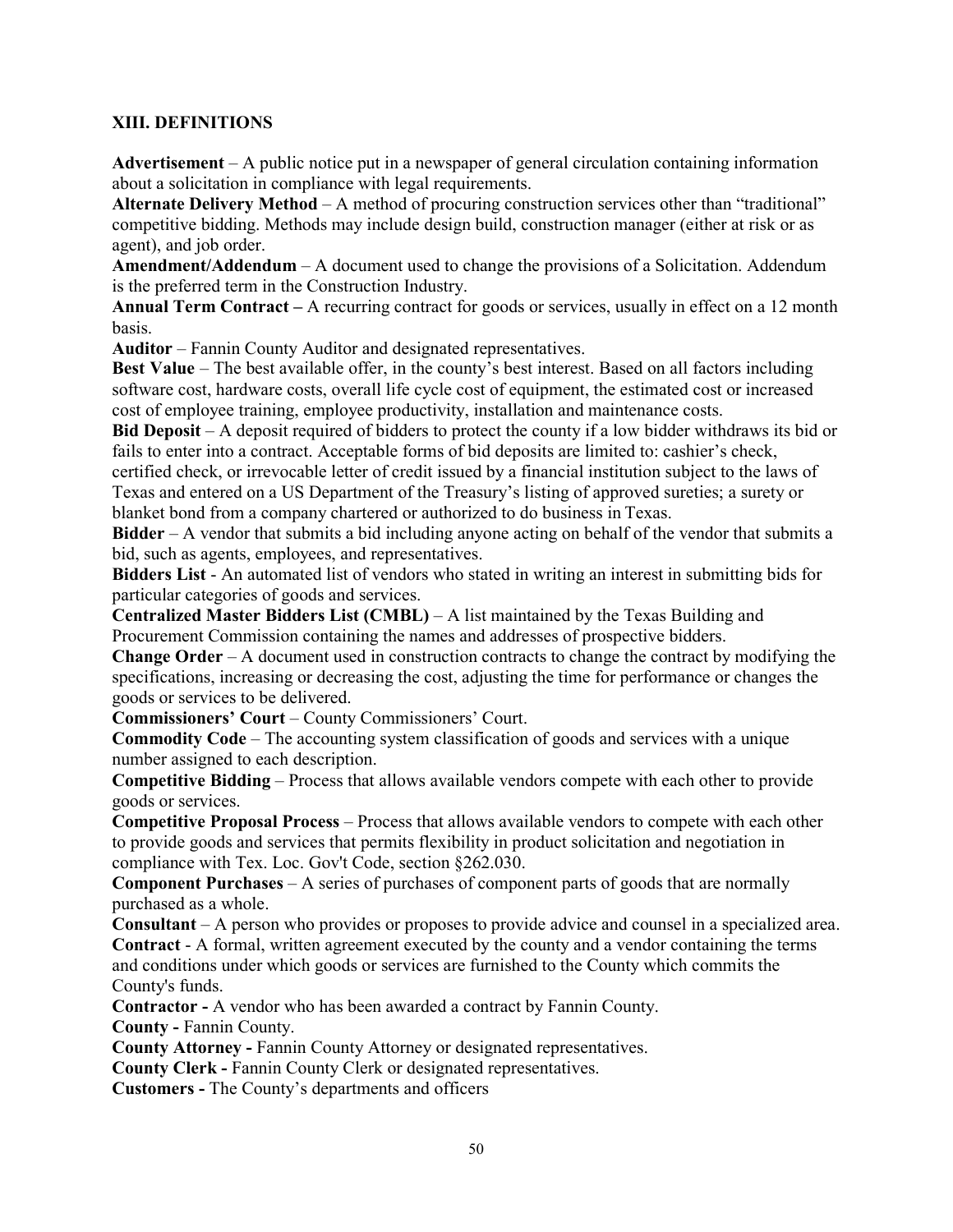**Cycle Time -** The time between when a purchase requisition is received in the Purchasing Office and placement of a purchase order with a vendor. Cycle time does not include the time required for delivery or the time it takes for the Purchasing Office to obtain corrections to line item accounts, commodity codes, and other necessary information.

**Design Build Contract** – A single contract with a vendor for the design and construction of a facility that includes an engineer or architect and builder qualified to engage in building construction in Texas.

**Design Criteria Package** – A set of documents that provides sufficient information to permit a vendor to prepare a response to County request for qualifications and any additional information requested, including criteria for selection.

**Department -** All county and precinct offices and subdivisions of them, as well as district offices and subdivisions when the purchases are funded even partially with county funds.

**Emergency Purchase** – An item that must be purchased in a case of public calamity if it is necessary to make the purchase promptly to relieve the necessity of the citizens or to preserve the property of the county.

**Employee** – Any county or precinct elected official, appointed official, or employee and any district elected official, appointed official or employee when the purchase is funded even partially with county funds or anyone who acts on behalf of any of them.

**Formal Competitive Bidding** – The bidding process in compliance with the County Purchasing Act which requires approval by the Commissioners' Court.

**Goods** – Any personal property purchased by the County, including equipment, supplies, material, and component or repair parts.

**Invitation For Bid (IFB)** – Specifications and formal bidding documents requesting pricing for a specified good or service which has been advertised for bid in a newspaper.

**Items Less Than \$25,000** – Purchases of goods and services from a single vendor in a single purchase as defined in the County Purchasing Act.

**Lease** – A contract for the use of personal property for a period of time in return for a specified compensation.

**Lowest Responsible Bid** – The offer from a bidder who submits the lowest and best bid meeting all requirements of the specifications, terms, and conditions of the invitation for bid and includes any related costs to the county in a total cost concept and who has the financial and practical ability to perform the contract and whose past performance complies with the contract.

**Modification** – A document used to change the provisions of a contract.

**Negotiations** – A consensual bargaining process in which the County and vendors attempt to reach agreement on differences in desired contract provisions or a potentially disputed matter for the purpose of reaching an understanding.

**Occupant Department** – The department that ultimately uses the finished goods or services when the purchase or construction is completed, which may be different from the user department.

**Official** – Any elected or appointed official and any person authorized to act on his or her behalf. **Payment Bond** – A surety bond executed in connection with a contract that secures the payment requirement of the contractor.

**Performance Bond** – A surety bond that provides assurance of a bidder's performance of a certain contract.

**Pre-Bid/ Proposal Conference –** A conference conducted by the Purchasing Office for the benefit of those wishing to submit a response for services or supplies required by the County which is held in order to allow vendors to ask questions about the proposed contract and particularly about the contract specifications.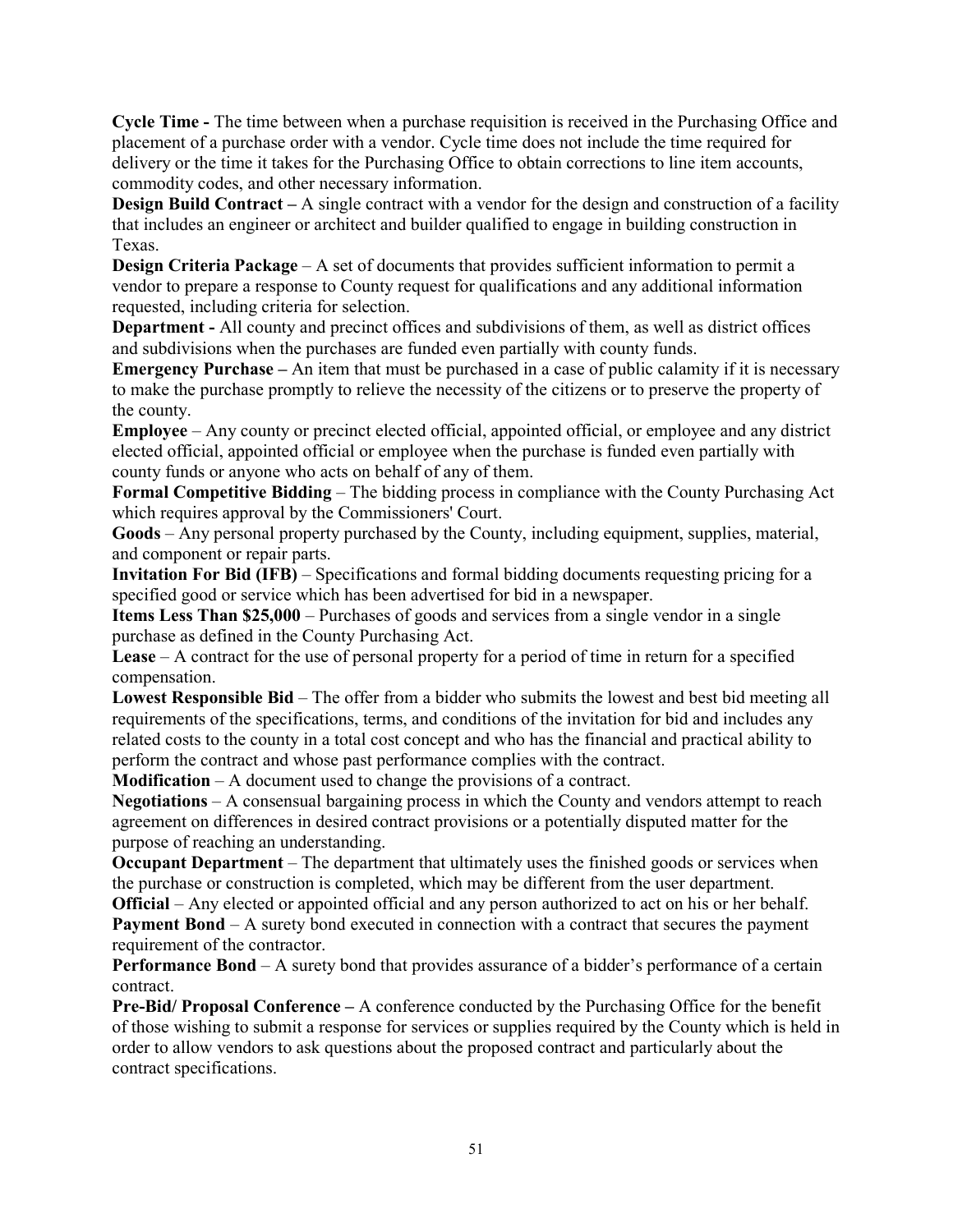**Professional Services** – Services directly related to professional practices as defined by the Professional Services Procurement Act, including those services within the scope of the practice of accounting; architecture; optometry; medicine; education; clergy; funeral directors; surveying; and professional engineering.

**Proprietary Information** – Information provided in responses to solicitations to which vendor claims ownership or exclusive rights and which is protected from disclosure under the Texas Public Information Act (Tex. Gov't Code, chapter §551).

**Public Works** - Constructing, altering, or repairing a public building or carrying out or completing any public work.

**Purchase Order** – An order by the Purchasing Office for the purchase of goods and services written on the county's standard Purchase Order form and which, when accepted by the vendor without qualification within the specified time limit, becomes a contract or an amendment to an existing contract which operates as the vendor's authority to deliver and invoice for goods or services specified, and is the County's commitment to accept the specified goods or services for an agreed upon price.

**Purchase Requisition** – An automated request from a user department submitted to the Purchasing Department that authorizes the Purchasing Department to enter into a contract with a vendor to purchase goods or services for the County and authorizes the Auditor to charge the appropriate department budget and which is for internal use and cannot be used by a department to order materials directly from a vendor.

**Purchasing** – The acquisition of goods and services including construction and professional services. **Purchasing Act** – Chapter §262, subchapter C of the Texas Local Government Code, which governs the conduct of purchasing activity for Texas Counties.

**Purchasing Agent** – A person appointed by the Purchasing Board of County to make contracts on behalf of the County for: (1) erecting or repairing a county building; (2) supervising the erecting or repairing of a county building; or (3) any other purpose authorized by law.

**Purchasing Board** – A board composed of district judge(s) and the county judge who are responsible for appointing the Purchasing Agent and approving the office's budget. Justices of the Purchasing Board shall elect Chairman of the Board.

**Purchasing Laws** – The laws that govern county purchasing including the following laws:

Purchasing Act, (TEX. LOC. GOV'T CODE ANN., ch. §262, subch. C)

Public Property Finance Act, (TEX. LOC. GOV'T CODE ANN., ch. §271, subch. B)

State Contract, (TEX. LOC. GOV'T CODE ANN., sec. §262.002, §271.0813)

State Catalog, (TEX. LOC. GOV'T CODE ANN., ch.§2157 in coordination with TEX. LOC.

GOV'T CODE ANN., sections§271.101 through §271.103)

Services and Products of Severely Disabled, (TEX. HUM. RES. CODE ANN., chapter. 122.)

Interlocal Cooperation Agreement, (TEX .GOV'T CODE ANN., ch. §791)

Prompt Payment Act, (TEX. GOV'T CODE ANN., ch. §2251)

Bidders from other States and 5% Retainage, (TEX. GOV'T CODE ANN., ch. §2252)

Public Works Performance and Payment Bonds, (TEX. GOV'T CODE ANN., ch. §2253)

Professional Services Procurement Act, (TEX GOV'T CODE ANN., ch. §2254, subch. A)

Wage Rate for Construction Projects, (TEX GOV'T CODE ANN., ch. §2258)

Sales  $\S151.309$ ) $\Box$ tax exemption for governmental entities (TEX. TAX CODE ANN.

Worker's Compensation Compliance (Workers Compensation Rule §110.110)

Uniform Electronic Transaction Act (TEX. BUS. & COM.CODE ANN. Chapter 43

**Purchasing Office** – Fannin County Purchasing Department and its staff.

**Purchasing Liaisons** – designated purchasing contact within each department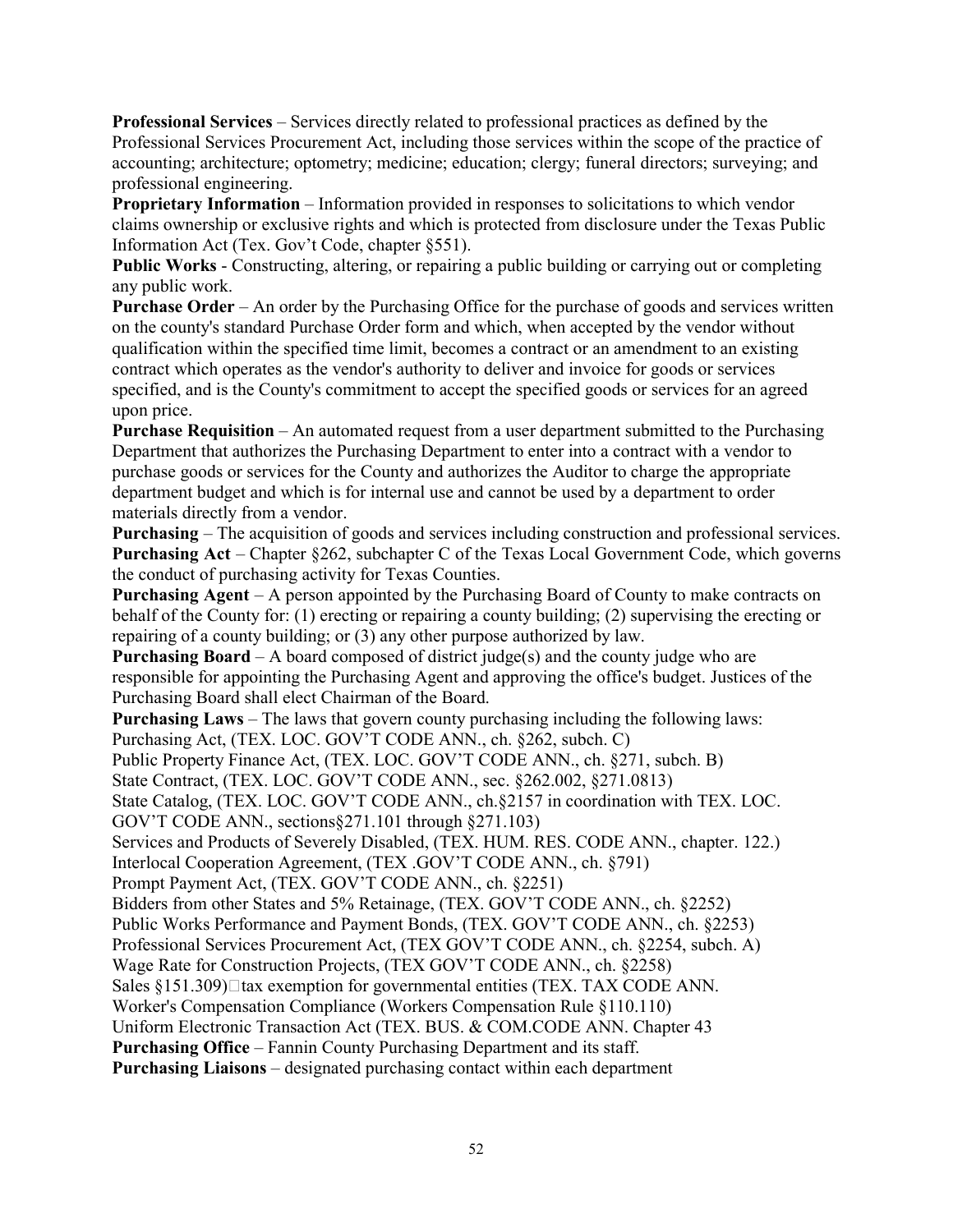**Request for Information (RFI)** – A general request to contractors for information for a potential future solicitation which is used as a research and information gathering tool for preparation of specification.

**Request for Offer (RFO)** – A process for soliciting offers from at least three catalog vendors authorized by the Purchasing Policy and Procedures Manual Definitions.

**Request for Proposal (RFP)** – A document requesting an offer from vendors, which allows for negotiation after a proposal has been received and before award of the contract for goods and services procured in compliance with TEX. LOC. GOV'T CODE ANN., sections §262.0295 and §262.030.

**Request for Qualifications (RFQ)** – A document that requests details about the qualifications of professionals whose services must be obtained in compliance with the Professional Services Procurement Act.

**Request for Services (RFS)** – A document that requests information about qualifications and details of services to be provided and costs for other professional services that are not covered by in the Professional Services Procurement Act, but may be exempted from competitive solicitation under the County Purchasing Act.

**Responsive –** A vendor who has complied with all material aspects of the solicitation document, including submission of all required documents.

**Responsible –** A vendor who has the capability to perform fully and deliver in accordance with the contract requirements based on consideration of past performance, financial capabilities, and business management.

**Sealed Bids** – Offers in response to an Invitation for Bids that is advertised in a newspaper and submitted to the Purchasing Office in a manner that conceals the price.

**Separate Purchases** – Acquisitions made in a series of different orders for goods and services that in normal purchasing practices that would be purchased in a single order.

**Sequential Purchases** – Acquisitions made over a period of time that in normal purchasing practices would be made at one time.

**Services** – The furnishing of labor by a contractor that does not include the delivery of a tangible end product and includes all work or labor performed for the County on an independent contractor basis, including maintenance, construction, manual, clerical, personal or professional services.

**Sole Source Good or Service –** A good or service that can be obtained from only one source that is purchased in compliance with TEX. LOC. GOV'T CODE ANN., section §262.024.

**Solicitation** – A document, such as an invitation for bid, request for proposal, request for offers or request for qualifications, issued by the Purchasing Office that contains terms and conditions for a contract solicits a response from vendors to provide goods or services needed by the County.

**Solicitation Conference –** A meeting chaired by purchasing staff, designed to help potential vendors understand the requirements of a solicitation. Also known as a pre-bid or pre-proposal conference. **Specifications** – A total description of a good or service to be purchased by the County, and the

requirements the vendor must meet to be considered for the contract which may include requirements for testing, inspection, or preparing any good or service for delivery, or preparing or installing it for use.

**User Department** – The department from whose budget line item the contract is paid.

**Vendor** – A business entity or individual that seeks to have or has a contract to provide goods or services to the County.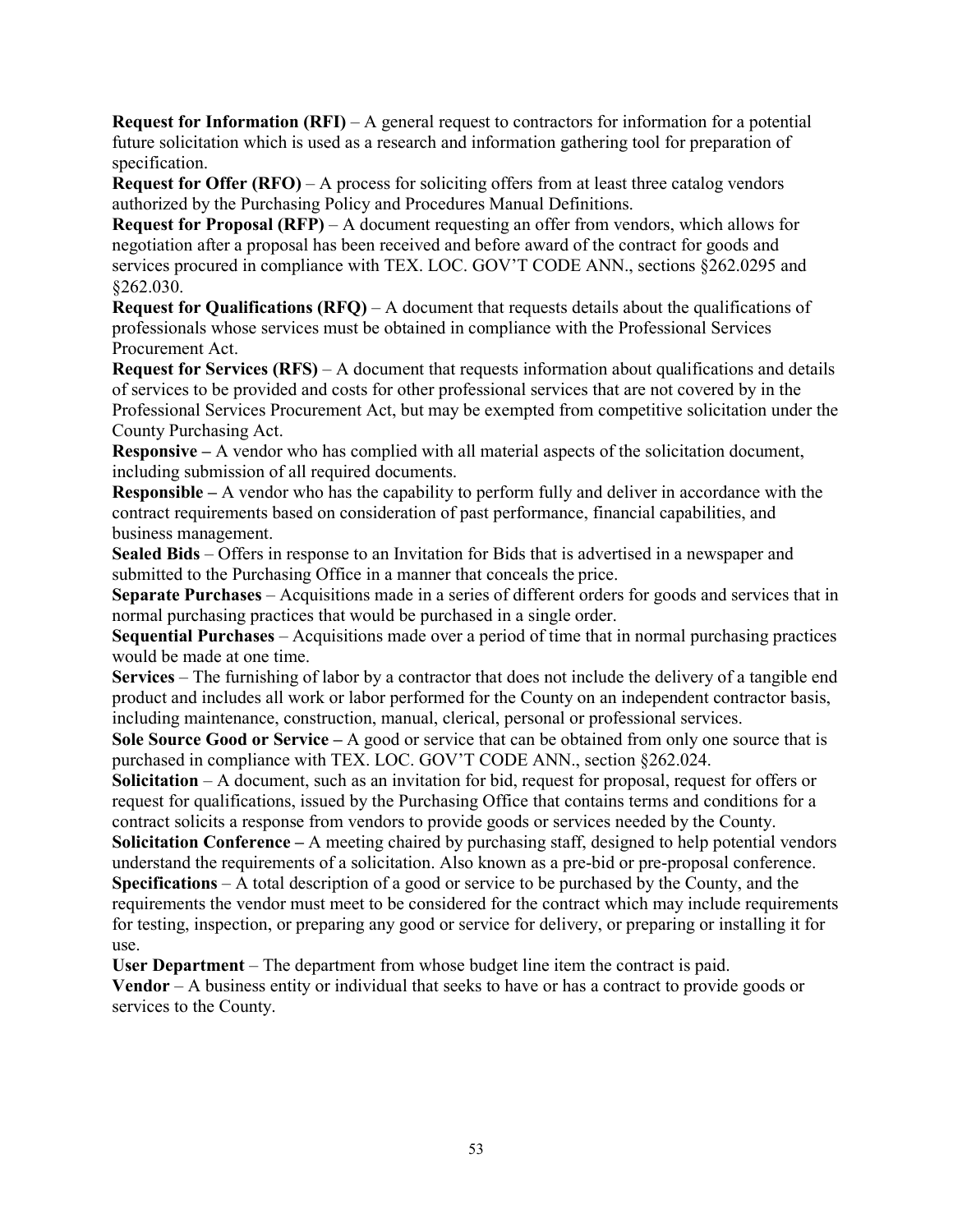# **Additional Resources**

For additional information, the following are listed as references:

- The Model Procurement Manual for Texas Cities and Counties, March 2005, SusanG. Combs, Texas Comptroller, <http://www.window.state.tx.us/lga/purchasing/96449.pdf>
- The State of Texas Contract Management Guide, Version 1.1, <http://www.tbpc.state.tx.us/stpurch/ContractManagementGuide11.pdf>
- The American Bar Association's 2000 Model Procurement Code for State and Local Governments.